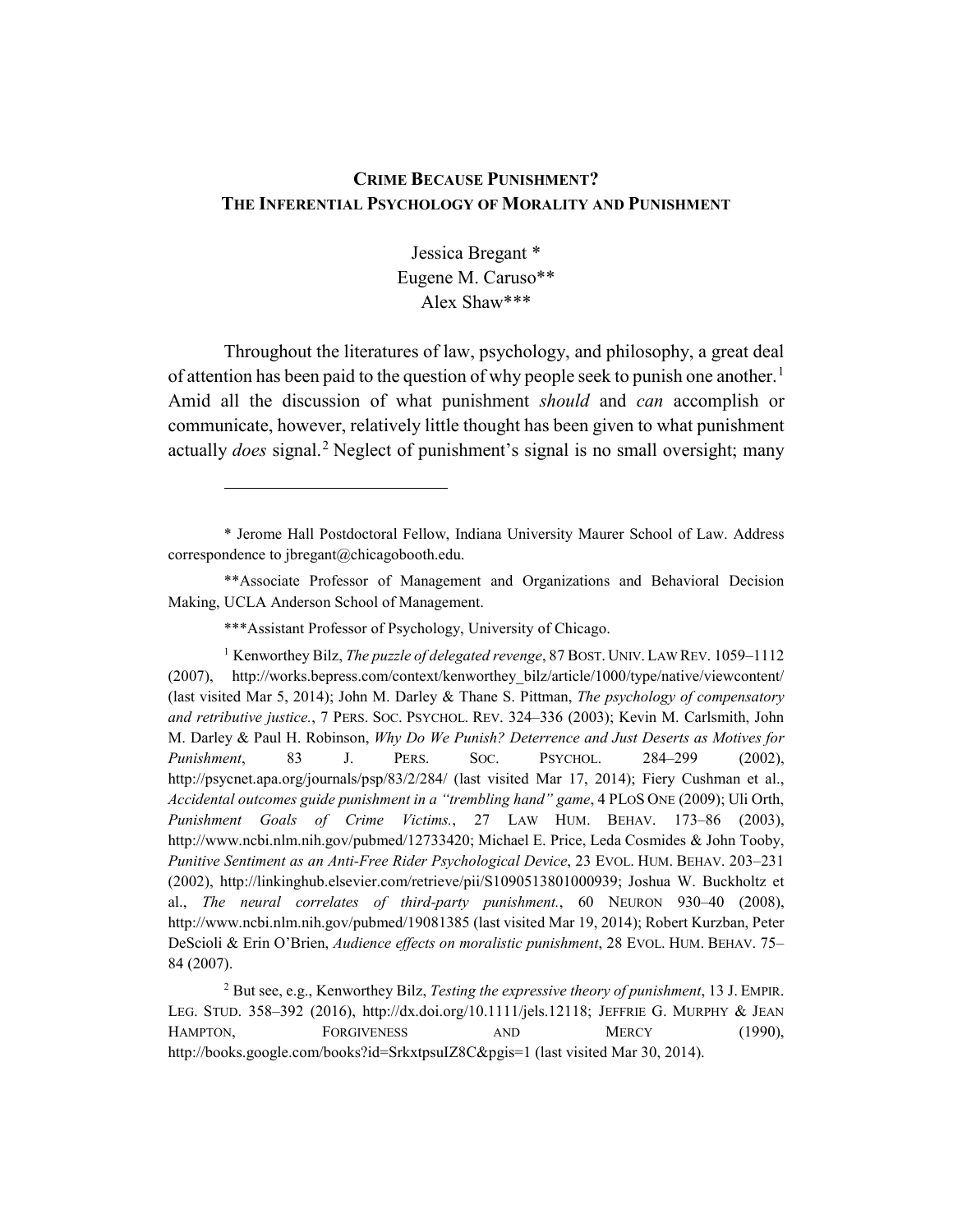theories of punishment, from deterrence to restorative justice, rely on the assumption that lay people will understand punishment in a particular way that is consistent with normative theory. If this assumption is mistaken, it could undermine the strength and legitimacy of punishment policy.

In this article, we present empirical evidence that speaks to the most basic way punishment may be understood by the lay public. We pose a simple research question: What do people infer about an action based on the fact that it is punished? Psychologically speaking, punishment may operate as a special case of social norm information, but we argue that what sets punishment apart from other norms is the moral weight punishment carries. Although norms other than punishment may also communicate moral messages, punishment seems to be unique in its relationship to morality, and especially to judgments of harm. Prior research demonstrates that potential punishers rely heavily on the degree of harm caused by wrongdoing when determining the appropriate level of punishment.<sup>[3](#page-1-0)</sup> In this paper, we show that the opposite is also true—information about punishment can influence the extent to which an act of wrongdoing is judged to have been harmful.

In the first part of this paper, we discuss the existing research on the message of punishment, drawing on literatures from law, psychology, and philosophy. We also highlight closely related research on social norms and behavior. Our review of the literature concludes with a summary of research on punishment, moral judgment, and harm. In the second part of the paper, we present original experimental evidence that punishment can be an effective cue for moral judgment, influencing such judgments in a way that is similar to social norm information. Interestingly, however, punishment seems to most effectively signal a specific moral concern—harmfulness—especially relative to social normative information. Finally, in part three, we discuss some of the important implications of our findings, including their relevance to debates about corporate prosecution, financial crimes, and police misconduct.

### **Introduction: Punishment, Norms, and Moral Psychology**

<span id="page-1-0"></span><sup>3</sup> Kevin M. Carlsmith, *The Roles of Retribution and Utility in Determining Punishment*, 42 J. EXP. SOC. PSYCHOL. 437–451 (2006), http://linkinghub.elsevier.com/retrieve/pii/S0022103105000892 (last visited Mar 13, 2014); Cushman et al., *supra* note 1.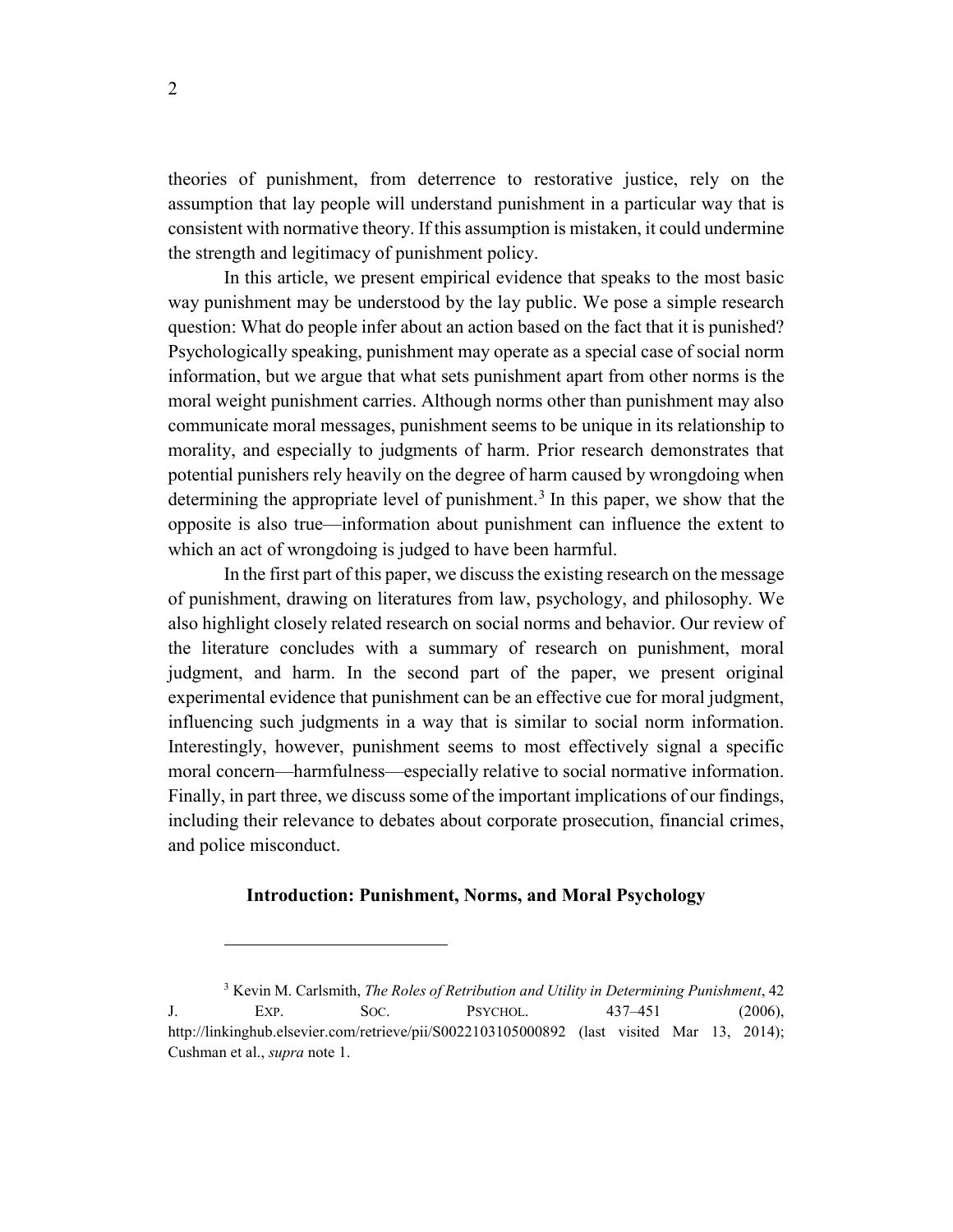The importance of punishment to law is almost tautological: laws without law *enforcement* mechanisms are little more than aspirations or norms. Though the mechanisms by which laws are enforced vary, most such mechanisms can be broadly described as punishments. Legal punishment therefore marks, at least, the difference between a legal rule and a merely normative one. This difference is psychologically important; as we discuss below, the presence of a legal rule—even one which carries only nominal sanctions—seems to influence behavior. Punishment itself, however, also has a special psychological significance, forming an important building block of human moral reasoning and moral development.

In this section, we briefly review three related bodies of research that each address an important aspect of the present studies. First, we describe the extant research on the so-called expressive function of law, which demonstrates the power of laws to influence behavior. We next examine research on moral and social norms outside of the legal context; although laws undoubtedly provide normative information, our discussion highlights some ways in which the analogy between norms and laws can break down. Finally, we review the importance of punishment to moral reasoning in particular, paying special attention to the feature of moral judgment that appears to be most related to punishment: harm.

#### **The Expressive Function of Punishment**

 $\overline{a}$ 

A single act of punishment can attempt to accomplish many simultaneous ends; for example, the target of punishment may be deterred from future wrongdoing by the threat of future punishment,<sup>[4](#page-2-0)</sup> other members of the community may be deterred from imitating the target's wrongdoing,  $5$  the target may be

<span id="page-2-0"></span><sup>4</sup> MARTHA C. NUSSBAUM, ANGER: DOWNRANKING, WEAKNESS, PAYBACK (2013); John M. Darley & Adam L. Alter, *Behavioral Issues of Punishment, Retribution, and Deterrence*, *in* THE BEHAVIORAL FOUNDATIONS OF POLICY (Eldar Shafir ed., 2013); Darley and Pittman, *supra* note 1; Robert L. Rabin, *Pain and Suffering and Beyond: Some Thoughts on Recovery for Intangible Loss*, 55 DEPAUL LAW REV. (2006).

<span id="page-2-1"></span><sup>5</sup> NUSSBAUM, *supra* note 4; Neil Vidmar & Dale T. Miller, *Socialpsychological processes underlying attitudes toward legal punishment*, 14 LAW SOC. REV. 565–602 (1980); Orth, *supra* note 1; B. Sharon Byrd, *Kant's Theory of Punishment: Deterrence in its Threat, Retribution in its Execution*, 8 LAW PHILOS. 151–200 (1989); John S. Carroll et al., *Sentencing Goals, Causal Attributions, Ideology, and Personality*, 52 J. PERS. SOC. PSYCHOL. 107–118 (1987), http://psycnet.apa.org/index.cfm?fa=fulltext.journal&jcode=psp&vol=52&issue=1&page=107&fo rmat=PDF (last visited Mar 5, 2014).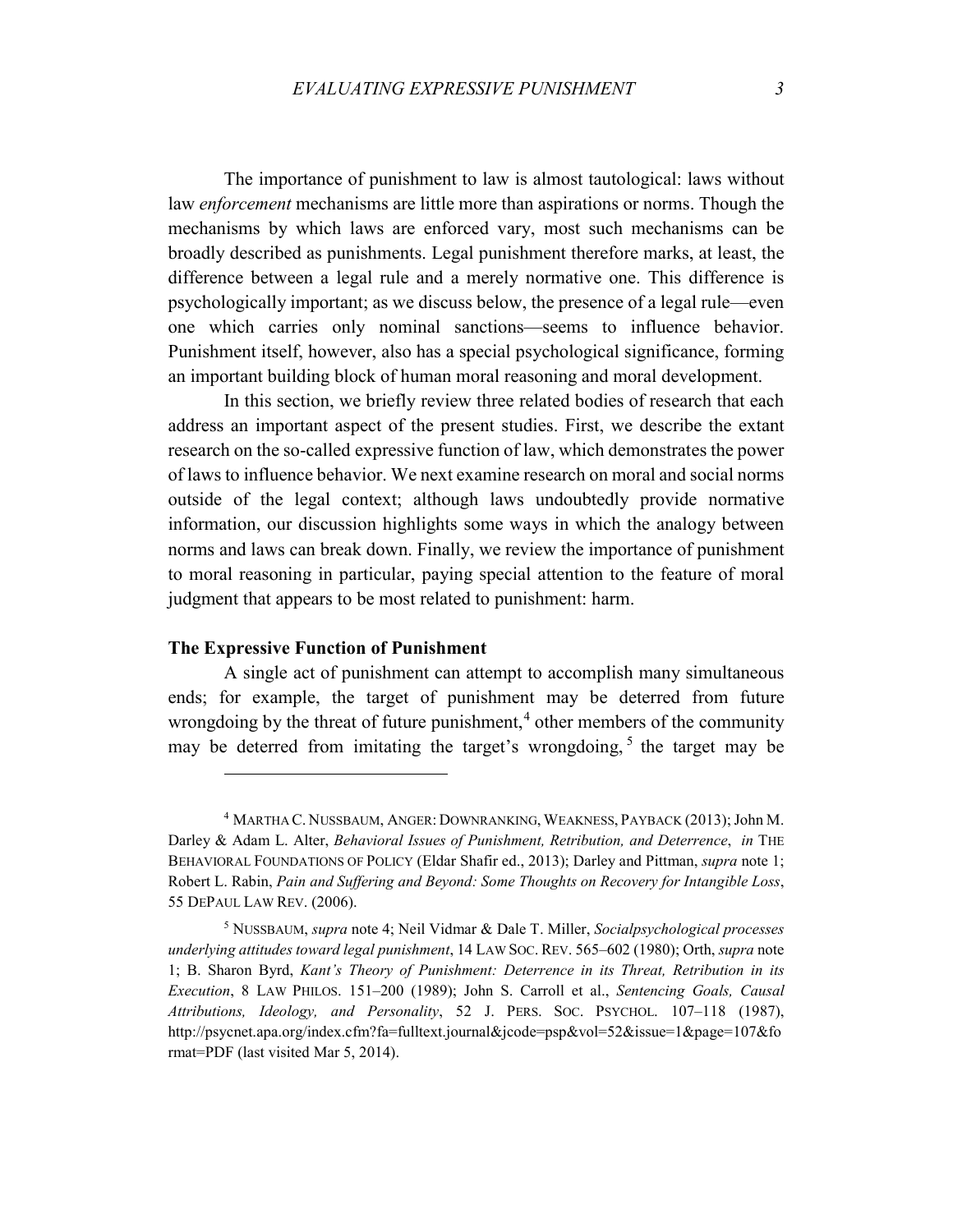incapacitated (i.e., through incarceration  $6$ ) or rehabilitated (i.e., through treatment<sup>[7](#page-3-1)</sup>), or restitution may be made to the victims of wrongdoing.<sup>[8](#page-3-2)</sup> More diffuse retributive interests, such as correcting the moral scales or meting out justice,  $9$  may also be pursued. Beyond these instrumental ends, however, punishment—or, maybe more precisely what and who we *choose* to punish—carries a

<span id="page-3-1"></span><sup>7</sup> Tony Ward & Russil Durrant, *Evolutionary psychology and the rehabilitation of offenders: Constraints and consequences*, 16 AGGRESS. VIOLENT BEHAV. 444–452 (2011), http://dx.doi.org/10.1016/j.avb.2011.02.011; F. T. Cullen et al., *Public Support for Correctional Treatment: The Tenacity of Rehabilitative Ideology*, 17 CRIM. JUSTICE BEHAV. 6–18 (1990), http://cjb.sagepub.com/cgi/doi/10.1177/0093854890017001003 (last visited Mar 30, 2014); R. C. McCorkle, *Research Note: Punish and Rehabilitate? Public Attitudes Toward Six Common Crimes*, 39 **CRIME** DELINQ. 240–252 (1993), http://cad.sagepub.com/cgi/doi/10.1177/0011128793039002008 (last visited Sep 25, 2014).

<span id="page-3-2"></span><sup>8</sup> Charlotte V.O. Witvliet et al., *Retributive justice, restorative justice, and forgiveness: An experimental psychophysiology analysis*, 44 J. EXP. SOC. PSYCHOL. 10–25 (2008), http://linkinghub.elsevier.com/retrieve/pii/S0022103107000431 (last visited Oct 1, 2014); Ellen A. Waldman, *Healing Hearts or Righting Wrongs?: A Meditation on the Goals of "Restorative Justice,"* 25 J. PUBLIC LAW POLICY 355–374 (2003); Tony Ward & Robyn Langlands, *Repairing the rupture: Restorative justice and the rehabilitation of offenders*, 14 AGGRESS. VIOLENT BEHAV. 205–214 (2009), http://dx.doi.org/10.1016/j.avb.2009.03.001.

<span id="page-3-3"></span><sup>9</sup> Thomas Grisso, *Society's Retributive Response to Juvenile Violence: A Developmental Perspective*, 20 LAW HUM. BEHAV. 229–247 (1996); Katrina M. Fincher & Philip E. Tetlock, *Brutality Under Cover of Ambiguity: Activating, Perpetuating, and Deactivating Covert Retributivism*, PERSONAL. SOC. PSYCHOL. BULL. (2015), http://psp.sagepub.com/cgi/doi/10.1177/0146167215571090; Jan-Willem van Prooijen, Jennifer Coffeng & Marjolijn Vermeer, *Power and retributive justice: How trait information influences the fairness of punishment among power holders*, 50 J. EXP. SOC. PSYCHOL. 190–201 (2014), http://dx.doi.org/10.1016/j.jesp.2013.10.004; Jean Hampton, *Correcting Harms versus Righting Wrongs: The Goal of Retribution*, 39 UCLA LAW REV. 1659–1702 (1992); Michael T. Cahill, *Retributive justice in the real world*, 85 WASHINGT. UNIV. LAW REV. 815 (2007), http://heinonlinebackup.com/hol-cgi-bin/get\_pdf.cgi?handle=hein.journals/walq85&section=28 (last visited Mar 5, 2014).

<span id="page-3-0"></span><sup>6</sup> David P. Farrington, *Age and Crime*, 7 CRIME AND JUSTICE 189–250 (1986); John M. Darley, Kevin M. Carlsmith & Paul H. Robinson, *Incapacitation and Just Deserts as Motives for Punishment*, 24 LAW HUM. BEHAV. 659–83 (2000), http://www.ncbi.nlm.nih.gov/pubmed/12150228; Paul H. Robinson & John M. Darley, *The Utility of Desert*, 91 NORTHWEST. UNIV. LAW REV. 453–499 (1997), http://papers.ssrn.com/sol3/papers.cfm?abstract\_id=10195.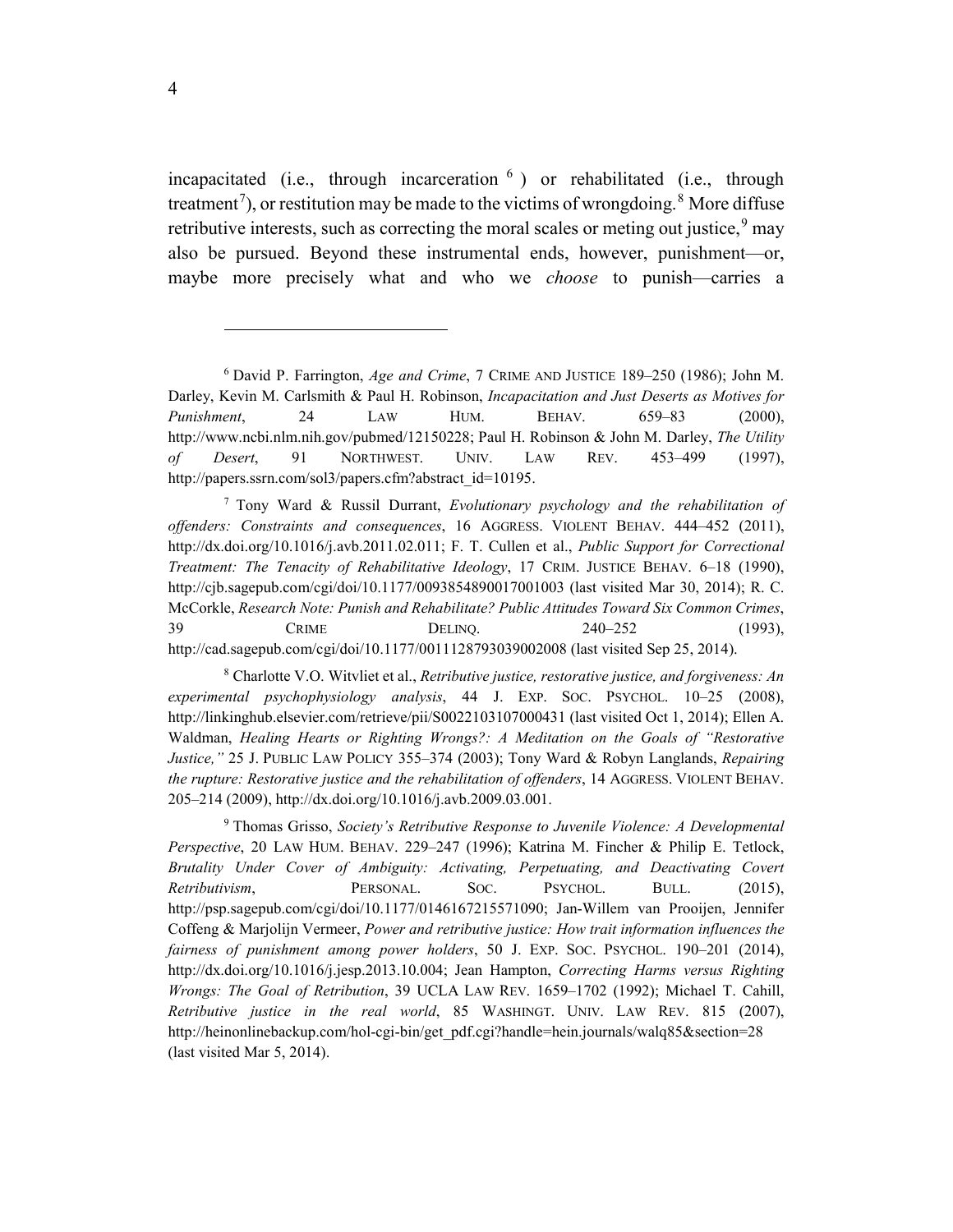communicative weight.<sup>[10](#page-4-0)</sup> This communicative aspect of law is often called its "expressive" function.<sup>[11](#page-4-1)</sup>

Though sometimes given as an alternative to retributive or utilitarian theories of punishment, expressive functions of punishment are essentially orthogonal to these aims; the message communicated by a punishment act may itself be retributive, utilitarian, neither, or both of these. Expressive theories of punishment are theoretically similar to so-called "signaling" accounts that are prevalent in the literatures of evolutionary science and economics,<sup>[12](#page-4-2)</sup> because both theories hold that an action can send a message, over and above the immediate consequences of the action itself. However, empirical studies of signaling accounts are generally precise as to the content of the message being sent and received—for example, some gazelles engage in a kind of jumping called "stotting" that appears to send an honest signal to predators about the gazelle's health. [13](#page-4-3) In contrast, empirical studies looking at the expressive functions of law tend to be vague about

 $\overline{a}$ 

bin/get\_pdf.cgi?handle=hein.journals/pnlr144&section=44; Bernard E. Harcourt, *Joel Feinberg on Crime and Punishment : Exploring the Relationship Between The Moral Limits of the Criminal Law and The Expressive Function of Punishment*, 1 BUFFALO CRIM. LAW REV. 145 (2002), http://wings.buffalo.edu/law/bclc/bclrarticles/5(1)/Harcourt.pdf.pdf; Dan M. Kahan, *What Do Alternative Sanctions Mean ?*, 63 UNIV. CHICAGO LAW REV. 591–653 (1996); Jeffrie G. Murphy & Jean Hampton, *Introduction (Forgiveness and Mercy)*, *in* FORGIVENESS AND MERCY 1–13 (1988).

<span id="page-4-1"></span><sup>11</sup> Heather J. Gert, Linda Radzik & Michael Hand, *Hampton on the expressive power of punishment*, 35 J. SOC. PHILOS. 79–90 (2004); e.g., Bilz, *supra* note 2; Sunstein, *supra* note 10; Jason Mazzone, *When Courts Speak: Social Capital and Law's Expressive Function*, 49 SYRACUSE LAW REV. 1039–1066 (1999).

<span id="page-4-2"></span><sup>12</sup> Brian L. Connelly et al., *Signaling Theory: A Review and Assessment*, 37 J. MANAGE. 39–67 (2011), http://journals.sagepub.com/doi/10.1177/0149206310388419; Richard D. Morris, *Signalling and Agency Theories and Accounting Policy Choice.*, 18 ACCOUNT. BUS. RES. 47–69 (1986); C.D. FitzGibbon & J.H. Fanshawe, *Stotting in Thomson's gazelles: an honest signal of condition*, 23 BEHAV. ECOL. SOCIOBIOL. 69–74 (1988), https://doi.org/10.1007/BF00299889; Joseph Bulbulia & Richard Sosis, *Signalling theory and the evolution of religious cooperation*, 41 RELIGION 363–388 (2011), http://dx.doi.org/10.1080/0048721X.2011.604508.

<span id="page-4-3"></span><sup>13</sup> FitzGibbon and Fanshawe, *supra* note 12. The gazelle's health, of course, influences its potential ability to escape.

<span id="page-4-0"></span><sup>10</sup> Cass R. Sunstein, *On the Expressive Function of Law*, 144 U. PA. L. REV. 2021–2053 (1995), http://heinonlinebackup.com/hol-cgi-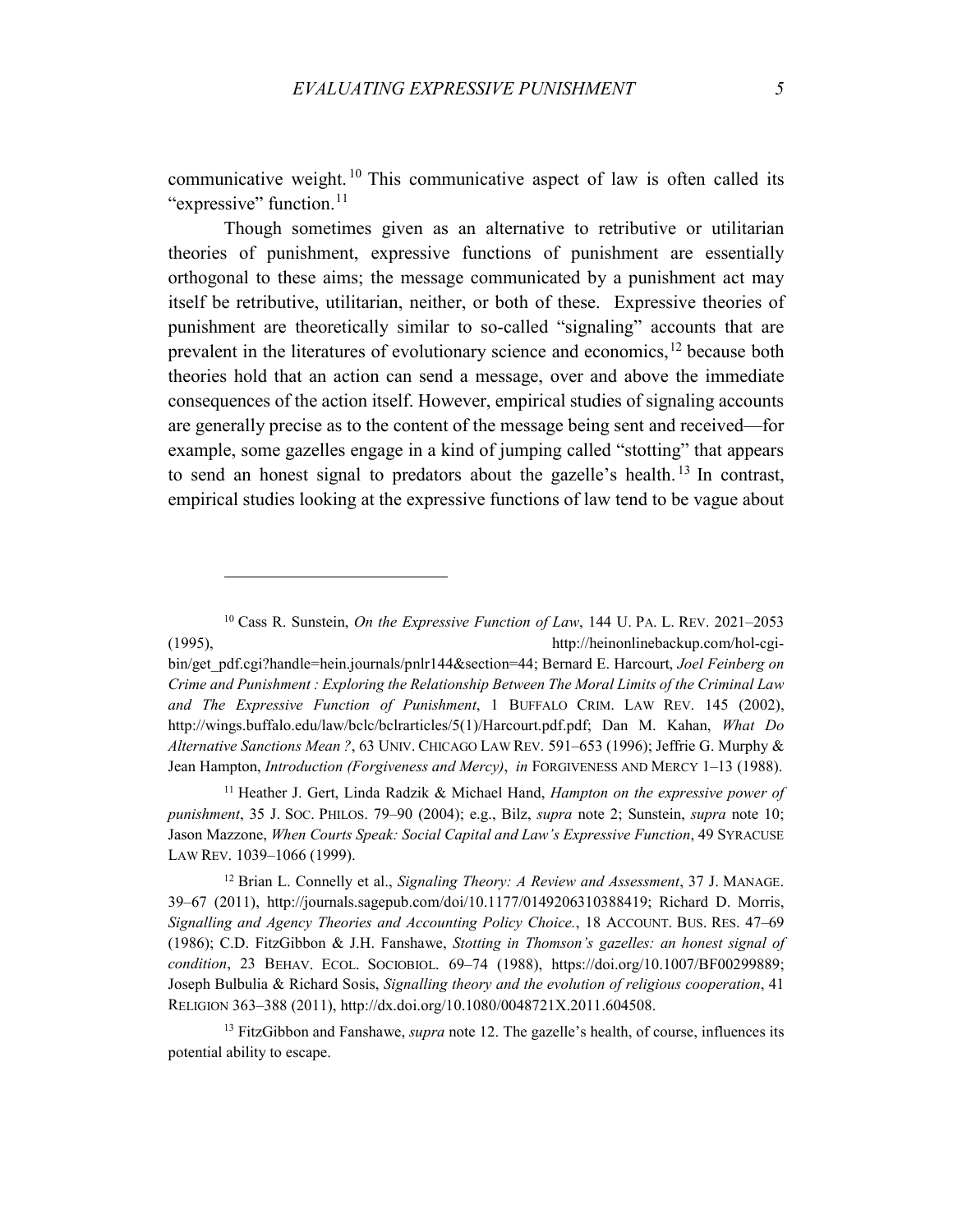the content of the message sent by punishment. [14](#page-5-0) Even more importantly, the content of the message *received* has been left virtually unexplored by empirical research. [15](#page-5-1)

To our knowledge, only two experimental studies have examined the message(s) that are communicated by punishment;  $^{16}$  $^{16}$  $^{16}$  both find support for a particular view of the expressive function that is sometimes called "expressive retributivism".<sup>[17](#page-5-3)</sup> Under this theory, crimes are themselves expressive acts that send a message to a victim and to society about the standing of the victim relative to the offender. [18](#page-5-4) Punishment, in contrast, sends the opposite message, rejecting the offender's false claim and restoring the victim's position in society. In a set of experiments testing this view, Kenworthey Bilz found that, across a variety of crimes, punishment decreases the social standing of the offender and—crucially— increases the social standing of the victim.<sup>[19](#page-5-5)</sup> In a study of children aged 5- to 8years-old, Bregant, Shaw, and Kinzler similarly found that children liked the victim of a theft more if the thief who committed the act was punished, compared to when the thief went unpunished. $20$ 

The expressive retributivism argument centers on condemnation of the bad actor, especially relative to the victim, rather than on condemnation of the act itself.

<sup>15</sup> But see Bilz, *supra* note 2.

<span id="page-5-0"></span><sup>14</sup> Robert Cooter, *Do Good Laws Make Good Citizens? An Economic Analysis of Internalized Norms*, 86 VA. LAW REV. 1577–1601 (2000); Maggie Wittlin, *Buckling Under Pressure: An Empirical Test of the Expressive Effects of Law*, 28 YALE J. REGUL. 419–471 (2011); Patricia Funk, *Is there an expressive function of law? An empirical analysis of voting laws with symbolic fines*, 9 AM. LAW ECON. REV. 135–159 (2007).

<span id="page-5-2"></span><span id="page-5-1"></span><sup>16</sup> Jessica Bregant, Alex Shaw & Katherine D. Kinzler, *Intuitive Jurisprudence: Early Reasoning about the Functions of Punishment*, 13 J. EMPIR. LEG. STUD. 693–717 (2016); Bilz, *supra* note 2.

<span id="page-5-4"></span><span id="page-5-3"></span><sup>17</sup> Nathan Hanna, *Say what? A critique of expressive retributivism*, 27 LAW PHILOS. 123– 150 (2008); Gert, Radzik, and Hand, *supra* note 11.

<sup>18</sup> MURPHY AND HAMPTON, *supra* note 2; Bilz, *supra* note 2.

<sup>19</sup> , *supra* note 2.

<span id="page-5-6"></span><span id="page-5-5"></span><sup>20</sup> Bregant, Shaw, and Kinzler, *supra* note 16. Recent research in social neuroscience further emphasizes the importance of the victim in moral judgments; see Indrajeet Patil et al., *The behavioral and neural basis of empathic blame*, 7 SCI. REP. 1–14 (2017) (finding that empathy for the victim contributes to moral blame, even when the harm is accidental).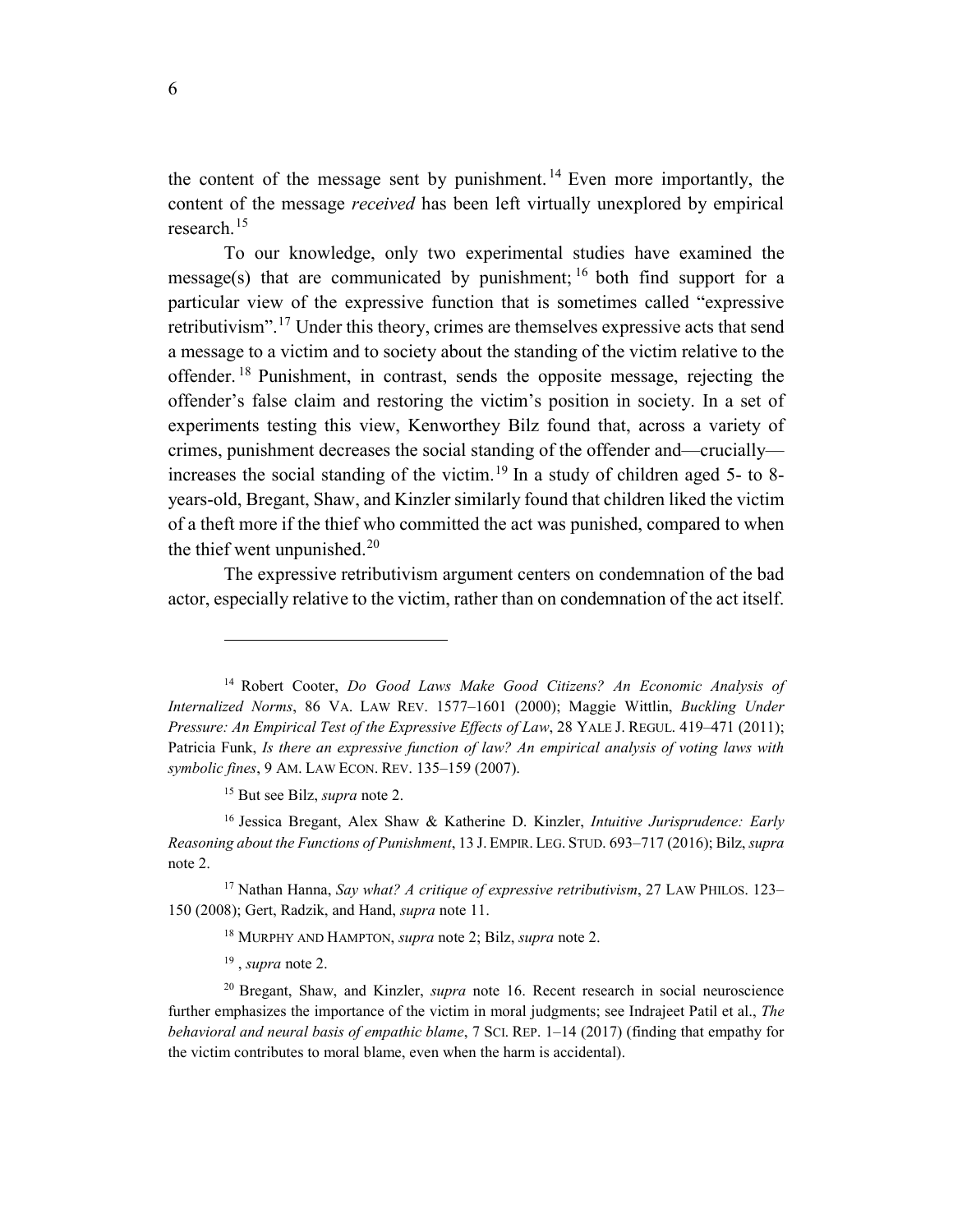However, if punishment sends a message of condemnation, psychological evidence suggests the condemnation need not be limited to the actor. For example, Bregant, Shaw, and Kinzler also found that children used punishment as a signal of how "bad" the *act* of stealing is; in a world where those who steal are "never punished," children between the ages of 5 and 8 overwhelmingly reported that stealing was not "bad $"^{21}$  $"^{21}$  $"^{21}$ 

This divergence in children's reactions is, in some ways, a microcosm of the bigger questions surrounding expressive punishment messages, because it highlights two major themes that are relevant: social norms and moral condemnation. There are at least two possible explanations for children's belief that stealing is not "bad" when it is not punished. One possibility is that punishment information communicates that an action is "bad" in the same way that it is "bad" to eat with one's hands at dinner. That is, punishment may merely be communicating that the action in question is a conventional violation of social norms. A second possibility is that punishment information communicates something about whether the action is immoral. That is, that this action is wrong intrinsically and immutably, which might cause people to infer that the action is harmful or morally disgusting. These two possibilities—social norms and moral judgment—are both cited in the broader literatures as possible messages of punishment, and we explore both below.

### **Normative Messages, Laws, and Punishment**

Although empirical evidence of the messages of punishment is scarce, theories abound. One especially common characterization of the expressive function is that laws express social norms.<sup>[22](#page-6-1)</sup> A vast literature in social psychology illustrates the power of social norms to influence behavior across a wide variety of contexts.<sup>[23](#page-6-2)</sup> Experimentally, normative information has been used to reduce self-

<sup>21</sup> Bregant, Shaw, and Kinzler, *supra* note 16.

<span id="page-6-1"></span><span id="page-6-0"></span><sup>&</sup>lt;sup>22</sup> Robert Cooter, *Expressive Law And Economics*, 27 J. LEGAL STUD. 585–607 (1998); Cooter, *supra* note 14; Funk, *supra* note 14; Sunstein, *supra* note 10.

<span id="page-6-2"></span><sup>23</sup> Harold L. Cole, George J. Mailath & Andrew Postlewaite, *Social Norms, Savings Behavior, and Growth*, 100 J. POLIT. ECON. 1092–1125 (1992); F. Marijn Stok et al., *Don't Tell Me What I Should Do, But What Others Do: The Influence of Descriptive and Injunctive Peer Norms on Fruit Consumption in Adolescents*, 19 BR.J. HEALTH PSYCHOL. 52–64 (2014); Robert B Cialdini et al., *Managing social norms for persuasive impact*, 1 SOC. INFLU. 3–15 (2006),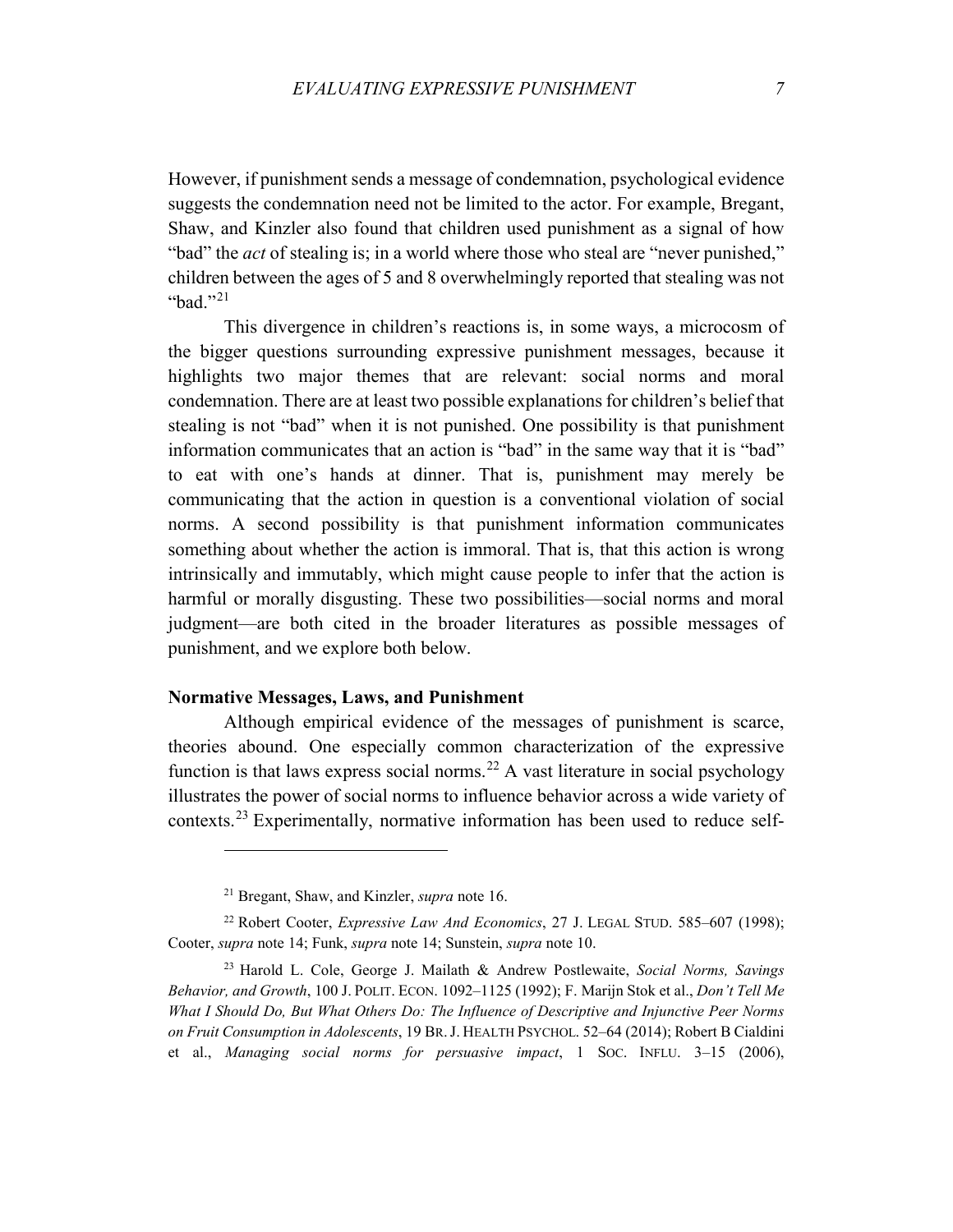reported speeding,  $24$  increase energy conservation,  $25$  and curb college alcohol use.<sup>[26](#page-7-2)</sup> When people think that "everyone else" is doing something, they are more likely to engage in that something themselves. $27$ 

If laws are perceived as the codification of social norms, then information about the legal status of an act could have a similar effect on behavior. Of course, laws may change behavior for other reasons as well; the threat of punishment may deter people from engaging in the illegal act. Nonetheless, a handful of studies have used changes in the law to argue in support of a normative expressive function. One of the clearest is Patricia Funk's study of Swiss voting laws.<sup>[28](#page-7-4)</sup> Funk analyzed voter turnout in several Swiss cantons during the last half of the  $20<sup>th</sup>$  century. During that period, five of the cantons repealed long-standing mandatory voting laws that had been accompanied by fines that Funk called "symbolic" – the fines varied from canton to canton, but were usually equal to about \$1.00 (US) or less. Funk's study

<span id="page-7-0"></span><sup>24</sup> Patrick De Pelsmacker & Wim Janssens, *The effect of norms, attitudes and habits on speeding behavior: Scale development and model building and estimation*, 39 ACCID. ANAL. PREV. 6–15 (2007).

<span id="page-7-1"></span><sup>25</sup> Hunt Allcott, *Social norms and energy conservation*, 95 J. PUBLIC ECON. 1082–1095 (2011), http://dx.doi.org/10.1016/j.jpubeco.2011.03.003.

http://dx.doi.org/10.1080/15534510500181459; Robert B. Cialdini, *Descriptive social norms as underappreciated sources of social control*, 72 PSYCHOMETRIKA 263–268 (2007); Alan S. Gerber & Todd Rogers, *Descriptive Social Norms and Motivation to Vote: Everybody's Voting and so Should You*, 71 J. POLIT. 178–191 (2009), http://www.journals.uchicago.edu/doi/10.1017/S0022381608090117; Brian Borsari & Kate B Carey, *Descriptive and injunctive norms in college drinking: a meta-analytic integration.*, 64 J. STUD. ALCOHOL 331–41 (2003), http://www.ncbi.nlm.nih.gov/pubmed/12817821%5Cnhttp://www.pubmedcentral.nih.gov/articlere nder.fcgi?artid=PMC2431131; Stanley Milgram, Leonard Bickman & Lawrence Berkowitz, *Note on the drawing power of crowds of different size*, 13 J. PERS. SOC. PSYCHOL. 79–82 (1969).

<span id="page-7-2"></span><sup>26</sup> Borsari and Carey, *supra* note 23; H. Wesley Perkins, *Social norms and the prevention of alcohol misuse in collegiate contexts.*, J. STUD. ALCOHOL. SUPPL. 164–72 (2002), http://www.ncbi.nlm.nih.gov/pubmed/12022722.

<span id="page-7-4"></span><span id="page-7-3"></span><sup>27</sup> Robert B Cialdini, Carl A Kallgren & Raymond R Reno, *A Focus Theory of Normative Conduct: A Theoretical Refinement and Reevaluation of the Role of Norms in Human Behavior*, 24 ADV. EXP. SOC. PSYCHOL. 201–234 (1991); Milgram, Bickman, and Berkowitz, *supra* note 23; Ernst Fehr & Urs Fischbacher, *Social norms and human cooperation*, 8 TRENDS COGN. SCI. 185–190 (2004).

<sup>28</sup> Funk, *supra* note 14.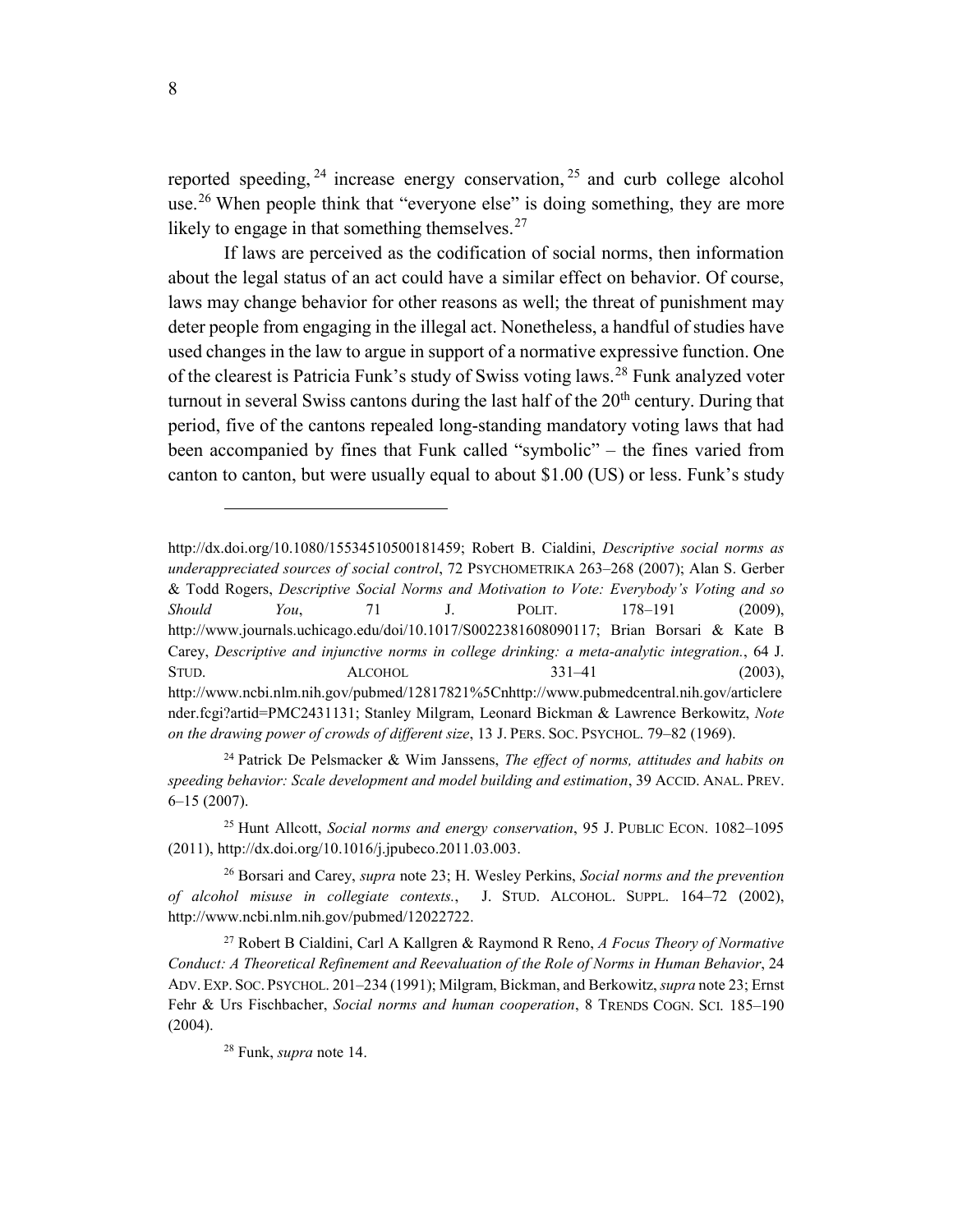found that repeals decreased voter turnout in those cantons by six to ten percent. Because the punishment was so small, Funk argues that this is support for an expressive theory of law; people's behavior seemed to be influenced by the mere presence of the law even in the absence of meaningful punishment, suggesting that voters were not simply deterred from defecting out of fear of punishment.

Similar studies have documented significant increases in compliance following the adoption of seatbelt laws, dog waste ordinances, and smoking bans, even when the penalty for violating the laws is minimal.<sup>[29](#page-8-0)</sup> Although these natural experiments generally reveal only the end points of the process—that is, a change in law leads to changes in behavior—researchers often claim (or assume) that the mechanism behind this behavioral change is the expression of social norms.<sup>[30](#page-8-1)</sup>

Of course, laws do carry normative weight. At the very least, legal prohibitions convey injunctive norms against the prohibited actions; for example, a law against speeding suggests that at least the legislature believes one should not speed. But formalizing a social norm through punishment can also lead to unexpected counterintuitive changes in behavior. In a notable field study, for example, Gneezy and Rustichini introduced a new punishment for late parents at some Israeli day care centers.<sup>[31](#page-8-2)</sup> Parents signed a contract at the beginning of the school year in which they agreed to pick their children up on time, but prior to the study, no enforcement mechanism was specified for the rule. After measuring the number of late parents for four weeks, the experimenters introduced a financial punishment for being late at some of the day cares in the study. The punishment was relatively small—just 10 shekels (worth approximately \$2.72 US at the time of the study) per child if the parent was more than 10 minutes late.<sup>[32](#page-8-3)</sup>

<span id="page-8-0"></span><sup>29</sup> Robert Cooter, *Three Effects of Social Norms on Law: Expression, Deterrence, and Internalization*, 79 OREGON LAW REV. 1–22 (2000); Wittlin, *supra* note 14; Cooter, *supra* note 22; Dhammika Dharmapala & Richard H. McAdams, *The Condorcet Jury Theorem and the Expressive Function of Law: A Theory of Informative Law*, 5 AM. LAW ECON. REV. 1–31 (2003).

<span id="page-8-1"></span><sup>30</sup> Cooter, *supra* note 22; Funk, *supra* note 14; Patricia Funk, *On the effective use of stigma as a crime-deterrent*, 48 EUR. ECON. REV. 715–728 (2004); Wittlin, *supra* note 14; Richard H. McAdams & Janice Nadler, *Testing the Focal Point Theory of Legal Compliance: The Effect of Third-Party Expression in an Experimental Hawk/Dove Game*, 2 J. EMP. L. STUD. 87–123 (2005).

<span id="page-8-3"></span><span id="page-8-2"></span><sup>31</sup> Uri Gneezy & Aldo Rustichini, *A Fine Is a Price*, 29 J. LEGAL STUD. 1–17 (2000), https://doi.org/10.1086/468061.

<sup>32</sup> *Id.*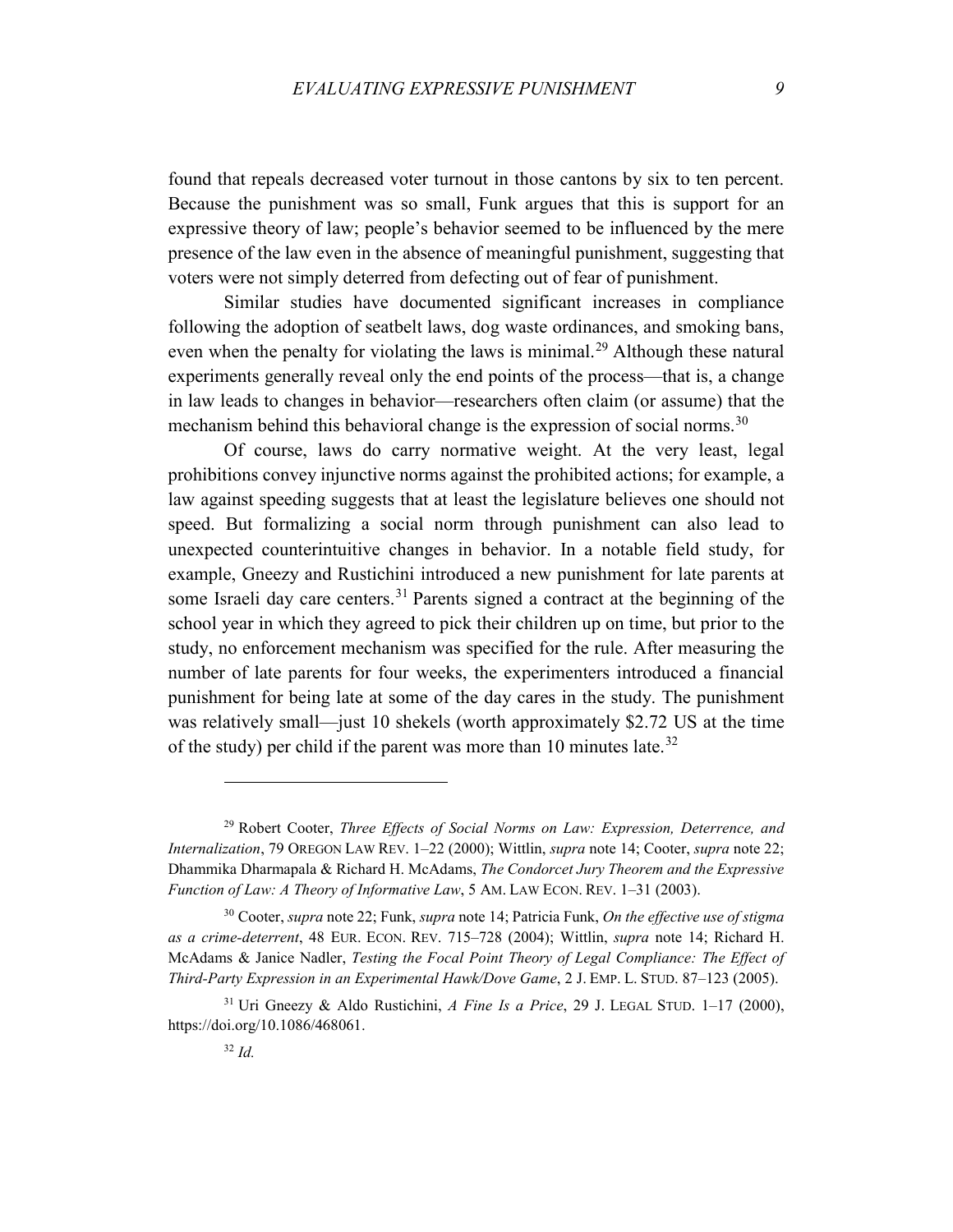The introduction of the monetary punishment did change parental behavior at the day cares in the test group, but the effect was surprising. Rather than decreasing lateness at the selected centers, the fines caused a steady increase in lateness. After 12 weeks, day care centers where the fine had been introduced reported a near doubling of the number of late parents, and removing the fine at the end of the study did nothing to reduce this new, higher rate of lateness. [33](#page-9-0) The experimenters argued that the introduction of the fine was equivalent to setting a price for late pickup; rather than deterring late parents, the (small) fine changed the prevailing social norm from one of obligation ("Parents should pick up their children on time") to one of transaction ("Parents can pay to pick their children up late").

As the Gneezy and Rustichini study demonstrates, the surface-level similarities between the effects of social norms and enforced laws on behavior may conceal deeper psychological differences. Moreover, punishment can signal a meaningful shift in the nature of the underlying act that colors subsequent behavior. This shift could be one from a social cooperation dynamic to a transactional dynamic, as occurred in the day care centers, but it could also be another kind of shift, such as one from a norm to a moral imperative.

### **Moral Psychology and Punishment**

In contrast to the research noted above, which tends to treat punishment as a simple enforcement mechanism for social norms, philosophical approaches often emphasize the distinctly moral component of punishment.<sup>[34](#page-9-1)</sup> Indeed, many legal scholars characterize the message of punishment—rather vaguely—as moral condemnation. Dan Kahan argues, for example, that "[p]unishment…is a special social convention that signifies moral condemnation." <sup>[35](#page-9-2)</sup> Although moral

<sup>33</sup> *Id.*

<span id="page-9-2"></span><span id="page-9-1"></span><span id="page-9-0"></span><sup>34</sup> Dan M. Kahan, *Social Influence, Social Meaning, and Deterrence*, 83 VA. LAW REV. 349–395 (1997); Kahan, *supra* note 10; Hanna, *supra* note 17; Gert, Radzik, and Hand, *supra* note 11; MURPHY AND HAMPTON, *supra* note 2; Hampton, *supra* note 9; Kenworthey Bilz, *We Don't Want to Hear It: Psychology, Literature and the Narrative Model of Judging*, 2010 ILLINOIS LAW REV. 429–488 (2010), http://works.bepress.com/kenworthey\_bilz/7/ (last visited Apr 25, 2014).

<sup>35</sup> , *supra* note 10.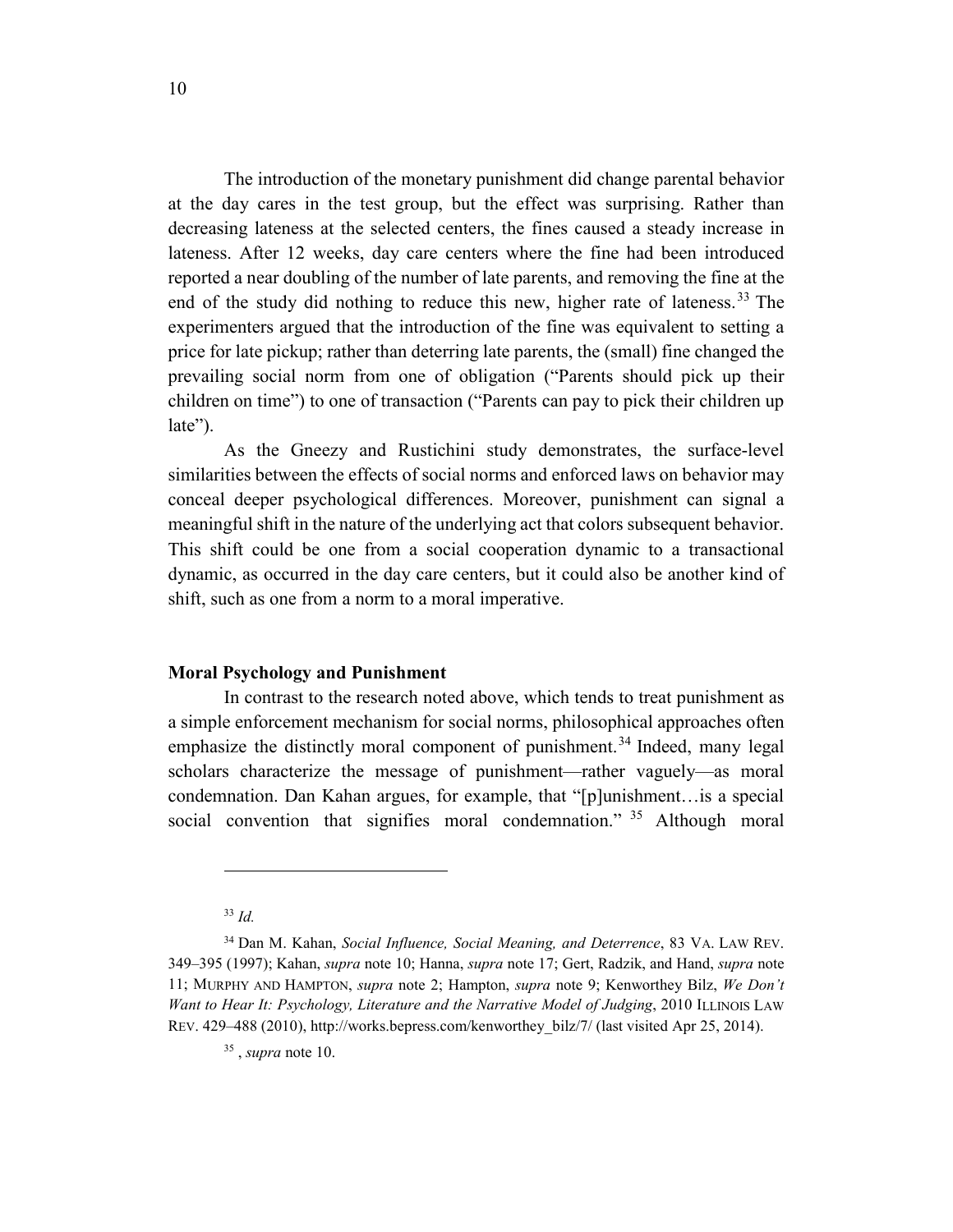psychology has not yet approached our question directly, that literature provides many important connections between punishment and moral judgment that may be particularly relevant to understanding what, exactly, punishment signals. Indeed, amid the vast body of research on moral judgments, one link emerges repeatedly: the link between punishment and harm.

Harm is the central feature of retributive theories of punishment.<sup>[36](#page-10-0)</sup> Under a retributive view, punishment is morally justified—indeed, morally required—to balance the harm done by the offender.<sup>[37](#page-10-1)</sup> In contrast to consequentialist or utilitarian theories of punishment, which advocate punishment only to stem the future risk posed by an offender, retributivism is concerned primarily (or, in the extreme, exclusively) with evaluating the harm already caused and ensuring that perpetrators get what the deserve even if this does not lead to better consequences.<sup>[38](#page-10-2)</sup>

Research in psychology also demonstrates the close relationship between punishment and harm. Empirical studies designed to compare the degree to which people rely on implicit theories of retributivism or consequentialism have found that the degree of harm caused is one of the most important pieces of information to (mock) punishers. [39](#page-10-3) Of course, moral psychology research often includes examinations of punishment outside of the retributivism vs. consequentialism

<span id="page-10-0"></span><sup>36</sup> Amrisha Vaish, Manuela Missana & Michael Tomasello, *Three-year-old children intervene in third-party moral transgressions.*, 29 BR. J. DEV. PSYCHOL. 124–30 (2011), http://www.ncbi.nlm.nih.gov/pubmed/21288257 (last visited Jan 21, 2014); Hampton, *supra* note 9; Kenworthey Bilz & John M. Darley, *What's Wrong with Harmless Theories of Punishment*, 79 CHIC. KENT. LAW REV. 1215–1252 (2004), http://works.bepress.com/kenworthey\_bilz/3/ (last visited Mar 5, 2014); Byrd, *supra* note 5; Darley and Pittman, *supra* note 1.

<span id="page-10-1"></span><sup>37</sup> MURPHY AND HAMPTON, *supra* note 2; Hampton, *supra* note 9; Byrd, *supra* note 5; Ian R. McKee & N. T. Feather, *Revenge, Retribution, and Values: Social Attitudes and Punitive Sentencing*, 21 SOC. JUSTICE RES. 138–163 (2008), http://link.springer.com/10.1007/s11211-008- 0066-z (last visited May 18, 2014); Carlsmith, Darley, and Robinson, *supra* note 1; Bilz and Darley, *supra* note 36; Cahill, *supra* note 9.

<span id="page-10-2"></span><sup>38</sup> Darley, Carlsmith, and Robinson, *supra* note 6; Carlsmith, *supra* note 3; Paul H Robinson, *Competing Conceptions of Modern Desert: Vengeful, Deontological, and Empirical*, 67 CAMB. LAW J. 145–175 (2008); Robinson and Darley, *supra* note 6.

<span id="page-10-3"></span><sup>39</sup> Darley, Carlsmith, and Robinson, *supra* note 6; Carlsmith, *supra* note 3; Kevin M. Carlsmith, *On Justifying Punishment: The Discrepancy Between Words and Actions*, 21 SOC. JUSTICE RES. 119–137 (2008), http://link.springer.com/10.1007/s11211-008-0068-x (last visited Apr 30, 2014); Darley and Pittman, *supra* note 1.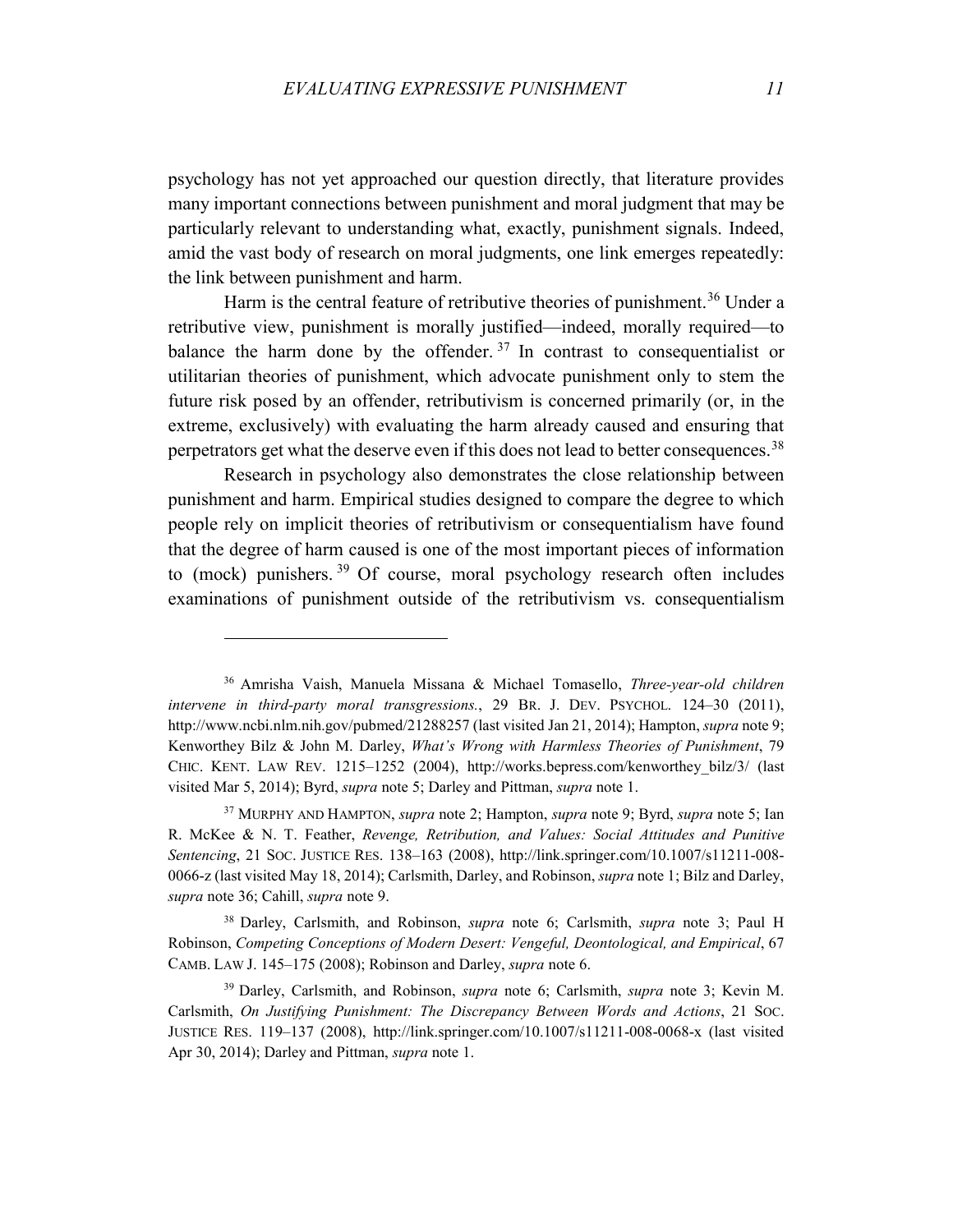debate, and that research also supports the idea that punishment judgments are closely related to harmfulness judgments. For example, studies of the "outcome bias" in moral psychology demonstrate that harm caused can even be more important for judging blame and assigning punishment than the wrongdoer's intent. [40](#page-11-0) Even more tellingly, studies of so-called "moral luck" have demonstrated that when an act causes harm, judgments of punishment and blame are increased relative to judgments of the same action when it does not cause harm.<sup>[41](#page-11-1)</sup> In contrast, judgments of moral character and the wrongness of the act itself do not seem to rely as much on whether harm was done—it seems that outcomes matter for harm and punishment more than they matter for wrongness (we will return to this issue in our later studies).

Developmental research has also long recognized the connection between harm, immorality, and punishment. Developmental morality scholars have repeatedly demonstrated that children and adults distinguish between rules that they see as conventional (i.e., social norms), those they see as prudential or safety-related, and those that they see as moral.<sup>[42](#page-11-2)</sup> Whereas moral rules like "don't hit" are

<span id="page-11-1"></span><sup>41</sup> Fiery Cushman, *Crime and punishment: Distinguishing the roles of causal and intentional analyses in moral judgment*, 108 COGNITION 353–380 (2008); Justin W. Martin & Fiery Cushman, *The Adaptive Logic of Moral Luck*, A COMPANION TO EXP. PHILOS. 190–202 (2016).

<span id="page-11-0"></span><sup>40</sup> Cushman et al., *supra* note 1; Fiery Cushman et al., *The development of intent-based moral judgment.*, 127 COGNITION 6–21 (2013), http://www.ncbi.nlm.nih.gov/pubmed/23318350; Norman J. Finkel, *But it's not fair! Commonsense notions of unfairness.*, 6 PSYCHOL. PUBLIC POLICY, LAW 898–952 (2000), http://doi.apa.org/getdoi.cfm?doi=10.1037/1076-8971.6.4.898 (last visited Mar 5, 2014); Francesca Gino, Don A. Moore & Max H. Bazerman, *No harm, no foul: The outcome bias in ethical judgments*, HARVARD BUS. SCH. 1–51 (2009).

<span id="page-11-2"></span><sup>42</sup> Elliot Turiel, *Social regulations and domains of social concepts*, 1978 NEW DIR. CHILD ADOLESC. DEV. 45–74 (1978); Richard A. Shweder, Elliot Turiel & Nancy C. Much, *The Moral Intuitions of the Child*, *in* SOCIAL COGNITIVE DEVELOPMENT: FRONTIERS AND POSSIBLE FUTURES 288–305 (John H. Flavell & Lee Ross eds., 1981); Judith G. Smetana, Melanie Killen & Elliot Turiel, *Children's Reasoning about Interpersonal and Moral Conflicts*, 62 CHILD DEV. 629–644 (1991),

http://www.ncbi.nlm.nih.gov/entrez/query.fcgi?db=pubmed&cmd=Retrieve&dopt=AbstractPlus& list\_uids=1131136%5Cnpapers://13507515-a992-4cea-b488-dec1e41c1983/Paper/p5293; Marie S. Tisak & Elliot Turiel, *Children's Conceptions of Moral and Prudential Rules*, 55 CHILD DEV. 1030– 1039 (1984); Alicia Ardila-Rey & Melanie Killen, *Middle class Colombian children's evaluations of personal, moral, and social-conventional interactions in the classroom*, 25 INT. J. BEHAV. DEV. 246–255 (2001); Cameron B. Richardson, Kelly Lynn Mulvey & Melanie Killen, *Extending social*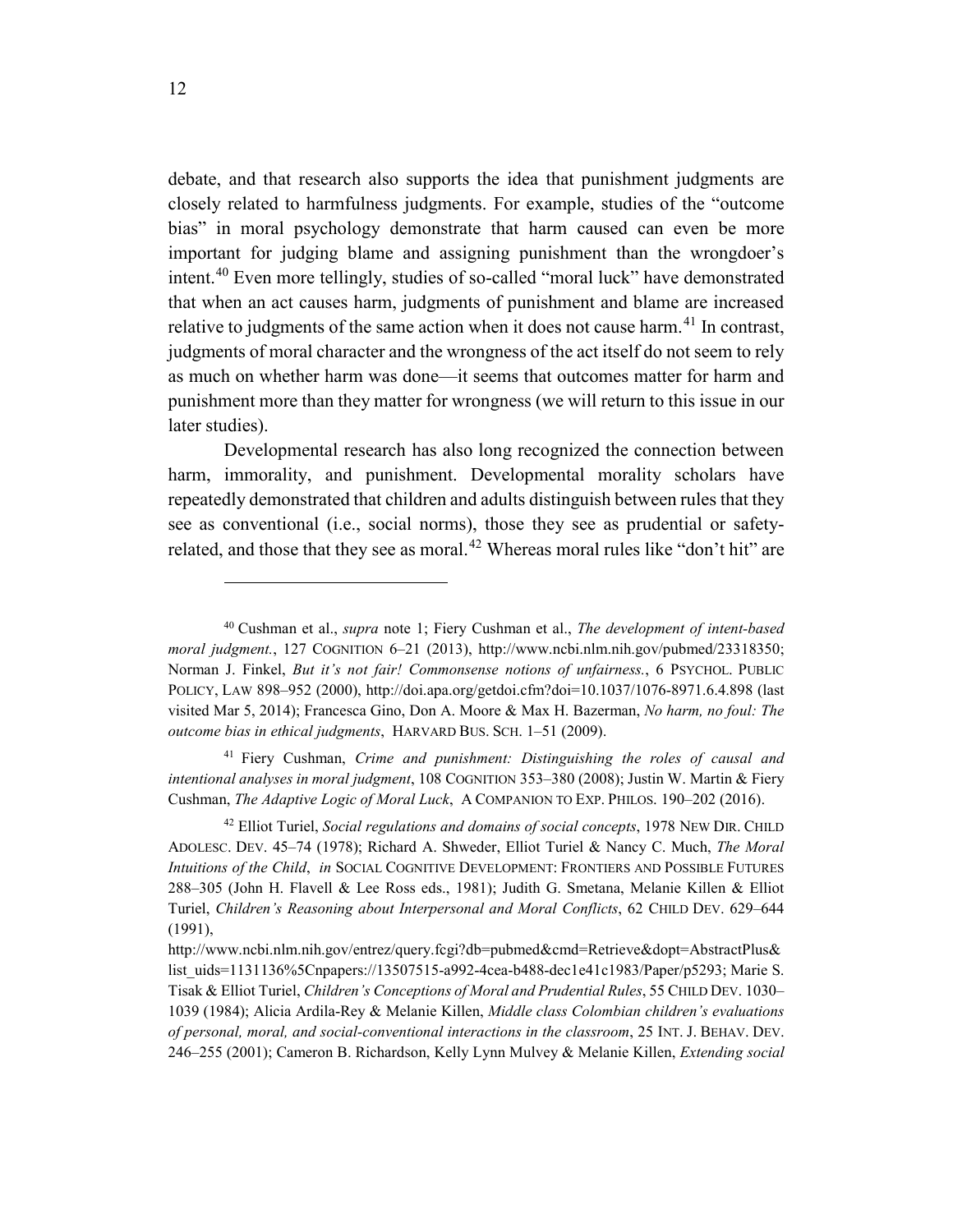seen as universal and immutable, even fairly young toddlers are more flexible when it comes to rules based in social convention, like "don't wear pajamas to school."<sup>[43](#page-12-0)</sup> A key distinction between rules that are perceived as moral and those that are perceived as conventional seems to be that the former—but not the latter—involve harm done to another person or creature.<sup>[44](#page-12-1)</sup> In short, research indicates that moral transgressions—that is, acts that harm others—*demand* punishment, even if the surrounding social conventions are changed.

The previous research makes it clear that harm leads to increased punishment, but we do not know if punishment leads people to infer that an action in question is harmful. Are there other candidates for what punishment could signal about an action? Despite the early theories of morality in social and developmental psychology that tended to treat moral violations as fairly homogenous and harmbased, many contemporary theories adopt a broader approach. Moral foundations theory, for example, identifies several underlying themes, in addition to harm, that may help to explain why moral violations are perceived as moral in the first place. In response to harm-centric theories of morality, Jonathan Haidt and others point to apparently harmless scenarios, such as a case of consensual incest with no negative

*domain theory with a process-based account of moral judgments*, 55 HUM. DEV. 4–25 (2012); Judith G. Smetana, *Reasoning in the personal and moral domains: Adolescent and young adult women's decision-making regarding abortion*, 2 J. APPL. DEV. PSYCHOL. 211–226 (1981).

<span id="page-12-0"></span><sup>43</sup> Ardila-Rey and Killen, *supra* note 42; Kristin D. Neff & Charles C. Helwig, *A constructivist approach to understanding the development of reasoning about rights and authority within cultural contexts*, 17 COGN. DEV. 1429–1450 (2002); Charles Kalish & Mark A Sabbagh, *Conventionality and Cognitive Development: Learning to Think the Right Way*, NEW DIR. CHILD ADOLESC. DEV. 1–9 (2007); Xin Zhao & Tamar Kushnir, *Young children consider individual authority and collective agreement when deciding who can change rules*, (in press) J. EXP. CHILD PSYCHOL. (2017), http://dx.doi.org/10.1016/j.jecp.2017.04.004; Tisak and Turiel, *supra* note 42; Judith G Smetana, Naomi Schlagman & Patricia Walsh Adams, *Preschool Children's Judgments about Hypothetical and Actual Transgressions*, 64 CHILD DEV. 202–214 (1993); Jared Piazza, Paulo Sousa & Colin Holbrook, *Authority dependence and judgments of utilitarian harm.*, 128 COGNITION 261–70 (2013), http://www.ncbi.nlm.nih.gov/pubmed/23747648 (last visited May 5, 2014).

<span id="page-12-1"></span><sup>44</sup> Tisak and Turiel, *supra* note 42; Daniel Kelly et al., *Harm, Affect, and the Moral/Conventional Distinction*, 22 MIND LANG. 117–131 (2007); Philip David Zelazo, Charles C. Helwig & Anna Lau, *Intention, Act, and Outcome in Behavioral Prediction and Moral Judgment*, 67 CHILD DEV. 2478–2492 (1996), http://onlinelibrary.wiley.com/doi/10.1111/j.1467- 8624.1996.tb01869.x/abstract (last visited Mar 14, 2014).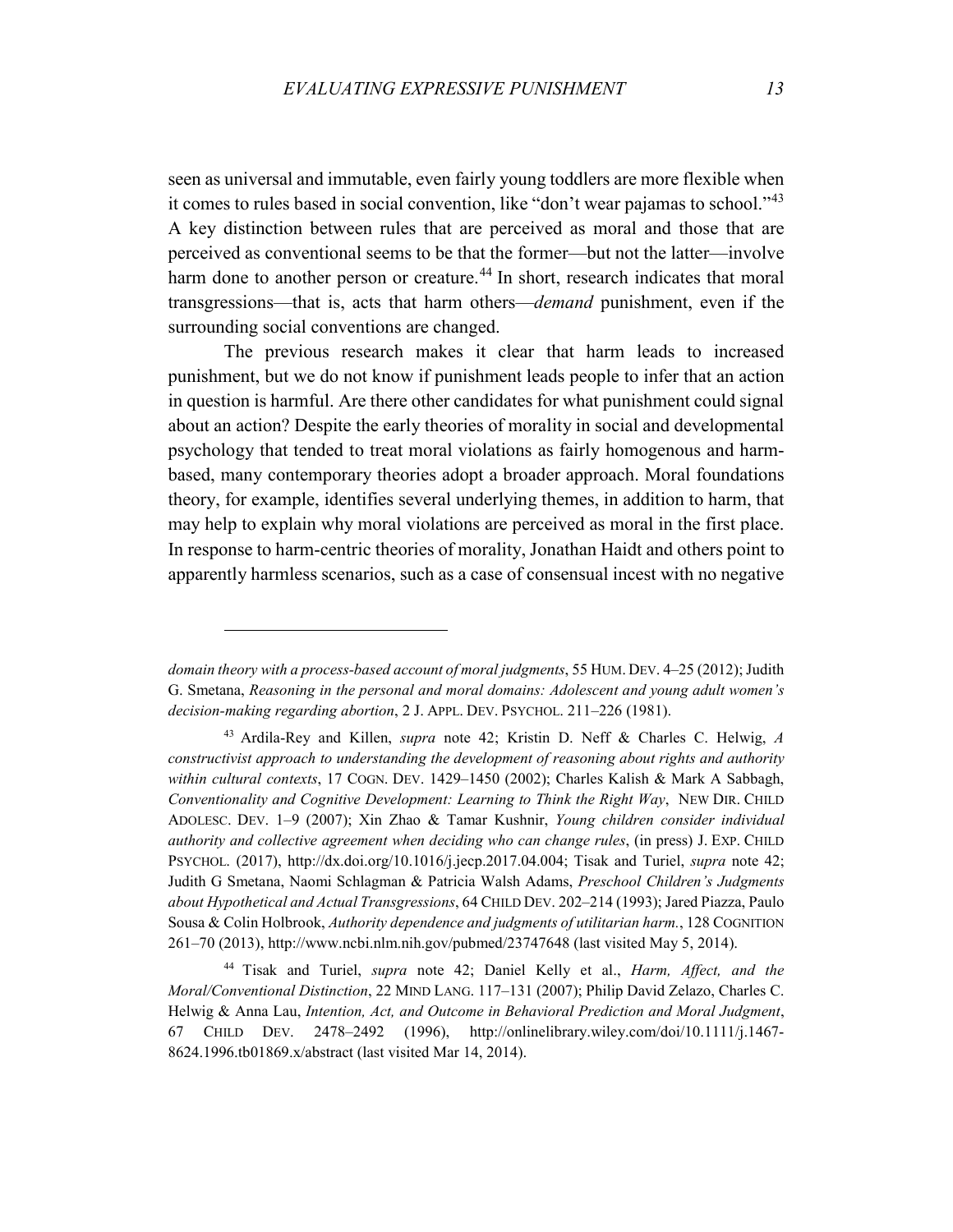consequences for either party. [45](#page-13-0) That such scenarios provoke a negative moral reaction has been used to argue in favor of a "purity" or "sanctity" domain of morality. Analogous hypotheticals led to Haidt's first categorizations of five "moral foundations": harm, fairness, loyalty, authority, and purity. [46](#page-13-1) In addition to generating some of the most memorable hypotheticals for researchers, <sup>[47](#page-13-2)</sup> purity violations are often cited as a rebuttal to critics of moral foundations theory.

The purity (or "sanctity") domain also attracts attention because it has the clearest connection to a specific emotional response—namely, disgust. Numerous studies have linked disgust reactions to moral judgments,<sup>[48](#page-13-3)</sup> and even incidental feelings of disgust (such as those caused by a foul smell in the experiment room) can increase the harshness of moral evaluations and the desire to punish, especially for perceived violations in the purity/sanctity domain.<sup>[49](#page-13-4)</sup> Although these scenarios

<span id="page-13-0"></span><sup>45</sup> *The Emotional Dog and Its Rational Tail: A Social Intuitionist Approach to Moral Judgment*, 108 PSYCHOL. REV. 814–834 (2001).

<span id="page-13-1"></span><sup>46</sup> Jonathan Haidt, *The new synthesis in moral psychology.*, 316 SCIENCE 998–1002 (2007), http://www.ncbi.nlm.nih.gov/pubmed/17510357 (last visited Feb 20, 2014); Jonathan Haidt, *Morality*, 3 PERSPECT. PSYCHOL. SCI. 65–72 (2008), http://pps.sagepub.com/lookup/doi/10.1111/j.1745-6916.2008.00063.x (last visited Mar 3, 2014).

<span id="page-13-2"></span><sup>47</sup> Kelly et al., *supra* note 44; see, e.g., Kurt Gray, Chelsea Schein & Adrian F. Ward, *The myth of harmless wrongs in moral cognition: Automatic dyadic completion from sin to suffering.*, 143 J. EXP. PSYCHOL. GEN. 1600–1615 (2014), http://doi.apa.org/getdoi.cfm?doi=10.1037/a0036149; Haidt, *supra* note 45; Cass R. Sunstein, *Moral heuristics.*, 28 BEHAV. BRAIN SCI. 531-42; discussion 542-73 (2005), http://www.ncbi.nlm.nih.gov/pubmed/16209802.

<span id="page-13-3"></span><sup>48</sup> Simone Schnall et al., *Disgust as embodied moral judgment*, 34 PERSONAL. SOC. PSYCHOL. BULL. 1096–1109 (2008); Jorge Moll et al., *The moral affiliations of disgust: A functional MRI study*, 18 COGN. BEHAV. NEUROL. 68–78 (2005); David Pizarro, Yoel Inbar & Chelsea Helion, *On disgust and moral judgment*, 3 EMOT. REV. 267–268 (2011), http://journals.sagepub.com/doi/10.1177/1754073911402394; Jessica M. Salerno & Liana C. Peter-Hagene, *The interactive effect of anger and disgust on moral outrage and judgments*, 24 PSYCHOL. SCI. 2069–2078 (2013); Yoel Inbar & David Pizarro, *Grime and punishment: How disgust influences moral, social, and legal judgments*, 21 JURY EXPERT 11–22 (2009); Beatrice H. Capestany & Lasana T. Harris, *Disgust and biological descriptions bias logical reasoning during legal decision-making*, 9 SOC. NEUROSCI. 265–277 (2014); Joshua Rottman & Deborah Kelemen, *Aliens behaving badly: Children's acquisition of novel purity-based morals*, 124 COGNITION 356– 360 (2012), http://dx.doi.org/10.1016/j.cognition.2012.06.001.

<span id="page-13-4"></span><sup>49</sup> Pizarro, Inbar, and Helion, *supra* note 48.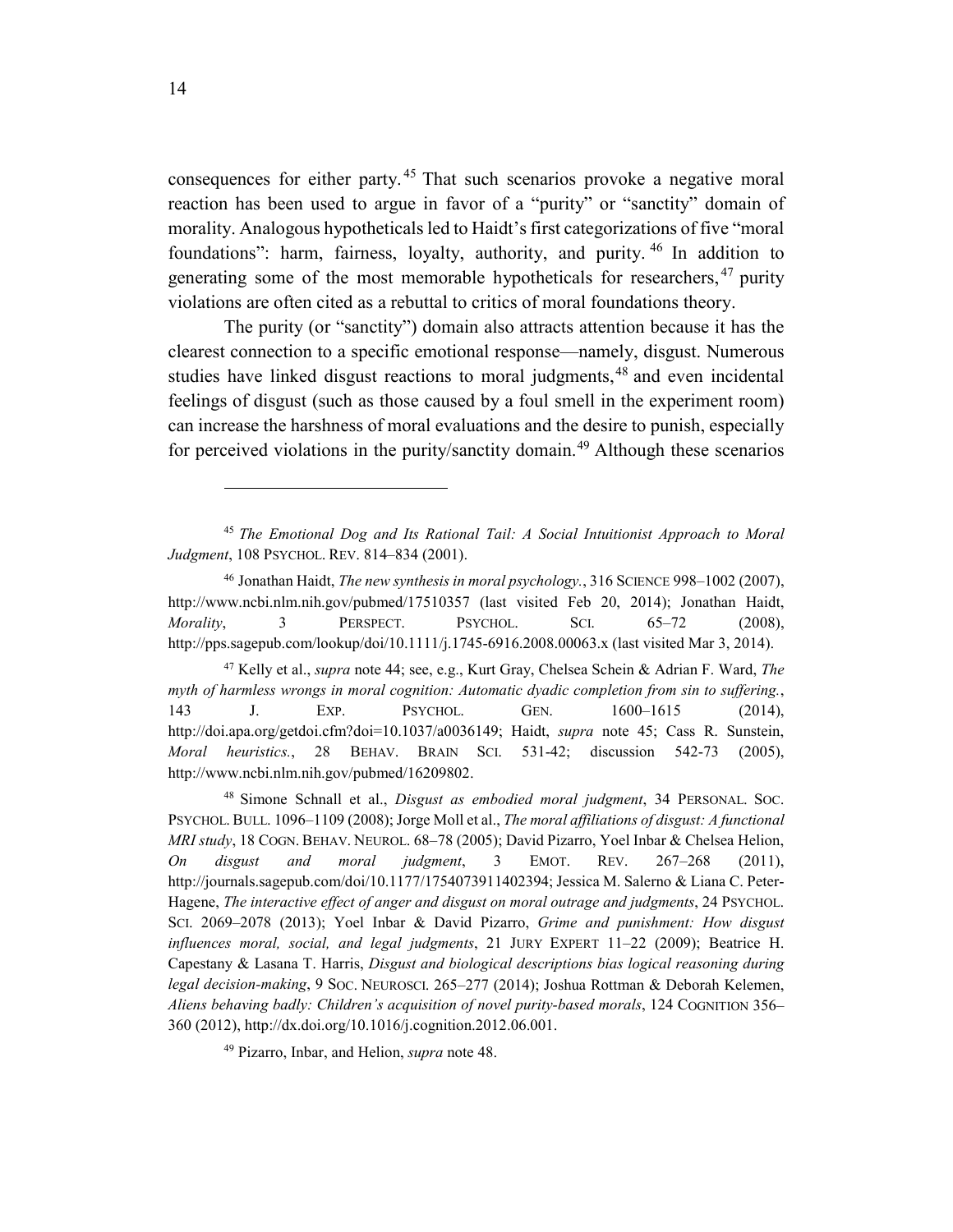strongly minimize or eliminate obvious harms, these scenarios are nonetheless viewed as *morally* wrong (and therefore deserving of punishment) by participants.

It is worth noting that critics of moral foundations theory, the most prominent of whom argue that harm can adequately explain moral judgments without the need for other foundations, <sup>[50](#page-14-0)</sup> have responded with a variety of explanations. Psychologist Kurt Gray has argued that these apparently harmless violations are not really perceived as harmless at all. [51](#page-14-1) Instead, Gray argues, subjective harm is imputed even when the scenarios are written to foreclose the possibility of objective harm.

The present project is not designed to resolve the debate between moral foundations theory and its critics by adjudicating whether morality is driven solely by harm or by other concerns beyond harm, or even to address it directly, though we discuss some possible implications of this research on this debate in the general discussion. However, the close association between harm and punishment led us to predict that punishment would communicate messages of harm particularly well, and the current debate in moral psychology provides us with an interesting alternative possibility. Perhaps the apparent relationship between harm and punishment is not so unique, but instead is an artifact, provoked by researchers who treat harmfulness as synonymous with morality. In that case, the disgustingness (i.e., the lack of purity) of an action might also be communicated by punishment information. Indeed, this possibility also finds support in the literatures of psychology and law. As noted above, disgust can increase the harshness of moral judgments; feelings of disgust have also been associated with more frequent and more severe punishment in vignette studies, mock juries, and economic games.<sup>[52](#page-14-2)</sup>

<span id="page-14-0"></span><sup>50</sup> Chelsea Schein, Ryan S. Ritter & Kurt Gray, *Harm mediates the disgust-immorality link.*, 16 EMOTION 862 (2016); Gray, Schein, and Ward, *supra* note 47; Kurt Gray & Jonathan E Keeney, *Disconfirming Moral Foundations Theory on Its Own Terms: Reply to Graham (2015)*, 6 SOC. PSYCHOL. PERSONAL. SCI. 874–877 (2015), https://doi.org/10.1177/1948550615592243; Kurt Gray, *Harm concerns predict moral judgments of suicide: Comment on Rottman, Kelemen and Young (2014)*, 133 COGNITION 329–331 (2014), http://dx.doi.org/10.1016/j.cognition.2014.06.007.

<sup>51</sup> Gray, Schein, and Ward, *supra* note 47.

<span id="page-14-2"></span><span id="page-14-1"></span><sup>52</sup> Capestany and Harris, *supra* note 48; Inbar and Pizarro, *supra* note 48; Bunmi O. Olatunji, Bieke David & Bethany G. Ciesielski, *Who am I to judge? Self-disgust predicts less punishment of severe transgressions.*, 12 EMOTION 169 (2012).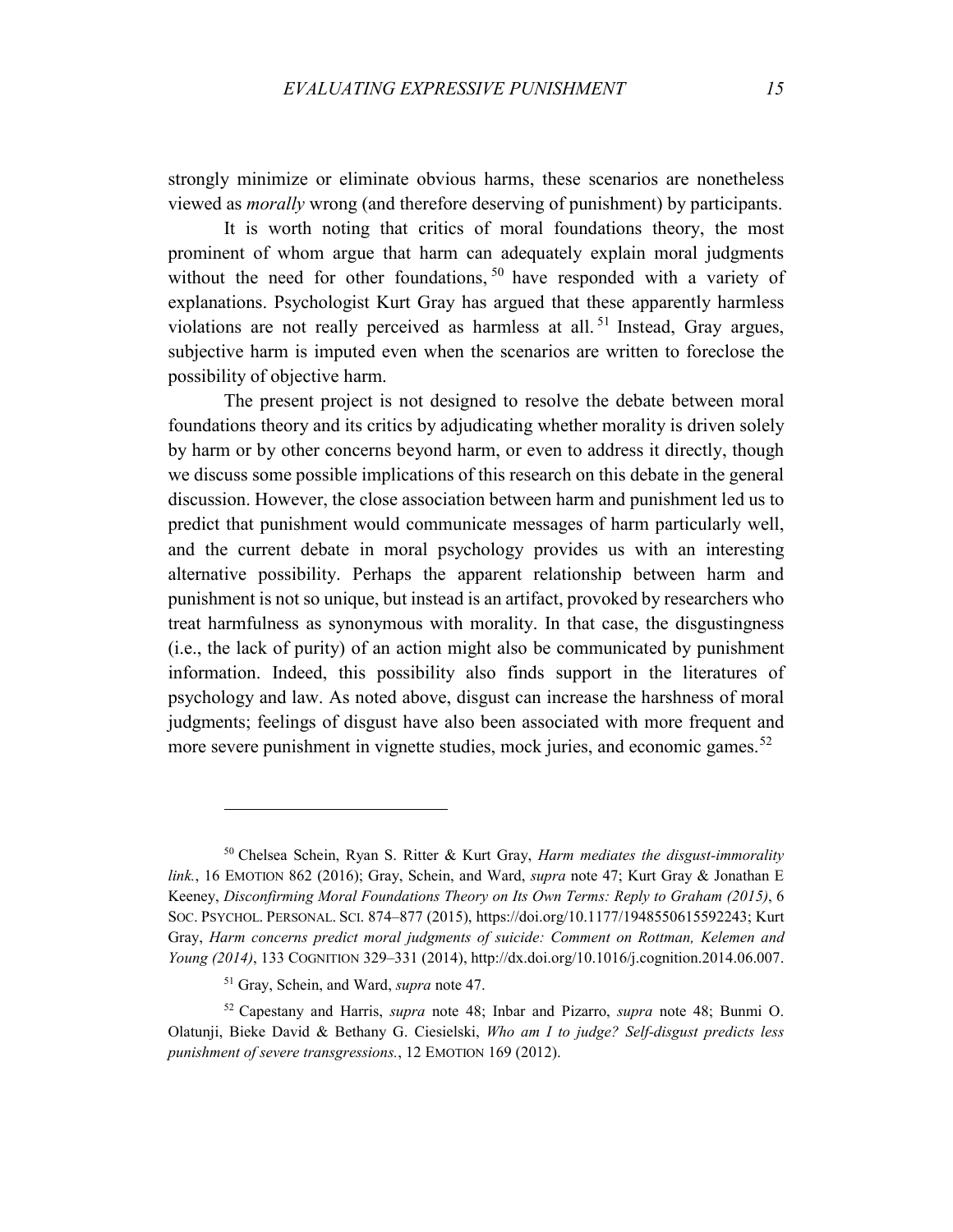## **Experimental Evidence**

Drawing on the literatures discussed above, we set out to look for evidence of what messages people actually receive from learning about punishment. We adopt a simple experimental paradigm in which participants we told about a novel action. In the first condition of both studies, participants are told only that the novel act is or is not punished. Participants are then asked to rate action on several dimensions. To test whether punishment signals moral condemnation, for example, participants are asked to judge the "moral wrongness" of the action.

Across Studies 1 and 2, we compare normative information to punishment information on three dimensions that are suggested by our review of the literature: moral wrongness, harmfulness, and disgust. In the last two experiments, we extend our findings from controlled but artificial alien actions to familiar but messier realworld actions.

### **Study 1: Punishment, Harm, and Moral Wrongness**

Study 1 tests whether information about punishment leads people to make inferences about the moral status of an action and, if so, whether those inferences are specific to a particular moral dimension, such as wrongness or harm. Although it is not obvious that people will make any inferences, especially in such a simplified and artificial context, even if they do, such an inference is not very informative without additional comparisons. Is there anything special about punishment, or would any information about others' negative reactions give rise to the same inferences? To address this issue, our paradigm compares punishment with normative information, which we operationalized as telling participants that an action either causes or does not cause the actor to be disliked by others. By focusing the normative information on the actor, we can keep the information in the "dislike" conditions parallel to the information in the punishment conditions.

In Study 1, participants in all conditions were first introduced to the novel actions "blicking" and "gomping". Participants then received limited information about each action; the type of information varied by condition, as described in more detail below. In the punishment information condition, participants were told that one action was generally punished and one was generally not punished. In the normative information condition, participants were told that one action generally caused the actor to be disliked, and the other action did not. The third condition the conflicting information condition—pitted the punishment and normative information against each other. One action is described as punished but not likely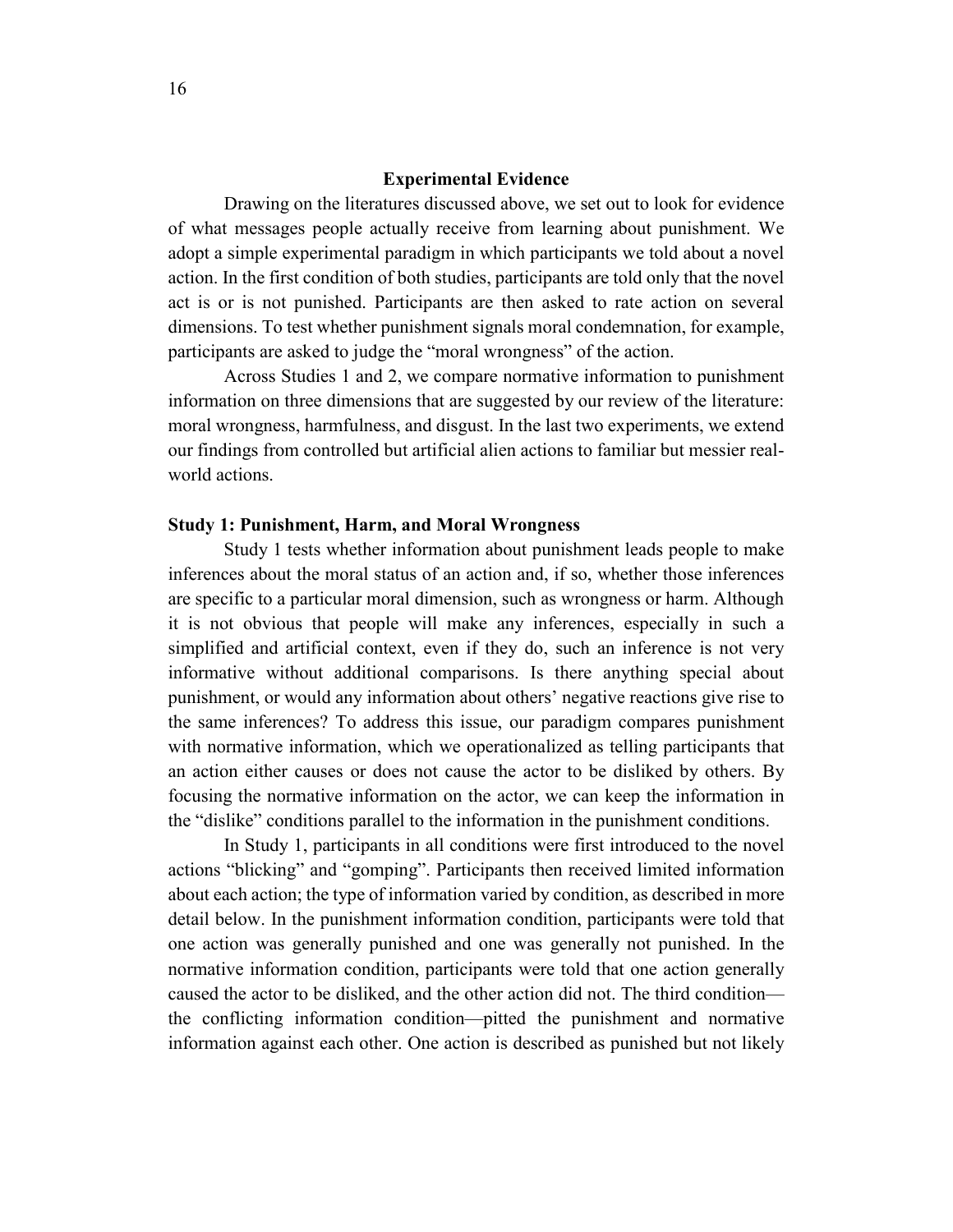to cause dislike of the actor, whereas the other action is described as *not* punished but generally causing dislike. This condition allows us to gauge whether punishment of the action or dislike of the action is a stronger signal of moral wrongness or harm.

# **Methods.**

 $\overline{a}$ 

*Participants.* Participants were 270 adults (100 female), ages 19-65 (*M* = 37.28, *SD* = 15.63), recruited from Amazon's Mechanical Turk (MTurk) and paid for their participation.<sup>[53](#page-16-0)</sup>

*Procedure*. Participants were randomly assigned to one of three conditions: punishment information ( $n = 91$ ), normative information ( $n = 88$ ), and conflicting information ( $n = 91$ ).<sup>[54](#page-16-1)</sup>

In all three conditions, participants first read very brief instructions in which they were told to imagine an alien planet populated with aliens. Participants were also told that on this planet, "some things are quite similar to Earth, and some things are quite different." To minimize the degree to which participants incorporated their pre-existing moral beliefs into their responses, we used nonce words to describe unknown and novel actions; participants were told that these were two things that people on Earth "do not do." One was called "blicking," and the other was called "gomping."

In the punishment information condition, participants learned only whether the actions were or were not punished; i.e., they read that while blicking is punished, gomping is not. In the normative information condition, participants were told: "An alien who blicks another alien is generally disliked. An alien who gomps another alien is generally not disliked." Finally, in the conflicting information condition, participants received all of the information provided in the other two conditions: "An alien is disliked when she blicks another alien, but she is

<span id="page-16-0"></span><sup>&</sup>lt;sup>53</sup> In all of the studies in this paper, MTurk workers were only allowed to view and complete the study if they had not already participated in a previous version. This exclusion was accomplished with the help of TurkPrime.com, a third-party platform that provides additional features for researchers using MTurk. Leib Litman, Jonathan Robinson & Tzvi Abberbock, *TurkPrime.com: A versatile crowdsourcing data acquisition platform for the behavioral sciences*, BEHAV. RES. METHODS 1–10 (2016).

<span id="page-16-1"></span><sup>&</sup>lt;sup>54</sup> While we intended to recruit approximately 90 participants for each condition, we allowed the numbers to vary slightly due to random assignment.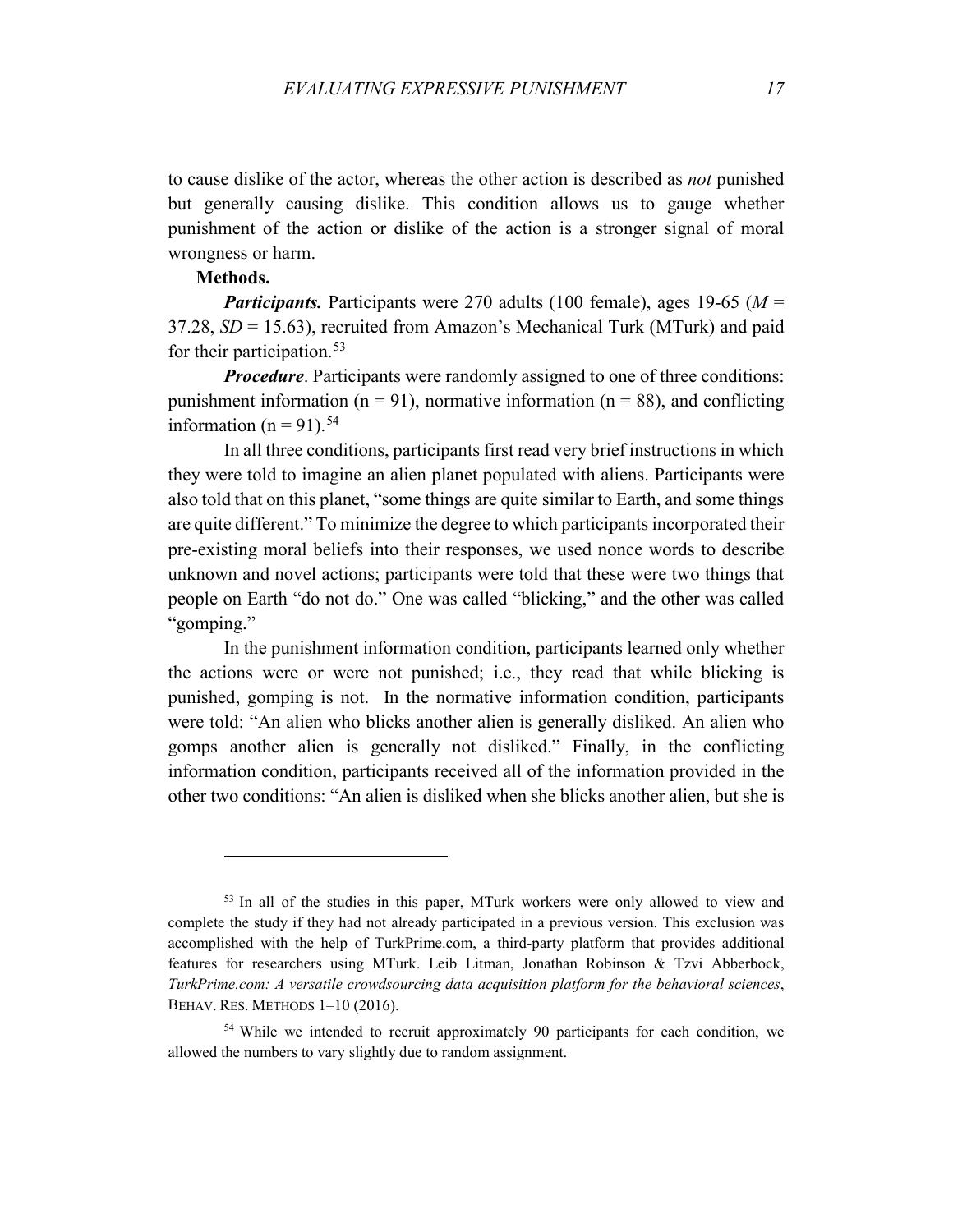generally not punished. An alien is not disliked when she gomps another alien, but she is generally punished."

After participants were given the condition-specific information about blicking and gomping, they were asked to choose which action was "morally worse." On a separate screen, participants also rated how morally "good or bad" they believed each action was on a scale ranging from "Very bad" to "Very good." Participants were also asked to rate how harmful each action was, and to choose which act was the more harmful. The moral wrongness questions were always presented together (though on separate screens), and the harmfulness questions were always presented together (though on separate screens), but the order of moral wrongness and harmfulness questions was randomized between participants.

# **Results**.

 $\overline{a}$ 

*Punishment information condition*. In the punishment information condition, 90% ( $n = 82$ ) of participants reported that the act that was punished was more morally wrong than the act that was not punished; three percent  $(n = 3)$ responded that the non-punished act was more morally wrong, and seven percent  $(n = 6)$  said the acts were about the same in terms of moral wrongness,  $\chi^2$ (2, N = 91) = 132.15, p < .001.<sup>[55](#page-17-0)</sup> Participants in the punishment information condition also rated the punished act ( $M = 5.02$ ,  $SD = 1.20$ ) as significantly more morally wrong than the non-punished act  $(M = 2.54, SD = 1.28)$ ,  $t<sub>paired</sub>(90) =$  $12.55$ ,  $p < .001$ .

Similarly,  $92\%$  (n = 84) of participants in the punishment information condition reported that the punished act was the more harmful. Two percent  $(n = 2)$ **Figure 1.** Ratings of harmfulness and moral wrongness, conflicting information condition

<span id="page-17-0"></span><sup>55</sup> Unless otherwise noted, all reported chi-square results are chi-square tests for goodness of fit.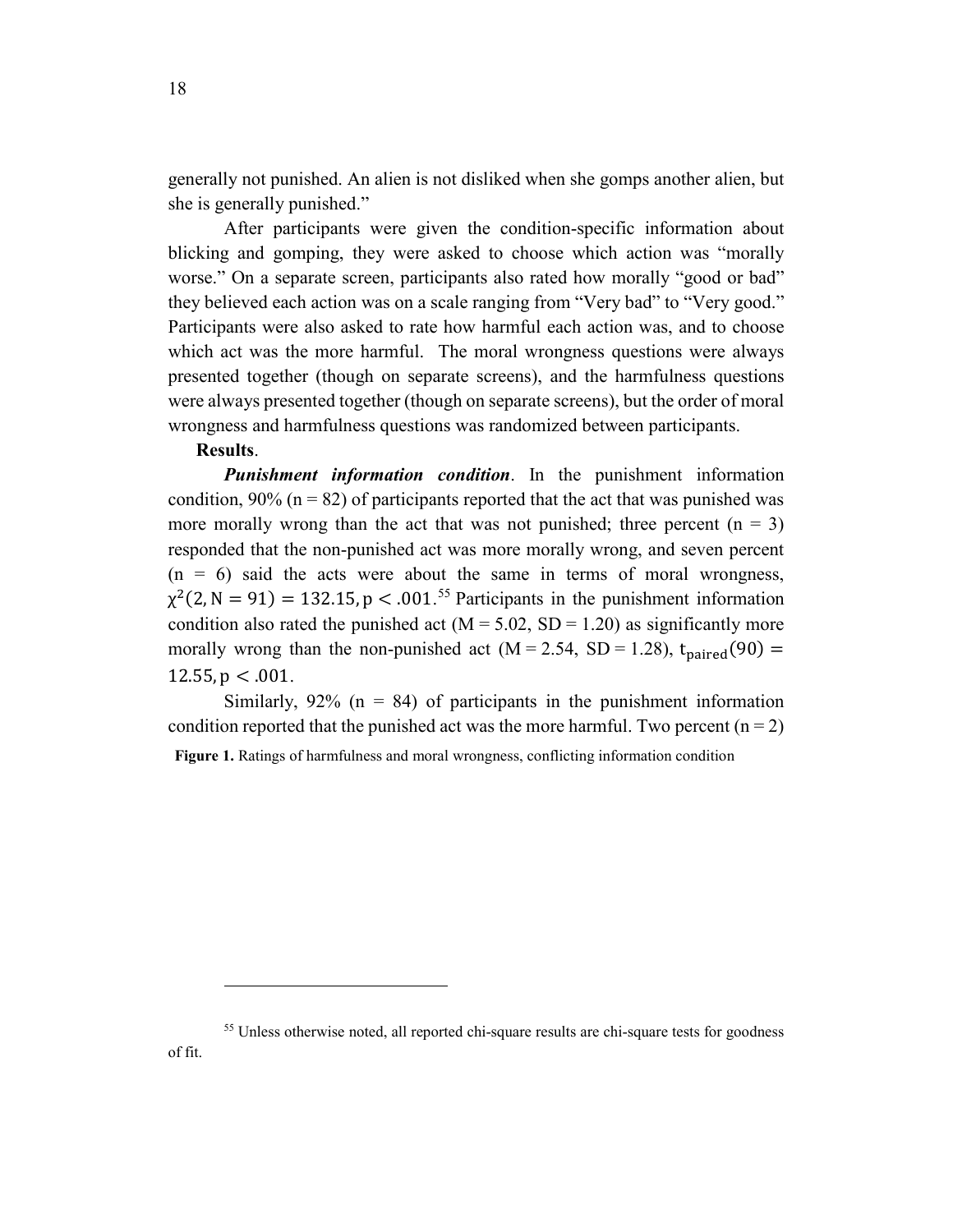

*Note*: Error bars represent standard error of the mean.

answered that the non-punished act was more harmful, and six percent  $(n = 5)$  said the acts were about the same,  $\chi^2(2, N = 91) = 142.57$ , p < .001. Participants also rated the punished act ( $M = 5.16$ ,  $SD = 1.09$ ) as significantly more harmful than the non-punished act (M = 2.49, SD = 1.17),  $t_{paired}(90) = 13.72, p < .001$ .

*Normative information condition.* In the normative information condition, 83% ( $n = 73$ ) of participants chose the disliked act as the more morally wrong. Another two percent  $(n = 2)$  responded that the act which does not cause the actor to be disliked is more morally wrong, and  $15\%$  (n = 13) said that they were about the same,  $\chi^2(2, N = 88) = 99.57$ ,  $p < .001$ . Ratings of moral wrongness reflected a similar pattern. Participants rated the disliked act  $(M = 4.50, SD = 1.58)$  as significantly more morally wrong than the act that was not disliked (*M* = 2.40, *SD*  $= 1.44$ ),  $t_{naired}(87) = 10.16$ ,  $p < .001$ .

Again, responses about harmfulness were similar. The disliked act was chosen by 88% of participants ( $n = 77$ ) as the more harmful, while 2% ( $n = 2$ ) chose the other action and 10% ( $n = 9$ ) said the actions were about the same in terms of harmfulness,  $\chi^2(2, N = 88) = 117.02$ ,  $p < .001$ . Participants also rated the disliked act  $(M = 4.48, SD = 1.41)$  as significantly more harmful than the not disliked act ( $M = 2.27$ ,  $SD = 1.25$ ),  $t_{paired}(87) = 10.16$ ,  $p < .001$ .

*Conflicting information condition.* When participants were given conflicting information about whether an act caused an actor to be disliked and whether an act was punished,  $43\%$  (n = 39) of participants chose the act that is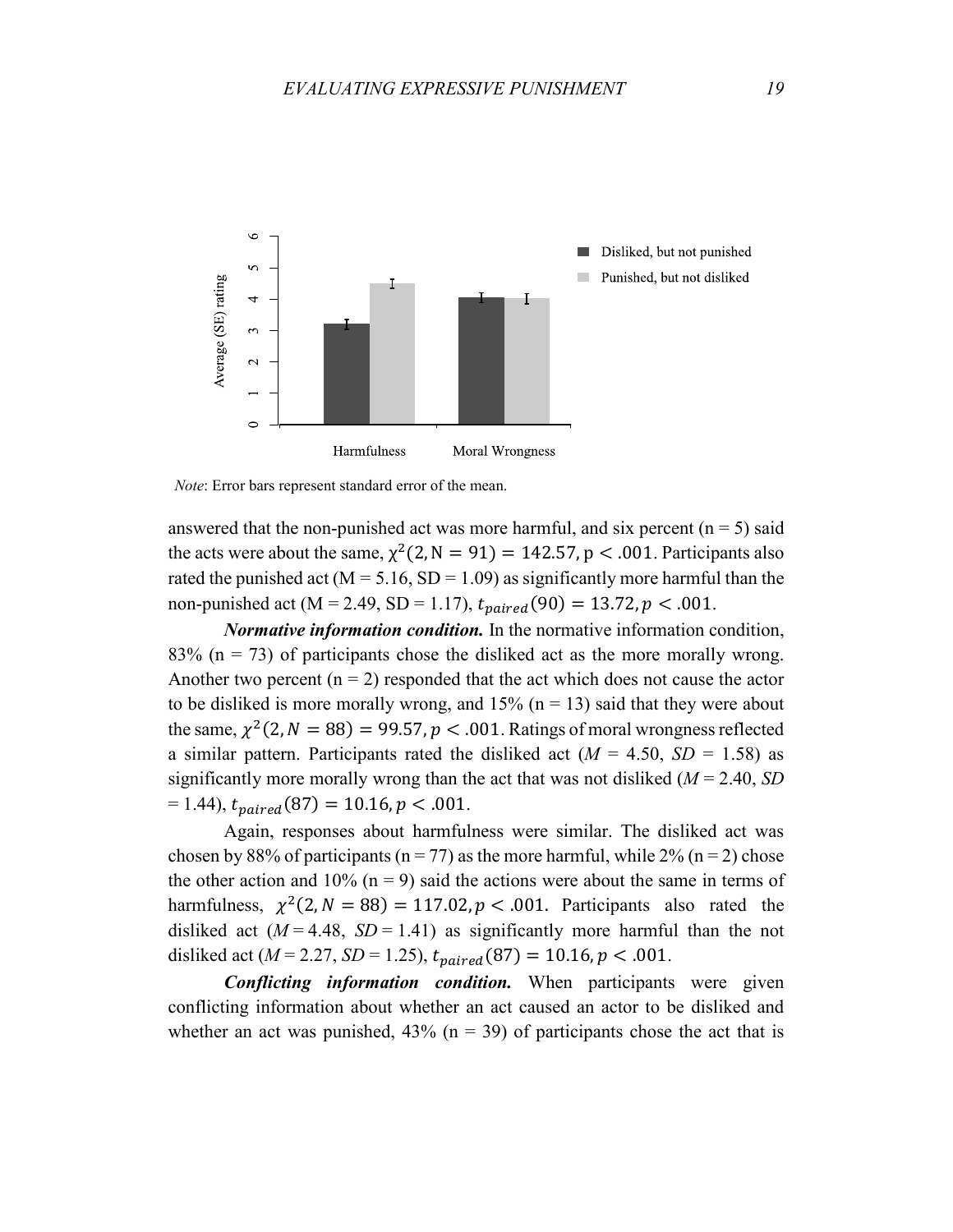disliked but not punished as the more wrong, and  $42\%$  (n = 38) chose the act that is punished but not disliked, while  $15\%$  (n = 14) responded that the acts were about the same in terms of moral wrongness,  $\chi^2(2, N = 91) = 13.21, p = .001$ . There was no significant difference in ratings of moral wrongness for the punished (but not disliked) act  $(M = 4.01, SD = 1.59)$  and the disliked (but not punished) act  $(M = 4.04, SD = 1.51), t_{paired}(90) = 0.12, p = .91.$ 

In the same condition, however,  $65\%$  of participants (n = 59) said that the punished (but not disliked) action was more harmful than the disliked (but not punished) action. Of the rest, 19% of participants ( $n = 17$ ) chose the disliked act as more harmful, and  $17\%$  (n = 15) responded that the two acts were about the same. The punished (but not disliked) action was also rated as significantly more harmful  $(M = 4.49, SD = 1.42)$  than the alternative  $(M = 3.20, SD = 1.45)$ ,  $t_{naired}(90) =$  $5.75, p < .001$ .

**Discussion**. Even in this minimal paradigm, with little context and no additional information, participants in the punishment information condition believed that a punished act was more harmful and less moral than a non-punished act. Our results also reaffirm that normative information—in the form of dislike can act as a signal of harmfulness and moral wrongness: here too participants believed that a disliked action was more harmful and less moral than a non-disliked action. As a first step, these results confirm a necessary assumption for the current research—i.e., that people are willing to make inferences about an act based solely on information about whether it is punished.<sup>[56](#page-19-0)</sup>

More importantly, however, when punishment information conflicted with information about what was disliked by others, participants regarded the punished action as more harmful but *not* more morally wrong than the disliked action. Thus, although punishment and dislike appear to be equally good at expressing that an action is morally wrong, punishment appears to be a better cue that an action is harmful. When asked about harm, the same participants who decline to distinguish between the wrongness of a punished act and a disliked one report that a punished (but not disliked) action is significantly more harmful than a disliked (but not punished) one. This reasoning is also robust to the type of question asked;

<span id="page-19-0"></span><sup>&</sup>lt;sup>56</sup> This finding is also consistent with prior research demonstrating that children will use punishment as a cue to the moral "badness" of an act; Bregant, Shaw, and Kinzler, *supra* note 16.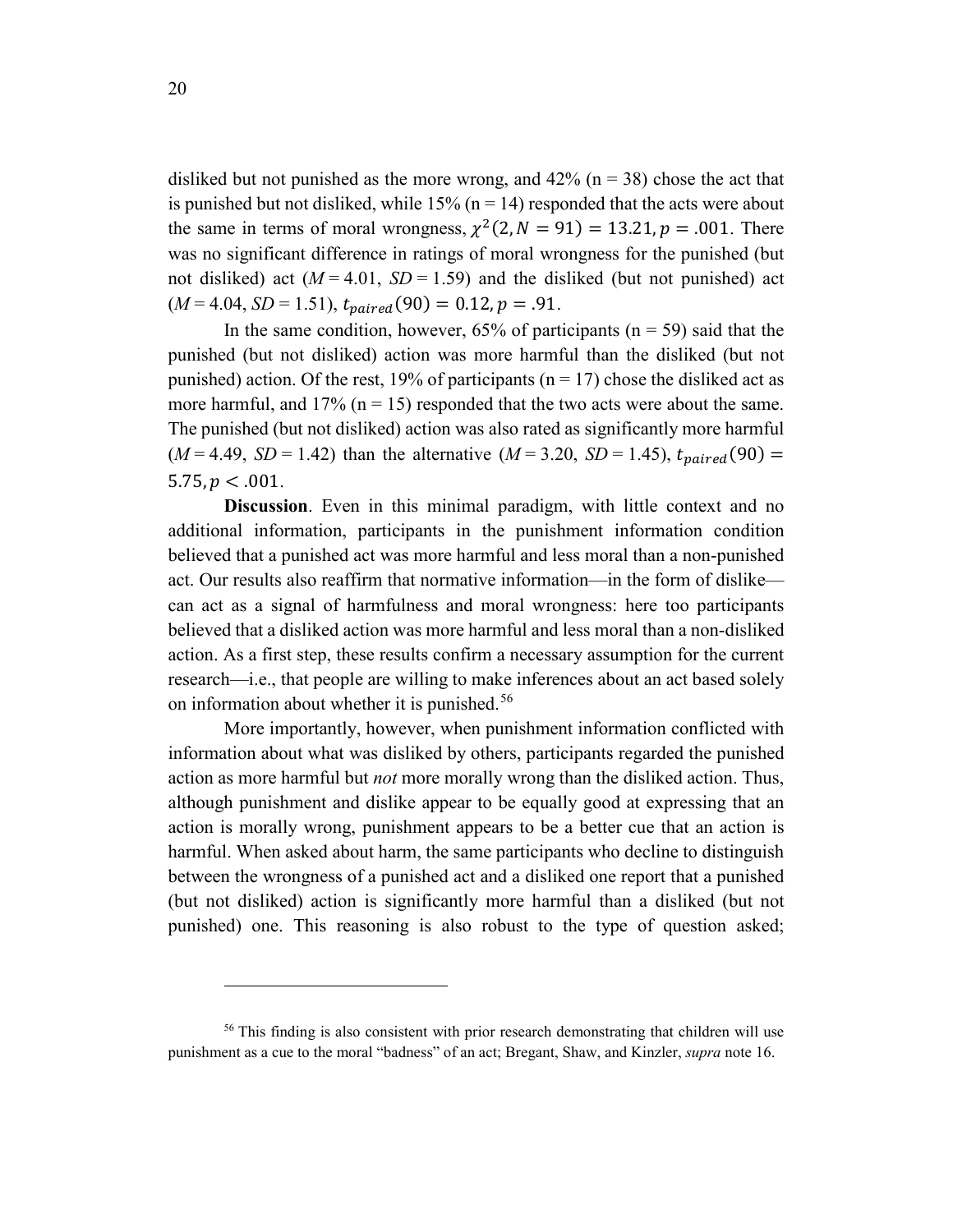participants made this distinction in both scaled ratings and forced choice responses.<sup>[57](#page-20-0)</sup>

Although we take these findings to be evidence that punishment may contribute uniquely to judgments of harmfulness, another possibility is that punishment is simply a particularly intense variety of dislike or disapproval; when this dislike is strong enough, people assume an action is not only wrong, but also harmful. That is, punished actions are not different from disliked actions in kind, but only in degree. If this is true, then we should always find that punishment is taken as stronger evidence for the negative qualities of an action than is normative dislike. Our finding in Study 1 that punishment is not taken as stronger evidence of general moral wrongness casts some doubt on the simplest version of this explanation, but it is nonetheless possible that harmfulness—and not punishment is the distinguishing factor. In other words, it could be that harmfulness judgments are especially sensitive to the degree of dislike or disapproval expressed, while moral wrongness judgments relatively insensitive, so that it is only harmfulness ratings that pick up the difference in degree between punishment and normative dislike. To test this alternative explanation, we can see whether punishment is also a stronger signal of moral concerns other than harmfulness. As we noted above, harmfulness is just one of several important psychological aspects of morality. In Study 2, we turn to another important aspect: disgust.

## **Study 2: Harm and Disgust**

 $\overline{a}$ 

Study 1 suggests that participants treat both punishment and dislike by others as a cue that an action is immoral, but that when the two types of information conflict (when one action is punished and the other is disliked), punishment is taken as a particularly strong indication that the action is harmful. Participants interestingly think that both punished and disliked actions are equally morally wrong. At first glance, these results are puzzling; if harmfulness is an important component of moral wrongness, and punishment is a strong signal of moral wrongness, such that the punished act is more harmful than the disliked act, then

<span id="page-20-0"></span><sup>&</sup>lt;sup>57</sup> To corroborate these results, we conducted a separate replication of the conflicting information condition only; as in Study 1, participants in the replication were significantly more likely to answer that the punished but not disliked act was the more harmful act, but they were only marginally more likely to choose the punished but not disliked act as the more morally wrong.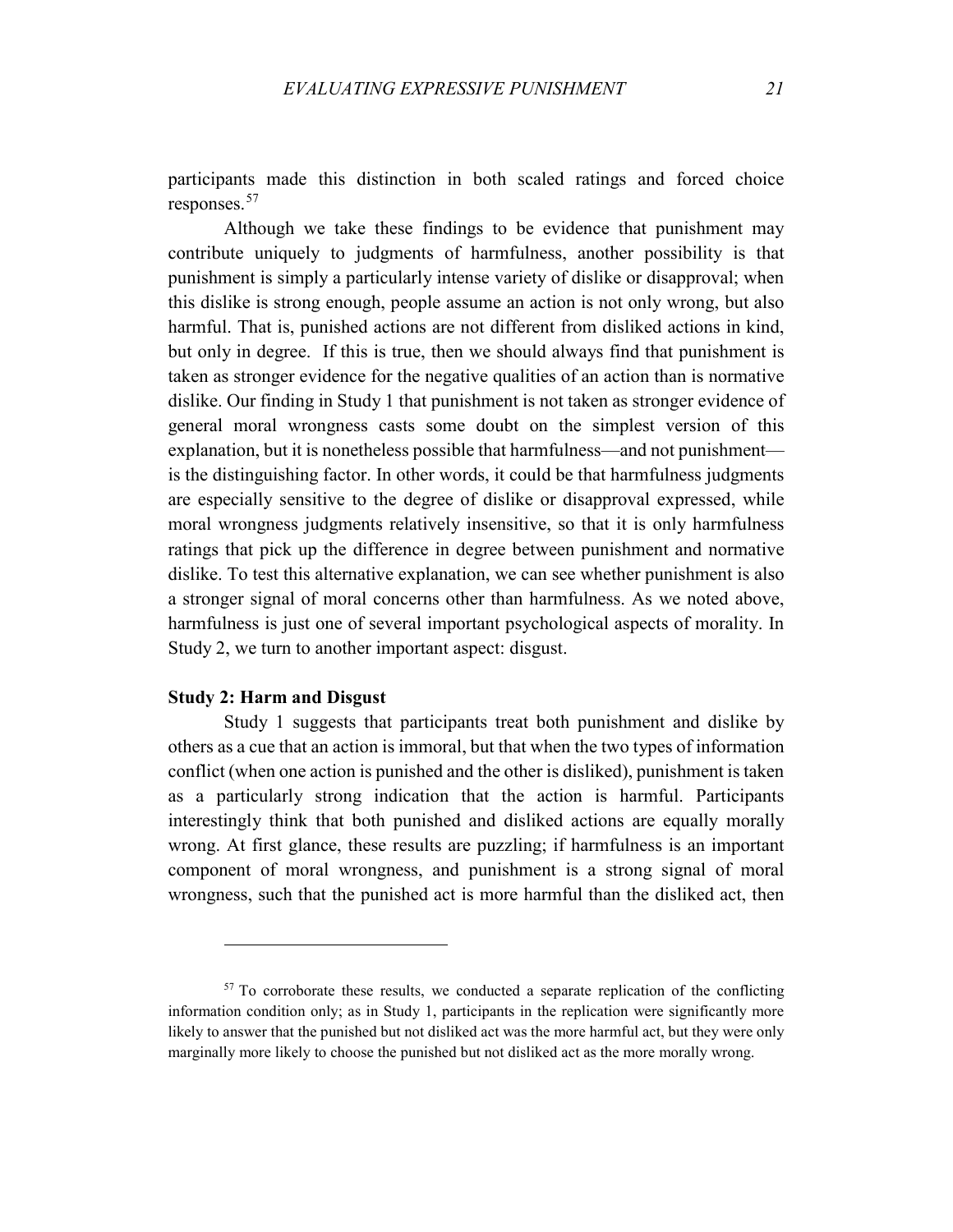why isn't a punished act also seen as more morally wrong than a disliked act? The answer, of course, could be that dislike communicates one or more different moral concerns more strongly than punishment does.

To test this possibility, we sought to identify a second moral dimension on which to compare punishment and dislike. As discussed above, the moral psychology literature has largely focused on two primary moral concerns in recent years: harm and purity. [58](#page-21-0) Beyond this focal relevance, however, the literature provides some reasons to think that purity might be a good candidate. Though both harm and purity concerns are often moralized, researchers have demonstrated a number of striking differences between the two. Brain imaging studies suggest that concerns about harm and purity may have significantly different neural origins,<sup>[59](#page-21-1)</sup> be influenced by different situational and social factors, <sup>[60](#page-21-2)</sup> lead to different emotional and behavioral reactions, <sup>[61](#page-21-3)</sup> and ultimately lead to different inferences about the actors involved. [62](#page-21-4)

Purity violations are often associated with feelings of disgust.<sup>[63](#page-21-5)</sup> While the precise nature of the relationship between disgust and moral judgment is unclear, some speculate that moral disgust provides an incentive to reject and distance one's self from the moral offender, just as non-moral disgust prompts one to reject a potential contaminant. [64](#page-21-6) Indeed, experiments have repeatedly demonstrated that people who feel disgusted will physically distance themselves from the source of

 $\overline{a}$ 

<sup>63</sup> e.g., Pizarro, Inbar, and Helion, *supra* note 48.

<sup>58</sup> Haidt, *supra* note 46; Gray and Keeney, *supra* note 50; Gray, *supra* note 50.

<sup>59</sup> e.g., Moll et al., *supra* note 48.

<span id="page-21-2"></span><span id="page-21-1"></span><span id="page-21-0"></span><sup>60</sup> Liane Young & Rebecca Saxe, *When ignorance is no excuse: Different roles for intent across moral domains*, 120 COGNITION 202–214 (2011), http://dx.doi.org/10.1016/j.cognition.2011.04.005.

<span id="page-21-3"></span><sup>61</sup> Catherine Molho et al., *Disgust and Anger Relate to Different Aggressive Responses to Moral Violations*, 28 PSYCHOL. SCI. 609–619 (2017), http://journals.sagepub.com/doi/10.1177/0956797617692000; Paul Rozin, Jonathan Haidt & Katrina M. Fincher, *From Oral to Moral*, 323 SCIENCE (80-. ). 1179–1180 (2009).

<span id="page-21-4"></span><sup>62</sup> James A. Dungan, Alek Chakroff & Liane Young, *The relevance of moral norms in distinct relational contexts: Purity versus harm norms regulate self-directed actions*, 12 PLOS ONE 1–17 (2017).

<span id="page-21-6"></span><span id="page-21-5"></span><sup>64</sup> Paul Rozin & April E. Fallon, *A Perspective on Disgust*, 94 PSYCHOL. REV. 23–41 (1987); Rozin, Haidt, and Fincher, *supra* note 61.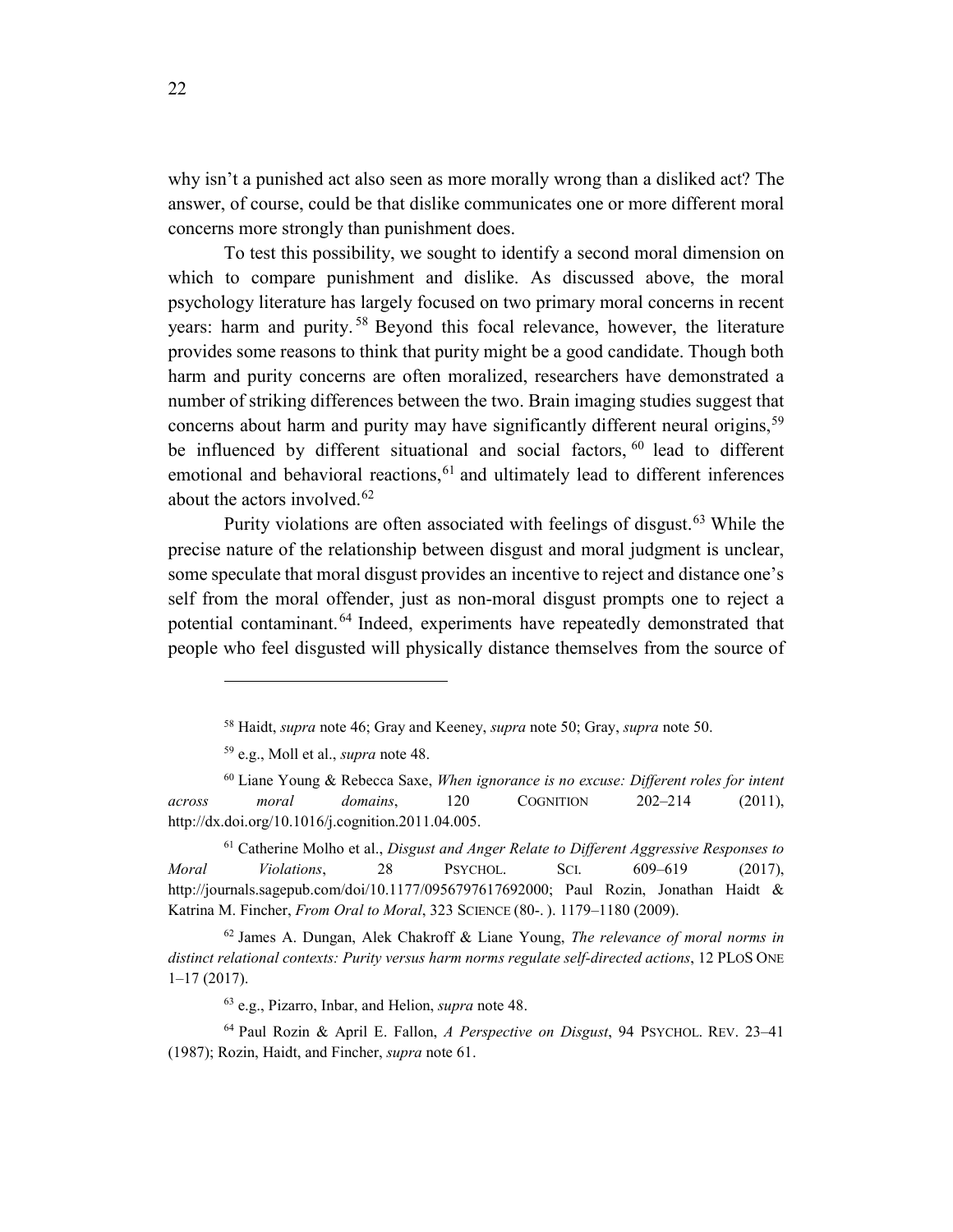the disgust. [65](#page-22-0) Dungan, Chakroff, and Young argue that moral purity concerns may have evolved as a way of identifying group members whose behavior does not conform to group norms. Thus, they note, although harm-based moral violations often seem to signal that an actor is a bad person, purity-based violations seem to signal instead that a person is a bad group member.<sup>[66](#page-22-1)</sup>

In the current studies, our social normative information that an alien who blicks or gomps is disliked by other aliens essentially implies that aliens seek to put social distance between themselves and the offending alien. In other words, the social norm information we have provided may be signaling a moral concern more akin to disgust than to harm. Thus, in Study 2, we measure participant's inferences about the *disgustingness* of the underlying action, in addition to its harmfulness. We predict that we will again find that punishment will be seen as a better indication of harm than will dislike; in contrast, we also posit that dislike may be taken as better evidence than punishment that an action is disgusting.

**Method**. The paradigm for Study 2 was substantially identical to the paradigm used in Studies 1, with changes noted below.

*Participants*. Participants were 125 adults (61 female), ages 18-73 (*Mage* = 34.57,  $SD = 10.74$ ), recruited from Amazon's Mechanical Turk and paid for their participation.

*Procedure*. As before, participants were randomly assigned to one of three conditions: normative information ( $n = 41$ ), punishment information ( $n = 43$ ), and conflicting information ( $n = 41$ ).<sup>[67](#page-22-2)</sup> The conditions were identical to those used in Studies 1, such that participants in the conflicting information condition read that one of the alien acts causes the actor to be disliked but not punished, and the other act is punished but does not cause the actor to be disliked. In contrast, participants in the normative information condition read that one act caused dislike and the other did not, whereas participants in the punishment information condition read that one act was punished and the other was not.

<sup>65</sup> For a review, see Rozin and Fallon, *supra* note 64.

<sup>66</sup> Dungan, Chakroff, and Young, *supra* note 62.

<span id="page-22-2"></span><span id="page-22-1"></span><span id="page-22-0"></span> $67$  As in Study 1, the exact numbers in each condition were allowed to vary as a function of random assignment. We recruited 125 participants so that, even with this variation, each condition would have at least 40 participants.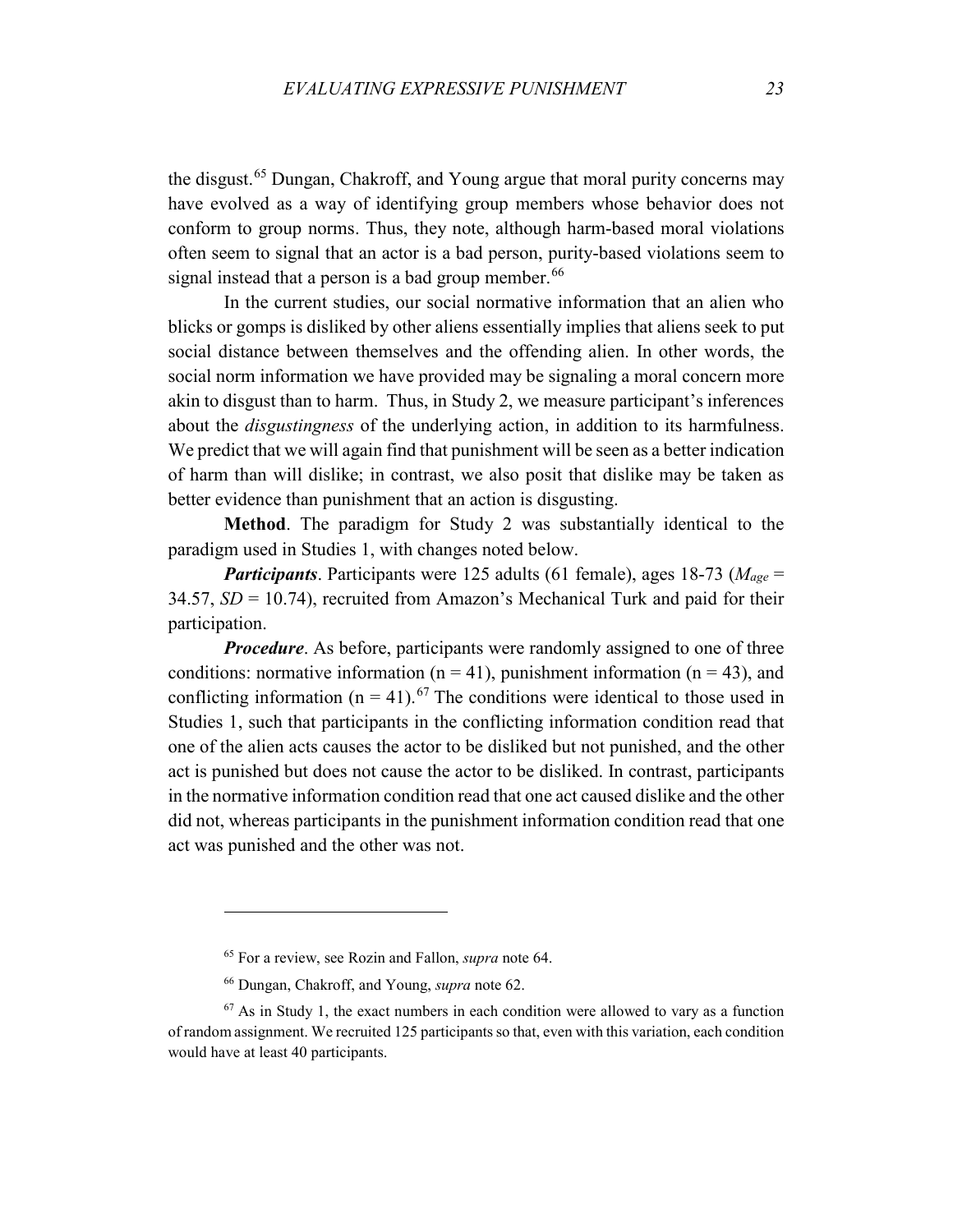In Study 2, however, we added a new set of "disgust" measures. Participants still rated the harmfulness of each act (on a seven-point scale) and chose which was the more harmful, but then we asked participants to rate the degree to which each act was "disgusting" and to choose which act was the more disgusting (forced choice, including an option for "about the same").

#### **Results.**

*Punishment information condition.* In the punishment information condition, participants overwhelmingly  $(73\%, n = 30)$  reported that the punished act was more harmful than the non-punished act,  $\chi^2(2, N = 43) = 68.98, p <$ .001; of those who did not choose the punished act,  $5\%$  (n = 2) chose the nonpunished act and  $2\%$  (n = 1) chose "about the same". On the scale response, participants also rated the punished act as significantly more harmful  $(M = 4.63)$ , *SD* = 0.98) than the non-punished act ( $M = 1.28$ , *SD* = 1.32),  $t(40) = 7.53$ ,  $p <$ .001.

When asked which was more disgusting,  $74\%$  of participants ( $n = 32$ ) chose the punished act, 9% ( $n = 4$ ) chose the non-punished act, and 16% ( $n = 7$ ) chose "about the same"  $\chi^2(2, N = 43) = 32.98$ ,  $p < .001$ . Participants also rated the punished act as significantly more disgusting on the scale measure (*M* = 3.53, *SD*  $= 1.65$ ) than the non-punished act ( $M = 1.53$ ,  $SD = 1.33$ ),  $t_{naired}(42) = 6.01, p <$ .001.

*Normative information condition*. Results in the normative information condition were also as predicted; on the forced-choice measure,  $73\%$  (n = 30) of participants chose the disliked act as the more harmful,  $12\%$  (n = 5) chose the nonpunished act, and 15% (n = 6) said they were about the same,  $\chi^2(2, N = 41)$  = 29.32,  $p < 0.001$ . Participants also rated the disliked act as significantly more harmful ( $M = 3.63$ ,  $SD = 1.48$ ) than the non-punished act ( $M = 1.20$ ,  $SD = 1.33$ ),  $t(40) = 7.53, p < .001.$ 

Similarly, 83% of participants ( $n = 34$ ) chose the punished act as the more disgusting, seven percent  $(n = 3)$  chose the non-punished act as the more disgusting, and ten percent  $(n = 4)$  responded that the acts were about the same,  $\chi^2(2, N = 43) = 45.41, p < .001$ . On average, participants also rated the punished act as significantly more disgusting  $(M = 4.49, SD = 1.21)$  than the nonpunished act ( $M = 1.37$ ,  $SD = 1.26$ ),  $t_{paired}(40) = 10.38$ ,  $p < .001$ .

*Conflicting information condition.* When asked to compare an action that is punished but not disliked to an action that is disliked but not punished, 56% of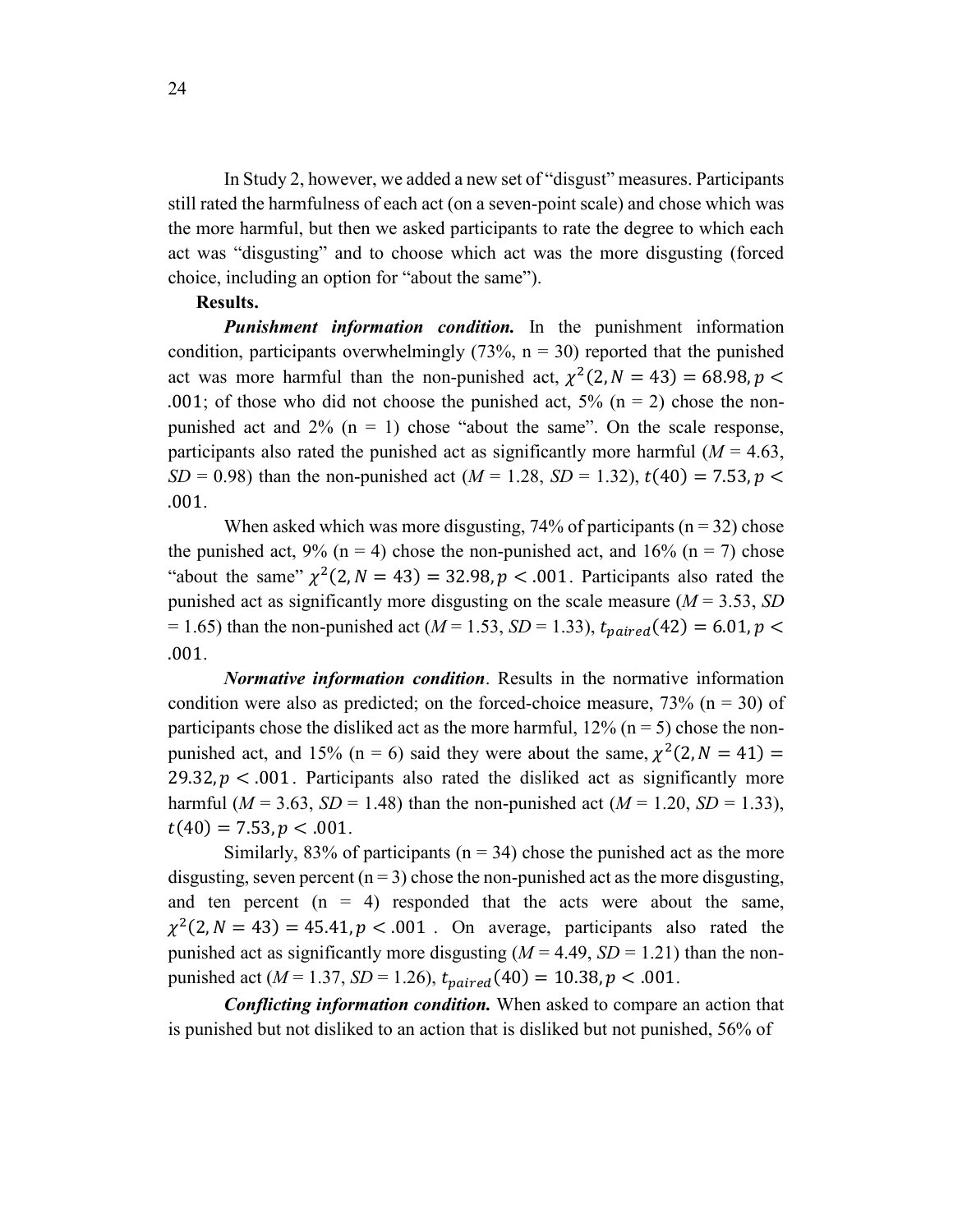

**Figure 2.** Ratings of harmfulness and moral wrongness, conflicting information condition

*Note*: Error bars represent standard error of the mean.

the participants in this condition ( $n = 23$ ) chose the punished act as the more harmful of the two,  $\chi^2(2, N = 43) = 9.56$ ,  $p < 0.01$ . The remaining participants split evenly between the other two choices:  $22\%$  (n = 9) chose the disliked act as the more harmful, and  $22\%$  (n = 9) responded that they were about the same. Participants also rated the punished act as significantly more harmful ( $M = 3.80$ , *SD* = 1.36) than the disliked act (*M* = 1.68, *SD* = 1.33),  $t_{paired}(40) = 6.16, p <$ .001.

However, the results were different for the disgust measures. A majority of the participants in this condition (63%,  $n = 26$ ) chose the disliked act as the more disgusting of the two,  $\chi^2(2, N = 41) = 17.02$ ,  $p < .001$ , while 15% (n = 6) said the punished act was more disgusting and  $22\%$  (n = 9) responded that they were about the same. Participants also rated the disliked act as significantly more disgusting ( $M = 3.63$ ,  $SD = 1.56$ ) than the punished act ( $M = 1.98$ ,  $SD = 1.33$ ),  $t(40) = 4.62, p < .001.$ 

**Discussion**. This study replicates several key findings from Study 1. First, participants were again willing and able to make inferences about an action based solely on knowing that the action was punished (in the punishment information condition) or that the action was disliked (in the normative information condition); both pieces of information again caused participants to rate the actions as more harmful than the actions that were not punished or not disliked. The same held for an action that was punished but not disliked (in the conflicting information condition); as in Study 1, the punished act was viewed as more harmful than the non-punished but disliked act.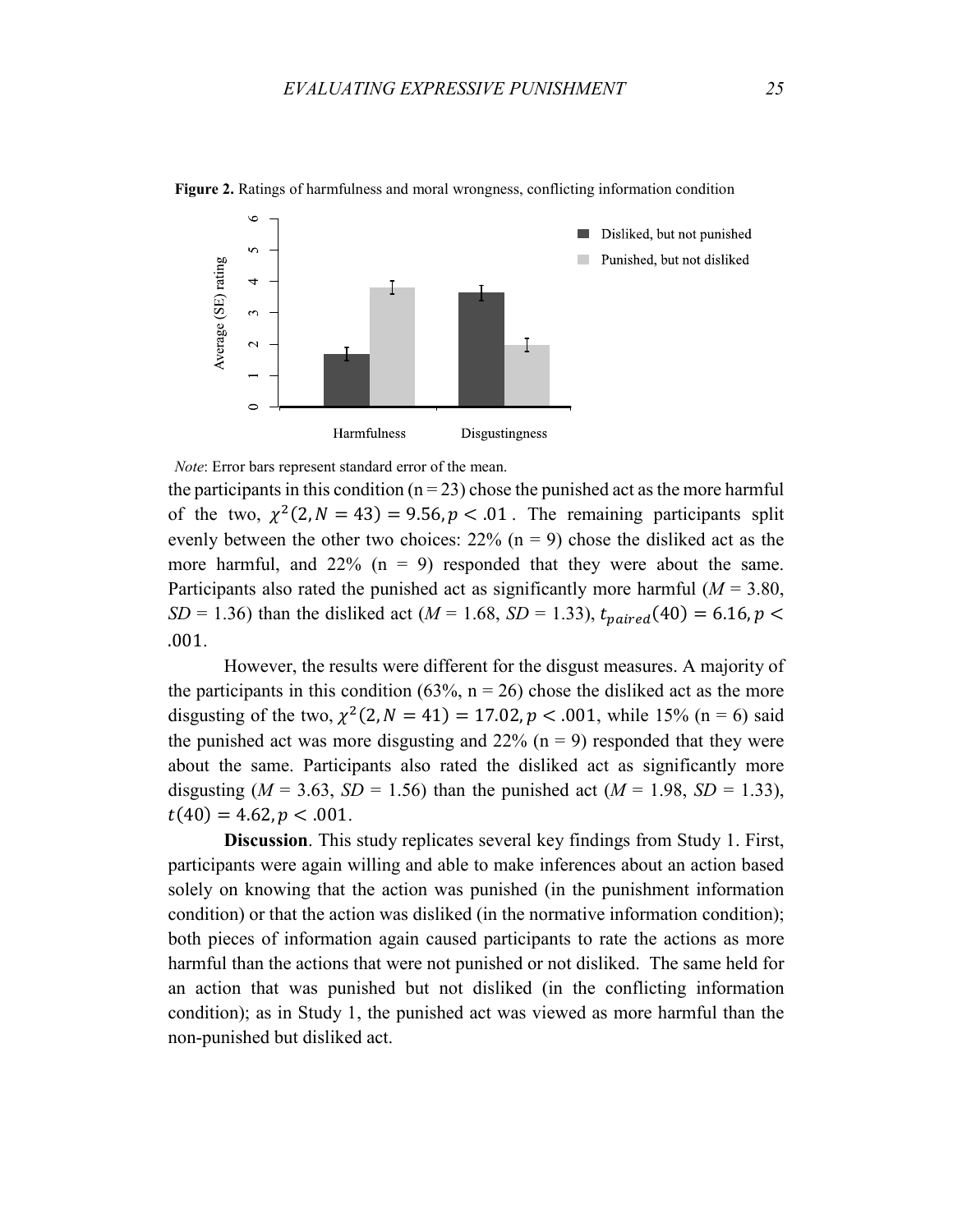The results of Study 2 also suggest that punishment information is particularly informative about harm, and that dislike information is particularly informative about disgust. Consistent with Study 1, we again found that participants thought a punished action (that is not disliked) is more harmful than a disliked action (that is not punished). Dislike, though a weaker signal of harmfulness than competing punishment information, is a stronger signal of the disgustingness of an action than is punishment information. This fact may also help to explain why the two actions in the conflicting information condition were not seen as differing in terms of moral wrongness even though the punished action was seen as more harmful; if punishment has a relatively targeted effect on judgments of harm, and dislike has a similar effect on judgments of disgust, then the two effects may effectively cancel each other out in the broader moral judgment. Of course, neither punishment information nor normative information is necessarily limited to influencing a single moral domain; the results from the punishment information and normative information conditions show that both kinds of information are able to influence broad moral judgments in some circumstances. However, as we discussed at the outset, the theoretical landscape corroborates our argument that the harmpunishment relationship is special, and the results of Studies 1 and 2 further support this view.

Although Studies 1 and 2 have the advantage of simplicity, allowing us to inquire directly about the moral constructs we are interested in, we can draw only limited conclusions about how information about punishment may influence moral judgments in everyday life. If punishment information does indeed lead to increased inferences of harmfulness, then we should be able to see that effect outside the minimalistic alien worlds that we created for Studies 1 and 2. In Studies 3 and 4, we look for evidence of this effect in the real world, asking participants to rate realistic actions—described as being either punished or illegal but unpunished—in terms of their harmfulness. Of course, real world actions often carry with them pre-existing ideas about the morality and harmfulness of the action, as well as increased noise from social context. Nonetheless, we predicted that participants would view actions as more harmful when they were led to believe the actions were punished than when they were not.

### **Study 3: Inferences of Harm in the Real World**

Studies 1 and 2 provide evidence that people will infer the harmfulness of a novel action if they learn that it is punished. These results are interesting from a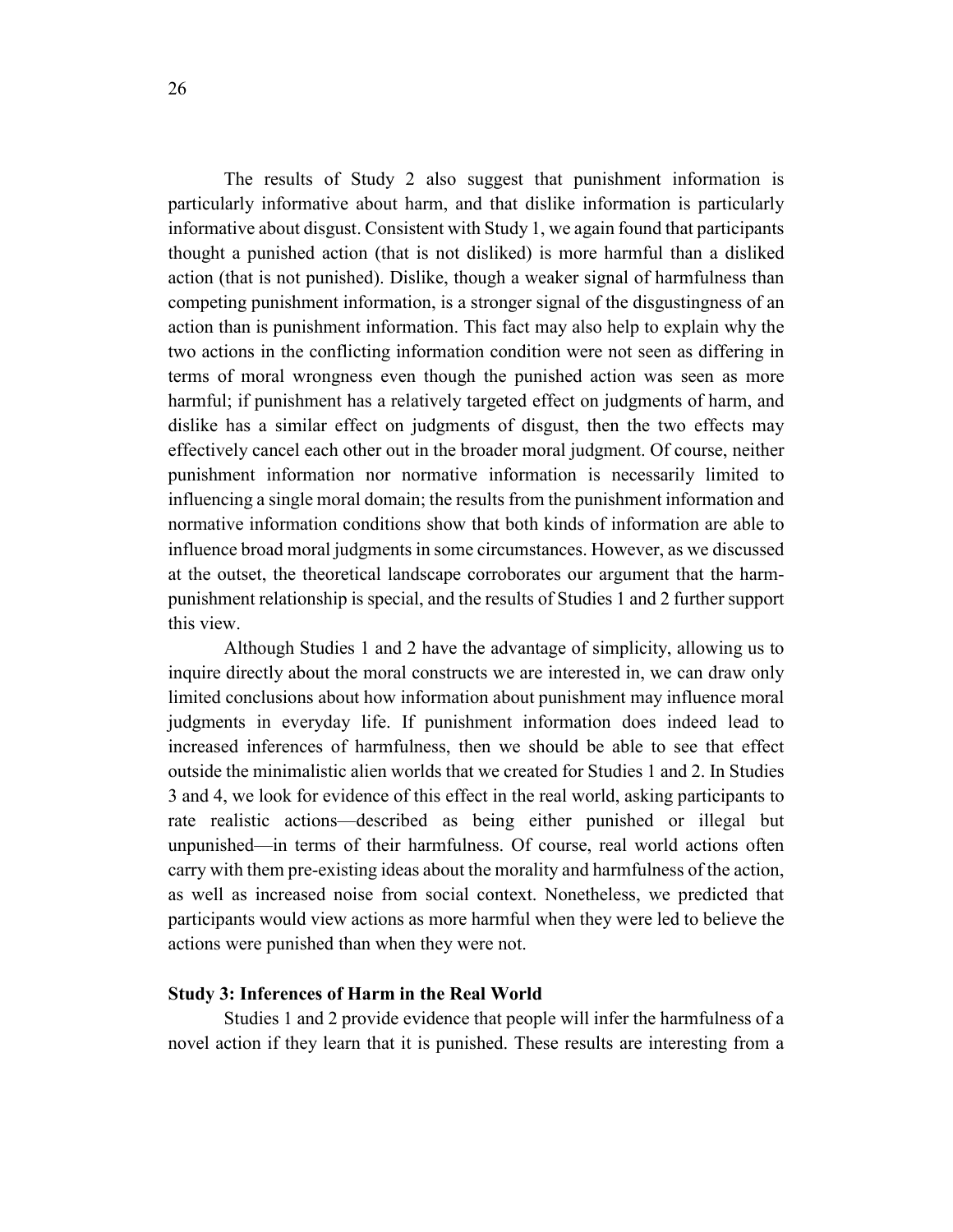psychological perspective, but the artificial nature of the scenario used in the studies leaves open the question of whether people make these inferences in the "real world." In other words, although punishment may lead to inferences of harm (in particular) when no other information about the action or the world in which it occurred is known, we do not yet know whether this carries over into non-novel acts. Study 3 tests for inferences of harm on real-world actions.

**Methods**. In this study, we presented participants with two real-world actions, one of which we claimed was generally punished and the other we claimed was generally not punished. We then asked participants to rate the harmfulness of each act. If, as studies 1-3 suggest, people infer that a punished act is more harmful than a non-punished act, then participants' ratings of the harmfulness of each act could change, depending on the (purported) presence or absence of punishment.

*Participants*. Participants were 161 adults (70 female), ages 19 to 72 (*M* =  $34.21$ ,  $SD = 10.21$ ) recruited from Amazon's Mechanical Turk and paid for their participation.

*Design and Procedure.* Participants were asked to evaluate the harmfulness of two ostensibly illegal acts: (1) "Bringing firewood from another part of the country into a state park" and (2) "Gambling on professional sporting events (outside a licensed casino or gambling facility)". They were told that the items were drawn from a larger pool of items that were "illegal in most places," but whose enforcement varied. In fact, we pre-tested 38 items to obtain pre-existing beliefs about the harmfulness of each action, as well as pre-existing beliefs about whether the action "should be illegal." We then selected two items that had average and modal ratings near the neutral point of the scale; i.e., these items were chosen because the pretest ratings suggested the harm they cause was ambiguous.

Participants were then randomly assigned to one of two conditions. In one condition, they were told that the Firewood action was "punished in most places", and in the other condition participants were told that the Firewood action was "not punished in most places." Each participant was given the opposite punishment information for the Gambling action; thus, each participant was told that one of the acts was generally punished and one of the acts was generally not punished. The order of the acts themselves was randomized across participants.

For each of the two acts, participants were asked to rate how harmful the act was by moving a slider along a scale marked "Not at all harmful" at one end (coded as 0) and "Extremely harmful" at the other end (coded as 100). The coded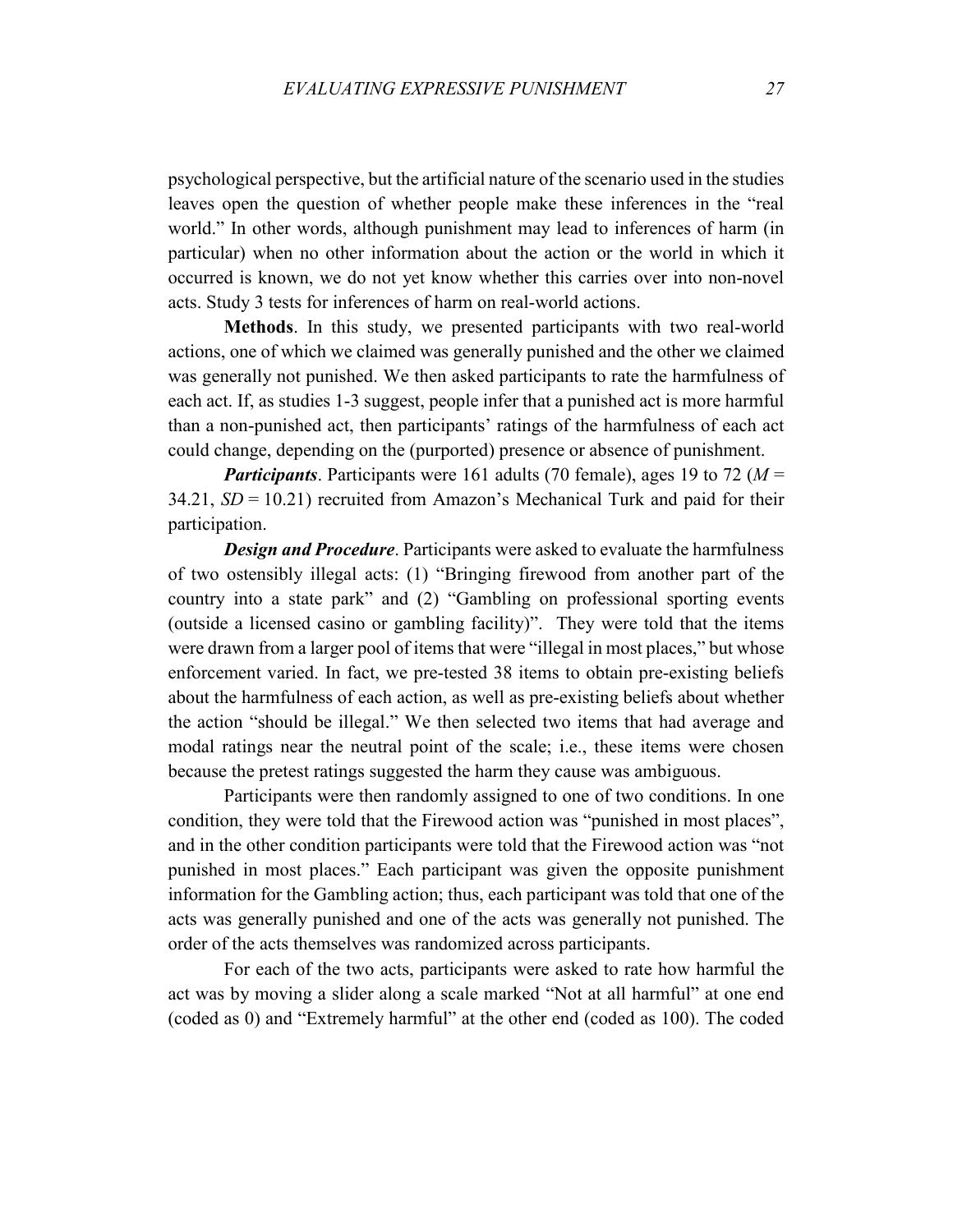numerical value out of 100 was computed by the survey software and not displayed to participants.

**Results**. Across both actions, participants the punished action as more harmful than the non-punished action,  $M_{\text{punished}} = 38.31$ ,  $M_{\text{not punished}} = 28.72$ ,  $t(320.98) = 3.05$ ,  $p < 0.01$ . However, participants' ratings of the individual actions varied. Participants rated the Firewood action as significantly more harmful when they were told it was punished than when they were told it was generally not punished,  $M_{\text{punished}} = 45.46$ ,  $M_{\text{not punished}} = 29.25$ ,  $t(158.68) = 3.47$ ,  $p < .001$ . Participants did not rate the Gambling action as significantly more harmful when told that it was punished,  $M_{\text{punished}} = 31.25$ ,  $M_{\text{not punished}} = 28.35$ ,  $t(158.98) = 0.71$ ,  $p = .48$ .

**Discussion**. These results, though not conclusive, suggest that information about punishment can influence participants' inferences about the harmfulness of an action in the real world. Participants rated transporting firewood as more harmful when they believed the act was punished, although that difference did not occur in the gambling action. Taken together with the results of Studies 1 and 2, this is further evidence that punishment can convey unique information about the harmfulness of an act, both in abstract cases and in familiar actions.

However, caution is warranted in interpreting these results. Although participants rated transporting firewood as more harmful when they believed it to be punished, the lack of a difference for gambling is notable. We noted at the outset of this study that real world was likely to be noisier than the artificial alien world used in Studies 1 and 2; the null result for gambling may reflect this additional noise and complexity. Moreover, prohibitions on gambling are undoubtedly more familiar to many participants than are prohibitions on transporting firewood; prior to the study, participants may have had clearer ideas and preconceptions about gambling and its harmfulness.

Of course, it could also be that something about the firewood prohibition made it particularly susceptible to this effect. If that is the case, then our results would have very limited generalizability. A replication of the effect and a demonstration that it applies to more than just transporting firewood is necessary before making any further conclusions. In Study 4, we repeat this experiment using the firewood action and three other new actions. To ensure that this replication is transparent, we also preregistered the planned data collection and analyses for Study 4.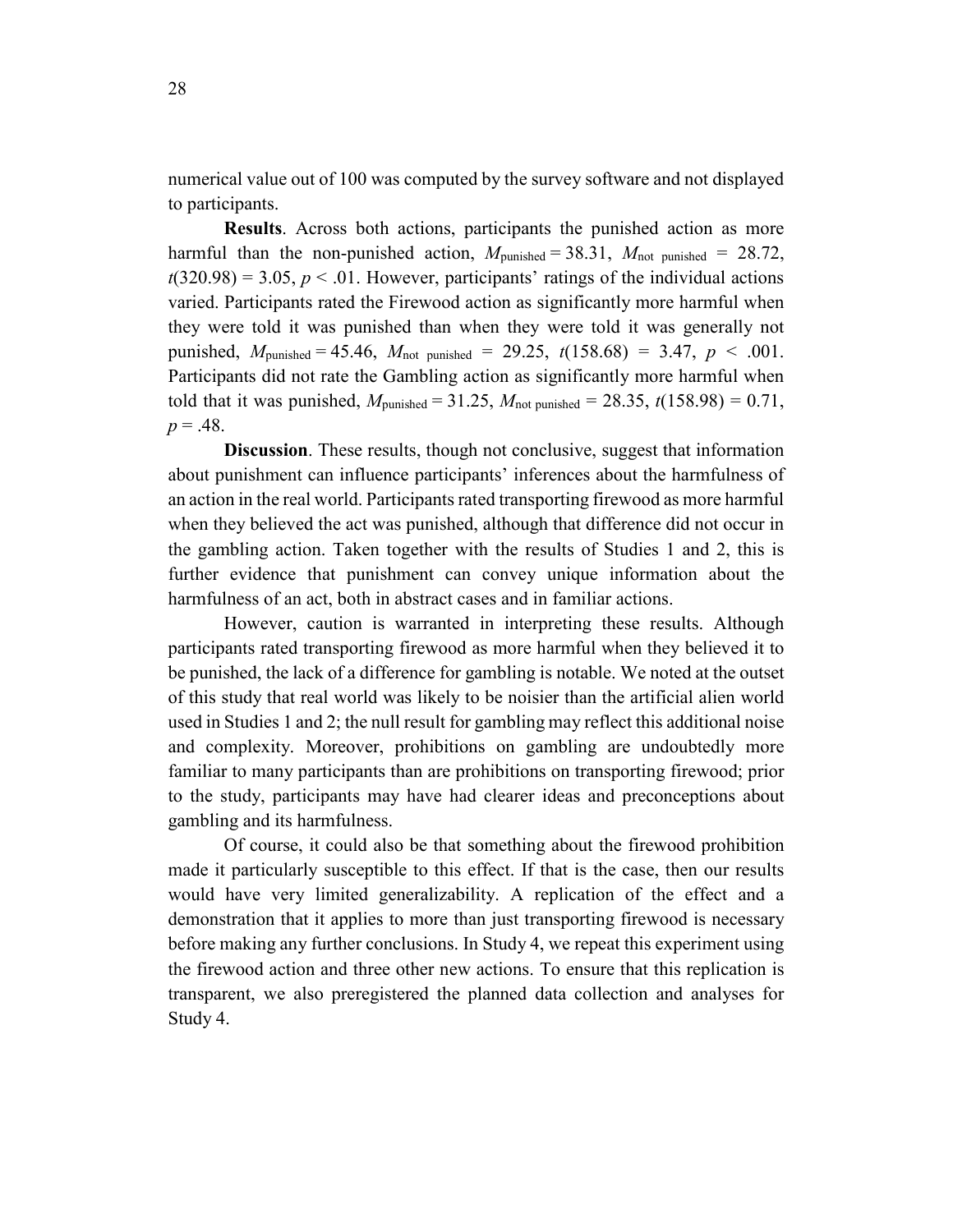# **Study 4: Inferences about Punishment in the Real World**

Study 3 provides some preliminary evidence that people judge even realworld actions as more harmful if they are punished. The design of that study, using just two real-world actions, has the advantage of simplicity, but the results are far from definitive. The effect of punishment information was consistent in direction, in that a punished act was rated as more harmful than the same act when not punished, but the difference was only significant for transporting firewood into a state park. As noted above, there are a number of possible explanations for this discrepancy. To address these possibilities, Study 4 examines a broader range of real-world actions and employs a larger sample, in a pre-registered replication of Study 3. The purpose was two-fold: first, to replicate and confirm the effect of punishment information on harmfulness ratings for the Firewood action; and second, to better assess whether the effect is consistent across a range of actions.

### **Methods.**

 $\overline{a}$ 

*Participants*. Four hundred and four participants (149 female, 1 non-binary, 1 gender fluid), ages 19-77 ( $M = 34.87$ ,  $SD = 11.18$ ), recruited from Amazon's Mechanical Turk, participated in exchange for payment.

*Procedure*. All procedures and analyses for this study were preregistered on AsPredicted.org.[68](#page-28-0) As in Study 3, participants were told that they would see a series of illegal actions, some of which were punished in most places and some of which were not. In fact, each participant saw the same four actions described; participants were then told that two of the acts (assigned at random) were punished and the other two were not. Using a slider scale identical to the measure used in Study 3, participants then rated the harmfulness of the act and whether the action was morally wrong on a scale that was coded from 0 (Not at all harmful, Not at all morally wrong) to 100 (Extremely harmful, Extremely Morally Wrong). The four actions were: (1) taking home for personal use something your employer plans to throw away ("Employee act"); (2) carrying a switchblade knife ("Switchblade act"); (3) taking a shortcut through private property, where "no trespassing" signs are posted ("Trespass act"); and (4) bringing firewood from another part of the country into a state park ("Firewood act"). The order of the four actions was randomized for each participant.

<span id="page-28-0"></span><sup>68</sup> Available at https://aspredicted.org/g5xb3.pdf.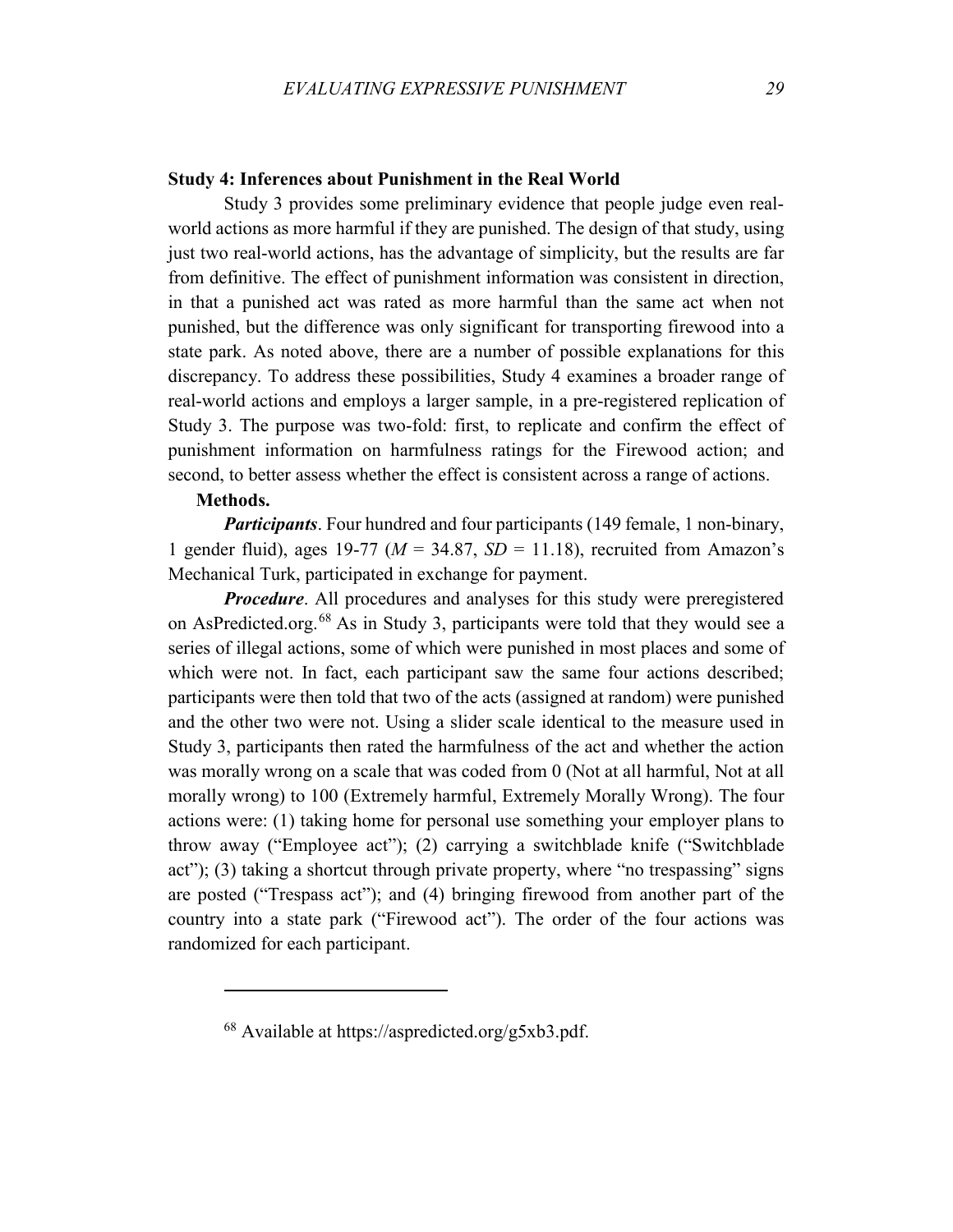

**Figure 3.** Difference between punished and non-punished averages for (a) harmfulness ratings and (b) moral wrongness.

*Note*: Error bars represent standard error of the mean.

**Results**. Overall, participants rated punished actions (*M* = 36.18, *SD* = 29.96) as significantly more harmful than non-punished actions ( $M = 29.14$ ,  $SD =$ 26.64),  $t(1592.2) = 4.99$ ,  $p < .001$ . Participants also rated the actions as more morally wrong when they believed the actions were punished  $(M = 40.25, SD =$ 31.70) than when the actions were described as not punished  $(M = 33.39, SD =$ 29.76),  $t(1607.6) = 4.48$ ,  $p < .001$ .

For each individual action, we also conducted an ANOVA to compare the ratings of participants who read that the act was punished to the ratings of those who were not punished.

*Employee act*. For taking home an employer's discarded property for personal use, there was no significant difference between the harmfulness ratings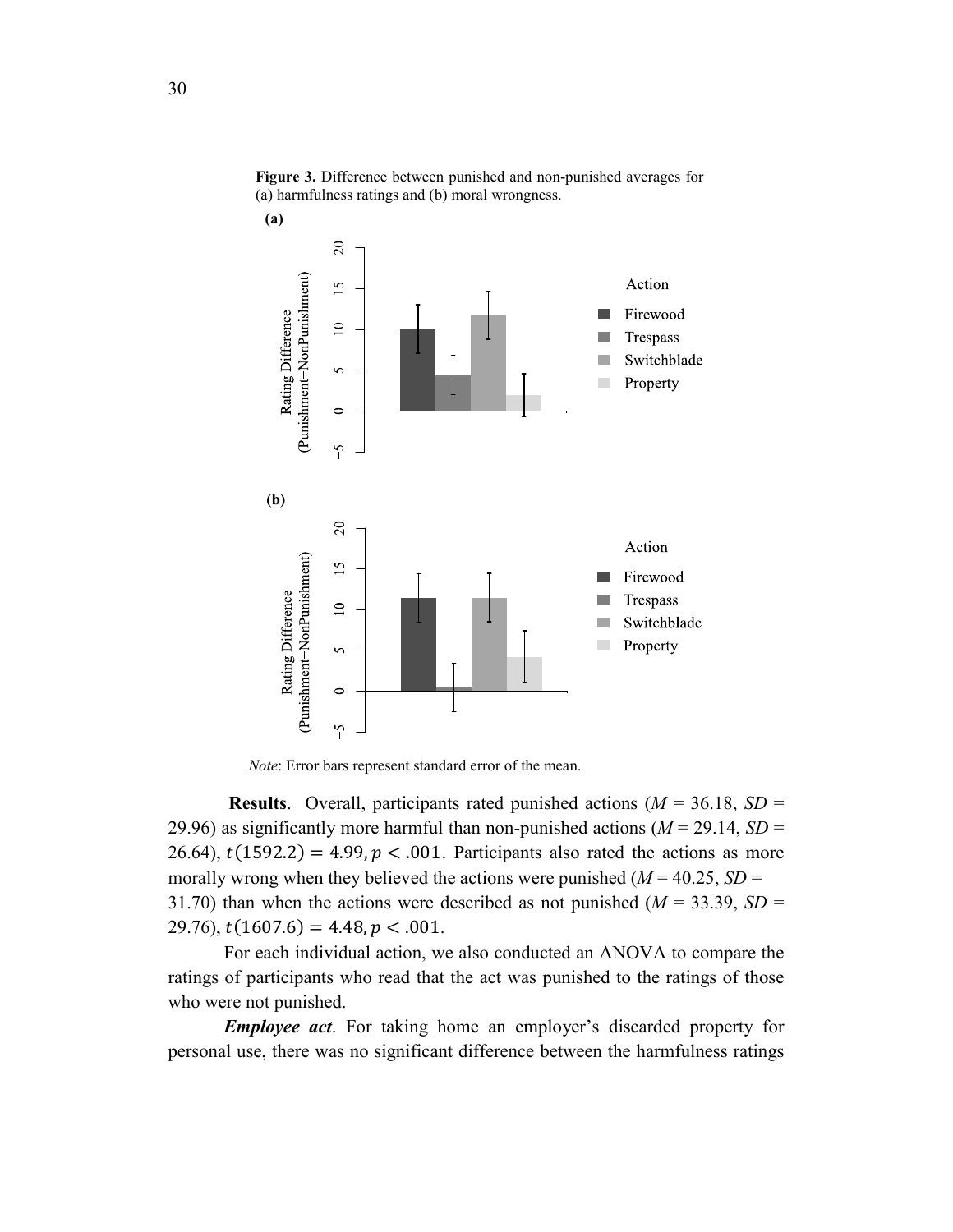of participants who were told the action was generally punished ( $M = 23.32$ ,  $SD =$ 26.88) and those who were told the action was generally not punished (*M* = 21.36,  $SD = 25.62$ ,  $F(1,402) = 0.561$ ,  $p = .45$ . Similarly, the acts were not rated differently on moral wrongness,  $(M_{\text{punished}} = 34.67, SD = 32.63; M_{\text{not-punished}} = 30.43$ ,  $SD = 30.96$ ,  $F(1,402) = 1.79$ ,  $p = .18$ .

*Switchblade act*. Participants rated carrying a switchblade as significantly more harmful when told that doing so was generally punished  $(M = 46.57, SD =$ 31.15) than when they were told it was generally not punished  $(M = 34.86, SD =$ 27.26),  $F(1,402) = 16.16$ ,  $p < .001$ . Participants also rated the punished version as more morally wrong (*M* = 40.66, *SD* = 32.70) than the non-punished version (*M*  $=$ 29.18, *SD* = 27.02),  $F(1, 402) = 14.76, p < 0.001$ .

*Trespass act*. Trespassing through private property was rated as marginally more harmful when it was described as punished  $(M = 32.73, SD = 26.09)$  than when it was described as not punished  $(M = 28.31, SD = 22.33), F(1, 402) =$ 3.35,  $p = 0.07$ . However, there was no significant difference between ratings of wrongfulness between the punished (*M* = 45.33, *SD* = 29.67) and non-punished (*M*  $= 44.92$ , *SD* = 29.25) versions,  $F(1,402) = 0.02$ ,  $p = .89$ .

*Firewood act*. As in Study 4, participants in Study 5 rated transporting firewood across state lines as significantly more harmful when they believed such transportation was punished  $(M = 42.10, SD = 30.11)$  than when they believed it was generally not punished  $(M = 32.03, SD = 29.13)$ ,  $F(1,402) = 11.66, p < .001$ . They also rated the punished version as more morally wrong  $(M = 40.41, SD =$ 30.99) than the non-punished version  $(M = 28.97, SD = 28.81), F(1,402) =$  $14.76$ ,  $p < .001$ .

**Discussion**. Pooling across all of the actions we studied, we found a main effect of punishment such that the punished action is seen as more harmful and also more wrong. Indeed, for all four acts used in this study, participants rated them as directionally more harmful and more morally wrong when they were described as being punished than when they were described as not punished, even though the actions were described as being illegal in all cases. However, it was clear that the effect of punishment was stronger in some cases than others. With respect to harm, this difference was statistically significant for the switchblade act and the firewood act and marginally significant for the trespass act. In comparison, the difference in moral wrongness was significant only for firewood and the switchblade act.

Taken together with the results of Study 3, these data demonstrate the power of punishment to communicate information about morality, and especially about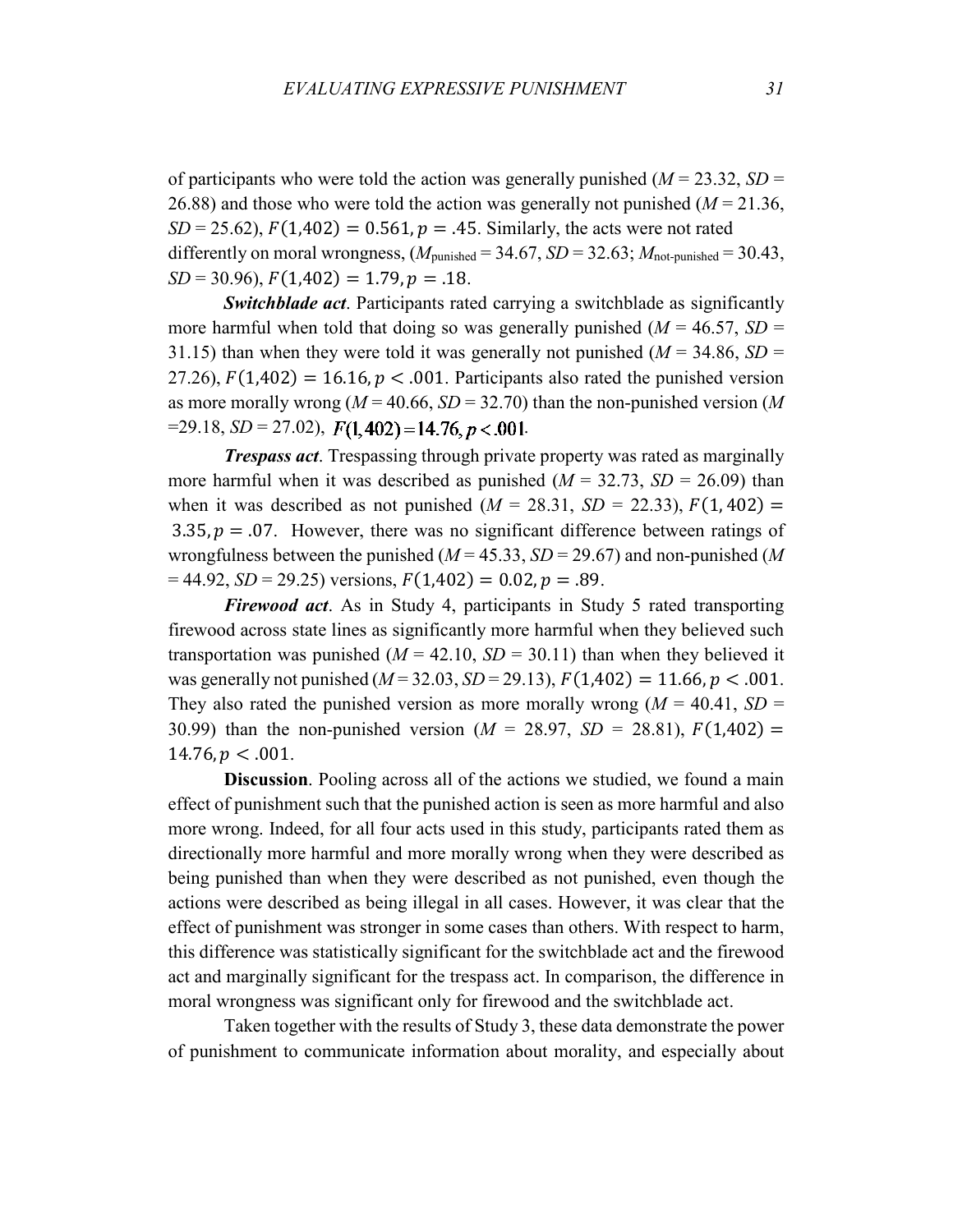harmfulness. As in Study 3, when participants were led to believe that an action is punished, they rated the action as consistently more harmful, at least for a subset of the actions we tested. We replicated the effect of punishment information on harmfulness judgments for transporting firewood, but also found that the effect holds for carrying a switchblade knife and, to a lesser extent, trespassing on private property.

It is worth noting that in both Study 3 and Study 4, the significant differences were much smaller than the differences we found in Studies 1 and 2. As we predicted, real world actions are not as clean as the novel actions we created in the first two studies, and participants likely brought to the latter studies their own ideas about many of the real acts. This additional noise underscores the value of the highly stylized methods we used in the earlier studies, however. Those studies allowed us to precisely explore the effect of punishment information in isolation, which in turn informed the predictions we made in the more realistic studies.

### **General Discussion**

Across four studies, we find that people use information about punishment to make meaningful inferences about the punished act; in particular, our results show that punished acts are viewed as more harmful than identical actions that are not punished. Our results not only provide strong psychological support for expressive and communicative theories of punishment, but they also add an important new component to our understanding of such theories by shedding light on the *content* of punishment's expressive message. In our studies, harm seems to be the strongest message of punishment, but it is not the only message; in the absence of other information, people also infer that a punished act is more morally wrong and more disgusting than an act that is not punished. Overall, these findings suggest that punishment can serve as an important psychological cue. In this section, we first review the key findings from our empirical studies and then discuss how those findings may inform law and policy and increase our understanding of moral and legal psychology.

In Study 1, learning that an act is punished leads people to infer that it is more harmful and more morally wrong than an act that is not punished, even in a minimal and artificial context. When a non-punished action also causes the actor to be disliked, however, people do not make the same distinction between the two acts in terms of moral wrongness; both the punished but not disliked and the disliked but not punished actions are rated as equally morally wrong. However, participants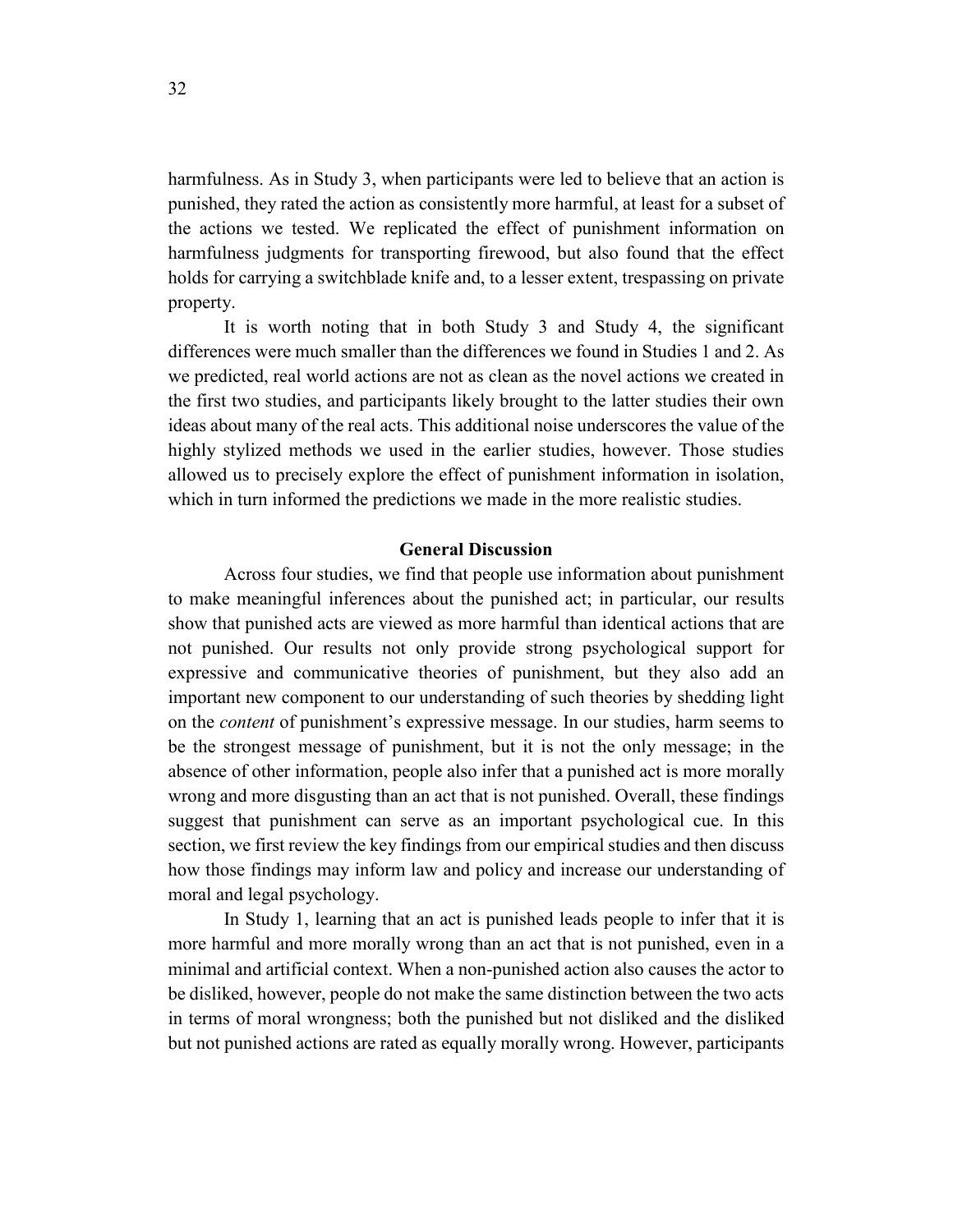do infer that the punished but not disliked act is more harmful than the disliked but non-punished act.

Study 2 confirmed that, in the absence of other information, participants will use the fact that an act is punished as a cue to harmfulness, but it also showed that participants will use the same information to infer that a punished act is more disgusting than a non-punished act. However, Study 2 also showed that the special contribution of punishment information to harmfulness judgments that we observed in Study 1 does not carry over onto all sub-domains of morality; when punishment and dislike information conflicted in Study 2, the punished action was still chosen as the more harmful, but the disliked (and not punished) action was chosen as the more disgusting. Thus, punishment information seems to lead to inferences that an action is harmful, over and above any inferences that the action is morally wrong.

In Studies 3 and 4, we extended our findings into more real-world contexts, and we found that people will make the inference that a punished action is more harmful than a non-punished (but illegal) action. Although we found evidence of this inference in only some of the cases we tested, these studies nonetheless demonstrate that the inference is not limited to the bare bones scenarios we used in Studies 1 and 2.

In both artificial and real-world contexts, punishment seems to lead people to make a number of meaningful inferences about the action that is being punished, at least when other cues are not available. In other words, punishment has informational value. This is consistent with prior research on the expressive function of law,<sup>[69](#page-32-0)</sup> and work finding that punishment can convey information about the victims of harm,  $70$  although to our knowledge this is the first evidence that punishment also conveys nuanced information about the morality of the punished action.

Our results also provide an intriguing starting point for a broader discussion about the role of punishment in society. In law and policy, the inference that a nonpunished act is somehow less harmful than a comparable punished act may have troubling consequences. When punishment varies in the real world, some crimes or victims of crimes may be perceived as more or less important, especially if the

<sup>69</sup> Funk, *supra* note 14.

<span id="page-32-1"></span><span id="page-32-0"></span><sup>70</sup> Bilz, *supra* note 2; Bregant, Shaw, and Kinzler, *supra* note 16.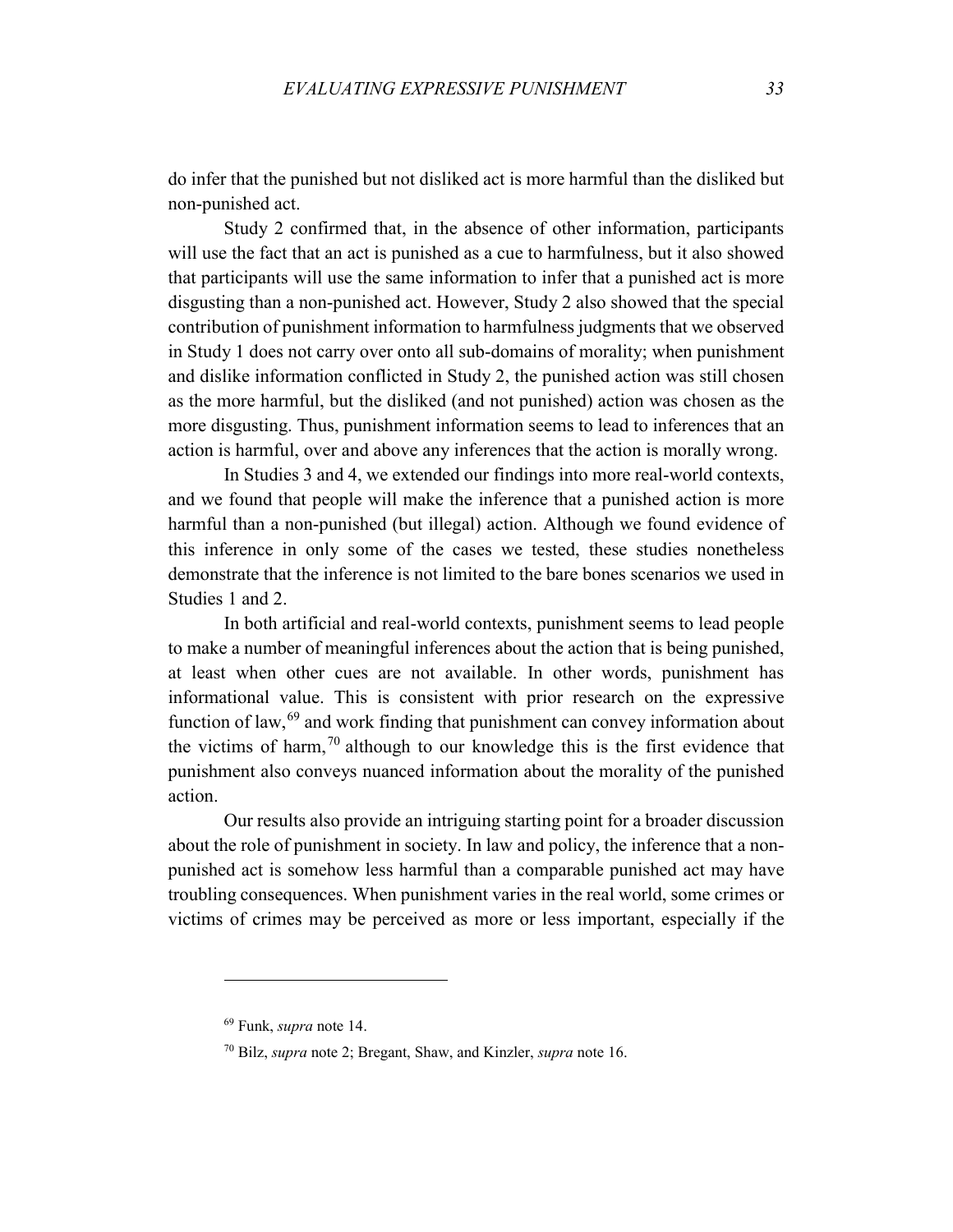presence and absence of punishment is repeated or systematic. Here, we highlight a few areas where such inferences may be of particular interest.

Following the 2008 financial crisis, many people took a renewed interest in the prosecution of corporate malfeasance. The Securities and Exchange Commission (SEC) and Department of Justice (DOJ) investigated many allegations of criminal activity and breaches of trust on the part of financial institutions, but the government also developed a number of somewhat unusual ways of dealing with the results of their investigations. Rather than pursuing civil or criminal suits against the (allegedly) offending institutions, the government reached agreements with them that allowed them to avoid official sanctions. Although many SEC settlements required the institutions to submit to increased federal monitoring or pay fines or both to avoid litigation, many also allowed the institutions to agree to such measures while still maintaining that they did nothing wrong.<sup>[71](#page-33-0)</sup> The so-called "neither admit nor deny" statements came under heavy fire from the public and from judges, though the SEC maintained that they encouraged fast and efficient resolutions to important cases.<sup>[72](#page-33-1)</sup> The DOJ has also created a number of ways for corporations to save face while still cooperating with government investigations and oversight; among the most notable is the deferred prosecution agreement (DPA). DPAs, like "neither admit nor deny" settlements, represent an agreement between a corporation or corporate employee and the government.<sup>[73](#page-33-2)</sup> The former avoids a criminal prosecution (at least temporarily), and the latter gets to set terms—often quite stringent—to which the corporation must adhere if it is to remain unprosecuted. [74](#page-33-3)

<span id="page-33-0"></span><sup>71</sup> See, e.g., Jessica Bregant & Jennifer K. Robbennolt, *Neither admit nor deny*, 44 MONIT. PSYCHOL. 26 (2013), http://www.apa.org/monitor/2013/09/jn.aspx.

<span id="page-33-1"></span><sup>72</sup> *Id.*; Priyah Kaul, *Admit or Deny: A Call for Reform of the SEC's "Neither-Admit-Nor-Deny" Policy*, 48 UNIV. MICHIGAN J. LAW REFORM 535 (2015).

<span id="page-33-2"></span><sup>73</sup> For more, see Verity Winship & Jennifer K. Robbennolt, *An Empirical Study of Admissions in SEC Settlements*, 60 ARIZ. L. REV. 1–66 (2018); Verity Winship & Jennifer K Robbennolt, *Admissions of Guilt in Civil Enforcement*, 102 MINN. LAW REV. 1077–1146 (2018).

<span id="page-33-3"></span><sup>74</sup> Donald L. Ferrin et al., *Silence Speaks Volumes: The Effectiveness of Reticence in Comparison to Apology and Denial for Responding to Integrity- and Competence-Based Trust Violations*, 92 J. APPL. PSYCHOL. 893–908 (2007); Kaul, *supra* note 72. This procedure is quite similar, at least conceptually, to criminal prosecutions of individuals in which the defendant pleads "no contest" See North Carolina v. Alford, 400 U.S. 25 (1970), note 8 (discussing the "variety of different ways" courts have described nolo contendre pleas).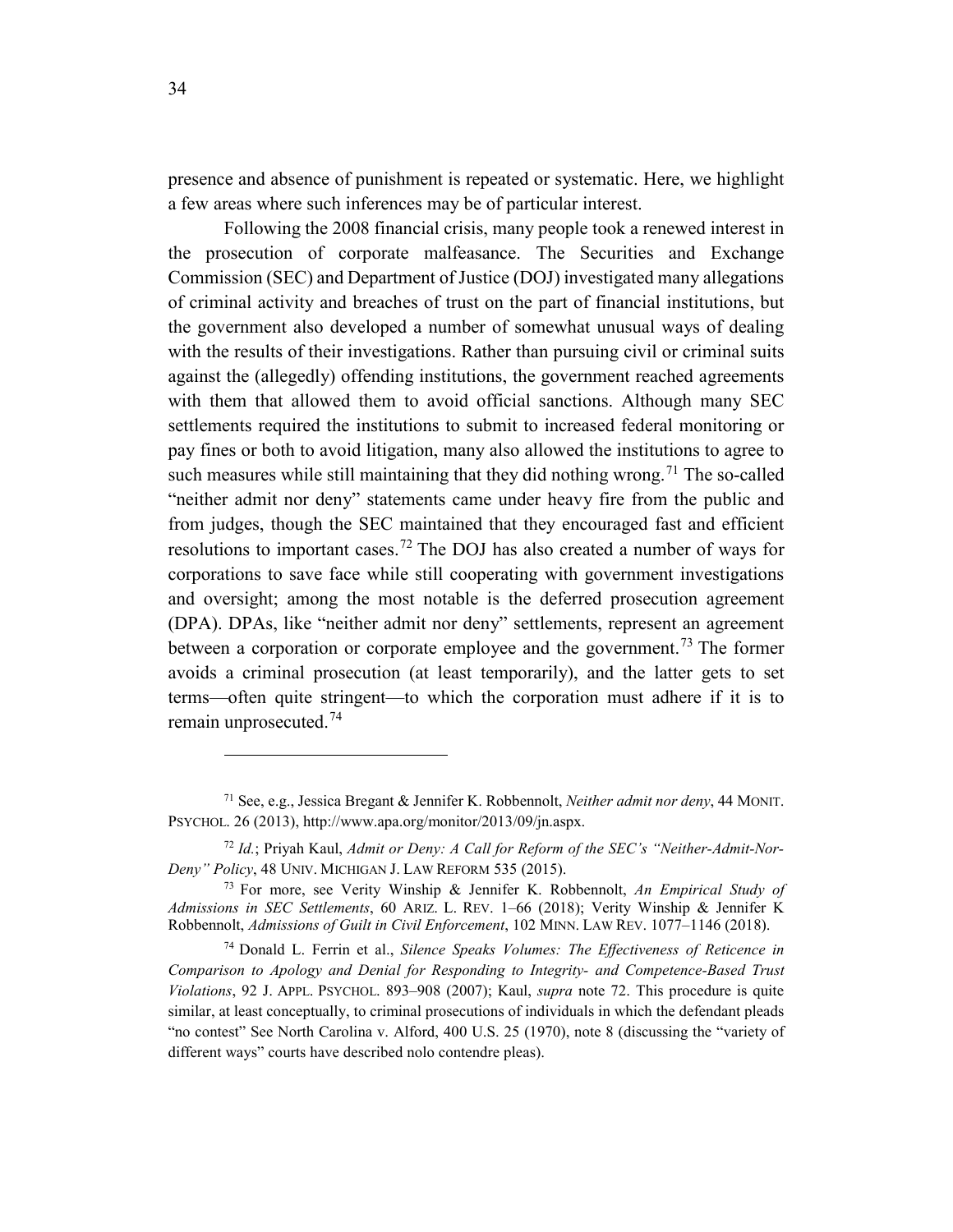Even if the wide use of these non-punishment strategies has allowed the government to tighten corporate oversight and more directly control corporate affairs following malfeasance, our results may suggest that the costs of these agreements could be more than previously believed. The idea that, as some have quipped, a financial institution may be "too big to jail,"<sup>[75](#page-34-0)</sup> even when it is accused of serious wrongdoing, may resonate in the public psyche. When the government declines to prosecute or punish such an institution through a DPA, or when it imposes sanctions but allows those sanctions to be couched in terms that are not condemnation, through a "neither admit nor deny" settlement, the public perception of the institution's actions may change. Our results suggest, moreover, that the change in perception might be predictable: an act which is not punished is viewed as less harmful. In other words, the government's decision not to punish corporate wrongdoing could lead people to infer that the corporation's acts were less harmful than previously believed. [76](#page-34-1)

We can only speculate about the further implications of such an inference, but one possibility is that the blame for such acts may be relocated. After all, the reasoning could go, if the actions of the corporations that led to the financial collapse were not actually as harmful as people believed, then perhaps the "real" blame lies more on the victims of the corporate actions (e.g., "Well, they should not have taken out mortgages they could not afford"). Indeed, some prior research demonstrates that failing to punish a wrongdoer can have negative consequences for how a victim is viewed.<sup>[77](#page-34-2)</sup> The effects of non-punishment on the perception of victims could be further exacerbated if the failure of punishment is systematically linked to certain victims or certain crimes. The Black Lives Matter movement, for example, reflects a line of thinking that is consistent with our findings; when people perceive that violence by police officers goes unpunished, they may infer that the

<span id="page-34-2"></span><span id="page-34-1"></span><span id="page-34-0"></span><sup>75</sup> Nizan Geslevich Packin, *Breaking Bad: Too-Big-to-Fail Banks Not Guilty as Not Charged*, 91 WASH. U. L. REV. 1089 (2014); Henry N. Pontell, William K. Black & Gilbert Geis, *Too big to fail, too powerful to jail? On the absence of criminal prosecutions after the 2008 financial meltdown*, 61 CRIME, LAW SOC. CHANG. 1–13 (2014).

<sup>76</sup> Ferrin et al., *supra* note 74; Kaul, *supra* note 72.

<sup>77</sup> Bilz, *supra* note 2; Bregant, Shaw, and Kinzler, *supra* note 16.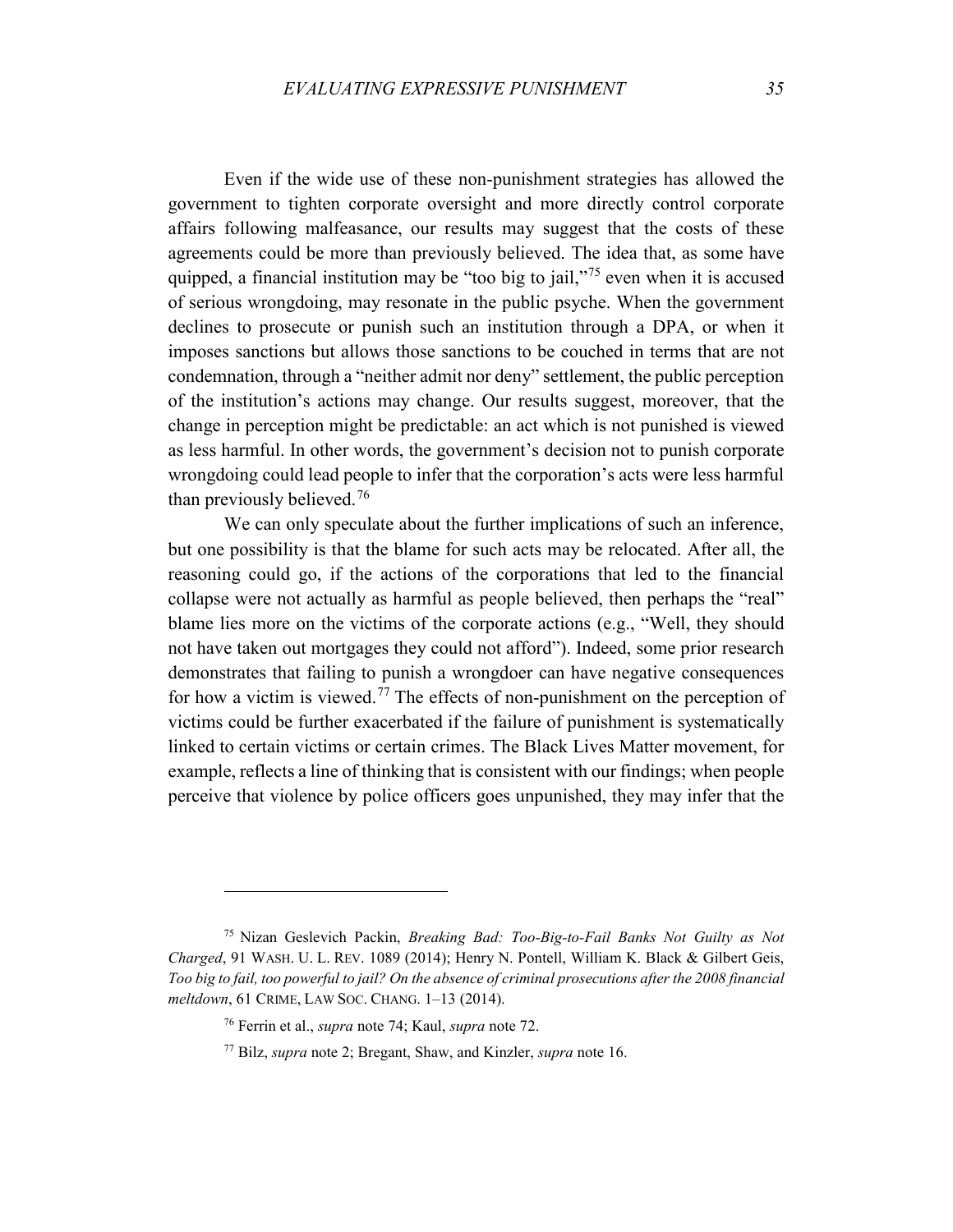police action was less harmful—even if that action resulted in someone's death.<sup>[78](#page-35-0)</sup> Thus, as activists argue, if officers are punished less often (or appear to be punished less often) when the injured party is black, it could signal that injuring and killing black people is less harmful than injuring and killing others. [79](#page-35-1) These concerns also apply in other contexts. For example, the same logic can be applied to crimes against women, including domestic violence and sexual assault, which are often thought to be under-reported and under-punished.<sup>[80](#page-35-2)</sup> Such crimes may be viewed as less harmful when they are not punished, which could in turn reflect poorly on victims and lead to even lower rates of reporting and punishment.

Of course, the broader context in which a given example of punishment or non-punishment occurs will be an important factor in how it is interpreted. In our studies, we state the presence or absence of punishment as a descriptive fact, i.e., "Aliens who blick are generally not punished", "[Transporting firewood] is generally punished." In Studies 3 and 4, when we described apparently real criminal offenses, we told participants that all of the actions were illegal "in most places"; we were careful not to give any explanation for why enforcement and punishment might vary. In contrast, when a high-profile case ends in punishment or nonpunishment, the reasons likely matter a great deal to people and to the inferences they make. Very different inferences might arise when the underlying action is not punished because it is simply not illegal, or because it is not reported, or because it is not proven. However, the injustice that people may feel after an instance of non-

<span id="page-35-0"></span> $78$  Of course, our findings show that such an effect would likely be small; unlike moving firewood across the country, most people have a fairly strong idea of how harmful a killing is.

<span id="page-35-1"></span><sup>79</sup> Mark S. Brodin, *The Murder of Black Males in a World of Non-Accountability : The Surreal Trial of George Zimmerman for the Killing of Trayvon Martin*, 59 HOWARD LAW J. 765– 786 (2016); Corinthia A. Carter, *Police Brutality, the Law & Today's Social Justice Movement: How the Lack of Police Accountability Has Fueled #Hashtag Activism*, 20 CUNY L. REV. 521 (2017); Linda Sheryl Greene, *Before and after Michael Brown - Toward an End to Structural and Actual Violence*, 49 WASH. U. J. L. POL'Y 1 (2015).

<span id="page-35-2"></span><sup>80</sup> Michelle J. Anderson, *Campus sexual assault adjudication and resistance to reform*, 125 YALE LAW J. 1940–2005 (2016); Susan Bandes, *Victim Standing*, UTAH LAW REV. 331–349 (1999); Christine E.W. Bond & Samantha Jeffries, *Similar punishment?: Comparing sentencing outcomes in domestic and non-domestic violence cases*, 54 BR. J. CRIMINOL. 849–872 (2014); KJ Steinman, *Sex tourism and the child: Latin America's and the United States' failure to prosecute sex tourists*, 13 HASTINGS WOMENS. LAW J. 53–76 (2002); Elisabeth Jean Wood & Nathaniel Toppelberg, *The persistence of sexual assault within the US military*, 54 J. PEACE RES. 620–633 (2017).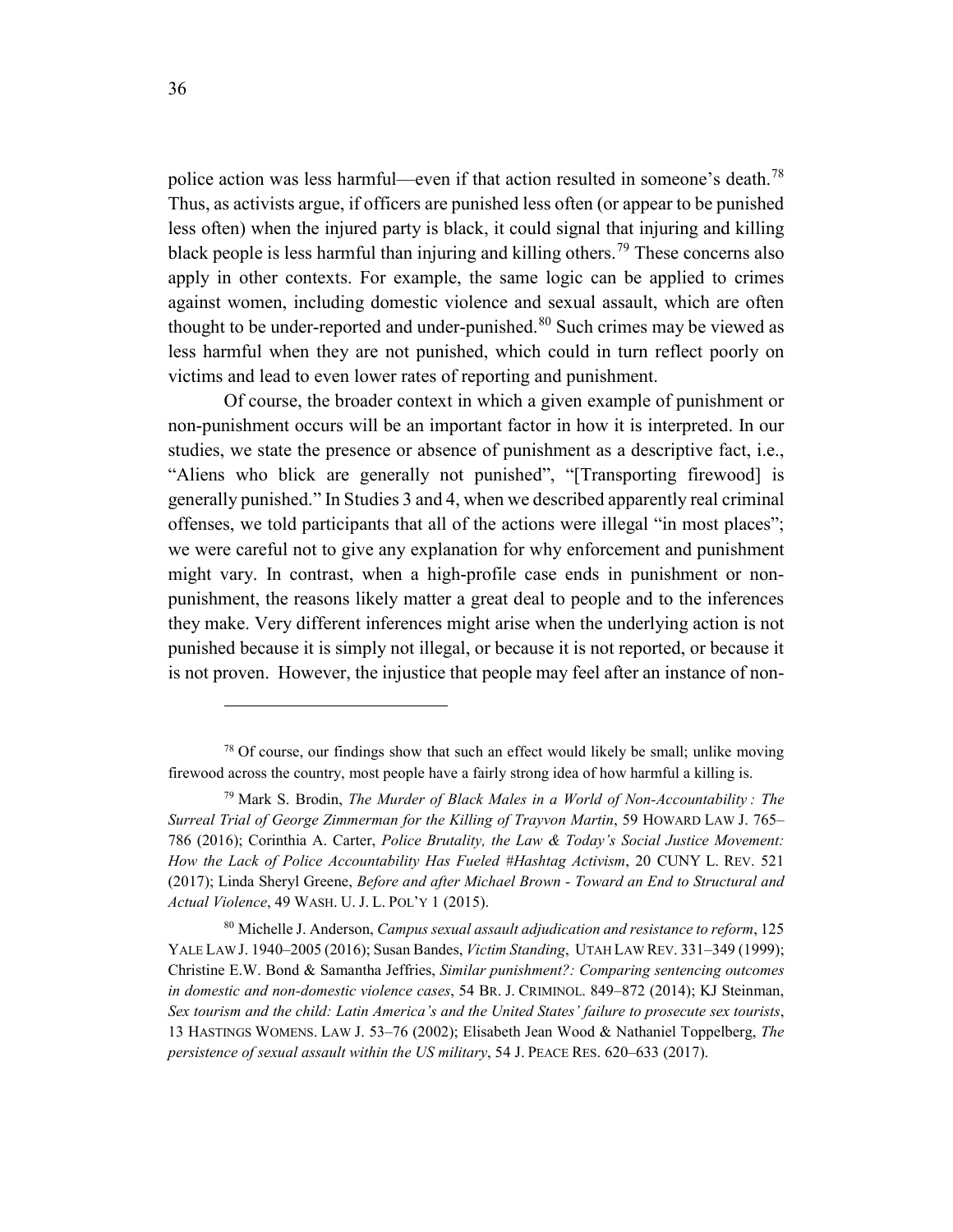punishment may have far-reaching effects that go beyond the particular context at hand. That sense of injustice may lead to a kind of unintentional backlash; research shows that when a perceived wrongdoing goes unpunished, people's anger may lead them to act as "intuitive prosecutors," unconsciously transferring their anger and sense of injustice to future, *unrelated* transgressions. [81](#page-36-0)

Though not our primary focus in this project, our results do add some interesting new information to the ongoing debate in moral psychology over the centrality of harm to moral judgments. As we alluded to above, there are debates about whether people truly find actions to be immoral in the absence of demonstrated harm. [82](#page-36-1) Despite the vast body of research showing that information about harm influences punishment judgments, [83](#page-36-2) to our knowledge this is the first to show the opposite is also true: information about punishment leads to increased

<span id="page-36-0"></span><sup>81</sup> Julie H. Goldberg, Jennifer S. Lerner & Philip E Tetlock, *Rage and reason: the psychology of the intuitive prosecutor*, 29 EUR. J. SOC. PSYCHOL. 781–795 (1999), http://faculty.haas.berkeley.edu/tetlock/Vita/Philip Tetlock/Phil Tetlock/1999-2000/1999 Rage and Reason the psychology of the intuitive prosecutor.pdf (last visited Apr 30, 2014).

<sup>82</sup> Gray and Keeney, *supra* note 50; Haidt, *supra* note 45.

 $\overline{a}$ 

<span id="page-36-2"></span><span id="page-36-1"></span><sup>83</sup> Stephen J. Schulhofer, *Harm and Punishment: A Critique of Emphasis on the Results of Conduct in Criminal Law*, 122 U. PA. L. REV. 1–80 (1974); Richard Murphy, *The Significance of Victim Harms: Booth v. Maryland and the Philosophy of Punishment in the Supreme Court*, 55 UNIV. CHICAGO LAW REV. 1303–1333 (1988); Thomas R. Shultz, Michael Schleifer & Ian Altman, 13 JUDGMENTS OF CAUSATION, RESPONSIBILITY, AND PUNISHMENT IN CASES OF HARM-DOING. CANADIAN JOURNAL OF BEHAVIOURAL SCIENCE 238–253 (1981); Charles C. Helwig, Philip David Zelazo & Mary Wilson, *Children's Judgments of Psychological Harm in Normal and Noncanonical Situations*, 72 CHILD DEV. 66–81 (2001); Marie S. Tisak, *Preschool Children's Judgments of Moral and Personal Events Involving Physical Harm and Property Damage*, 39 MERRILL. PALMER. Q. 375–390 (1993); Laurence Stern, *Deserved punishment, deserved harm, deserved blame*, 45 PHILOSOPHY 317–329 (1970); Molly J. Crockett et al., *Harm to Others Outweighs Harm to Self in Moral Decision Making*, 111 PROC. NATL. ACAD. SCI. 17320–17325 (2014); Amrisha Vaish, Malinda Carpenter & Michael Tomasello, *Young Children Selectively Avoid Helping People With Harmful Intentions*, 81 CHILD DEV. 1661–1669 (2010); Alek Chakroff, James Dungan & Liane Young, *Harming Ourselves and Defiling Others: What Determines a Moral Domain?*, 8 PLOS ONE e74434 (2013), http://dx.plos.org/10.1371/journal.pone.0074434; Alek Chakroff et al., *From impure to harmful: Asymmetric expectations about immoral agents*, 69 J. EXP. SOC. PSYCHOL. 201– 209 (2017), http://dx.doi.org/10.1016/j.jesp.2016.08.001; Fiery Cushman, Liane Young & Marc Hauser, *The role of conscious reasoning and intuition in moral judgment: testing three principles of harm.*, 17 PSYCHOL. SCI. 1082–9 (2006), http://www.ncbi.nlm.nih.gov/pubmed/17201791 (last visited Feb 20, 2014); Gino, Moore, and Bazerman, *supra* note 40; Hampton, *supra* note 9.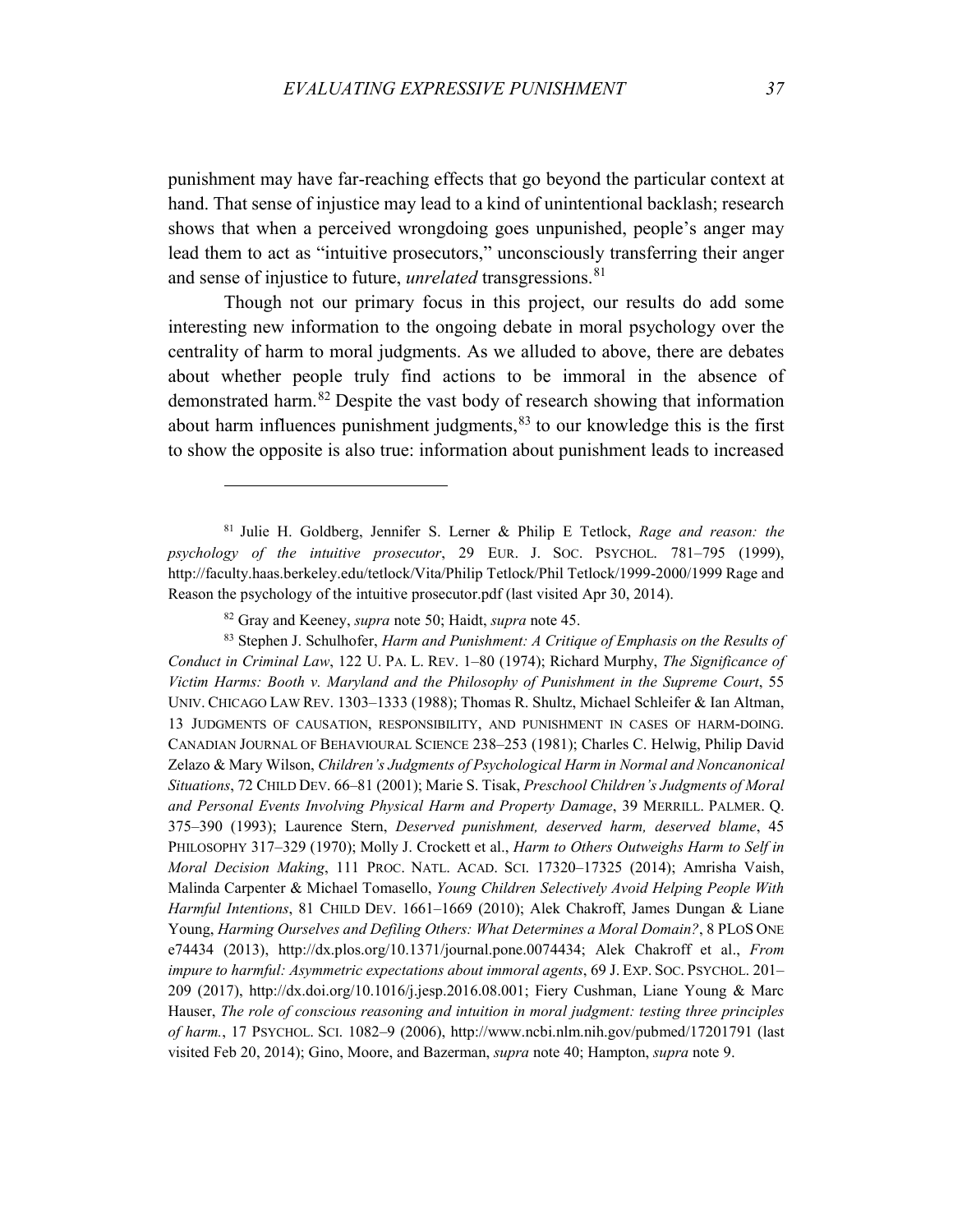inferences about harm. This relationship between punishment and harm adds further complexity to these ongoing debates. On one hand, this finding underscores the importance of harm judgments in moral reasoning, which may lend some support to the arguments that all moral judgments are, at their core, based on perceived harms.<sup>[84](#page-37-0)</sup> On the other hand, these data do present something of a puzzle for an account in which condemnation and punishment are predicated on intuitions about harm. If, as our results demonstrate, this path can also be reversed, then the relationship between harm and punishment must be, at a minimum, bi-directional. Perhaps a kind of over-learning model<sup>[85](#page-37-1)</sup> could account for this discrepancy, but more work is necessary to determine whether this can be squared with harm-only models of morality.

More broadly, these results also add to a growing body of research addressing the intuitive underpinnings of legal thinking.<sup>[86](#page-37-2)</sup> We therefore join others in this field of research who seek to understand when the law aligns and misaligns with human psychology. Identifying the causes and consequences of misalignment is important for understanding how the law operates in people's lives and—where possible—addressing the mismatch. It is perhaps more important, however, in

<sup>84</sup> Gray, Schein, and Ward, *supra* note 47; Gray and Keeney, *supra* note 50.

<span id="page-37-1"></span><span id="page-37-0"></span><sup>&</sup>lt;sup>85</sup> Such a model could posit, for example, that people rely so completely and automatically on their judgments of harmfulness to intuit on the appropriate level of punishment that they eventually come to associate harm with punishment even when punishment information comes *before* the harm judgment.

<span id="page-37-2"></span><sup>86</sup> Bregant, Shaw, and Kinzler, *supra* note 16; Cushman, *supra* note 41; Norman J. Finkel, Marsha B. Liss & Virginia R. Moran, *Equal or proportional justice for accessories? Children's pearls of proportionate wisdom*, 18 J. APPL. DEV. PSYCHOL. 229–244 (1997); Ori Friedman et al., *First possession, history, and young children's ownership judgments*, 84 CHILD DEV. 1519–1525 (2013); Matthew R Ginther et al., *The language of mens rea*, 67 VANDERBILT LAW REV. 1327 (2014), http://papers.ssrn.com/sol3/papers.cfm?abstract\_id=2432699 (last visited Nov 11, 2014); Joshua Knobe, *Folk judgments of causation*, 40 STUD. HIST. PHILOS. SCI. PART A 238–242 (2009), http://dx.doi.org/10.1016/j.shpsa.2009.03.009; John Mikhail, *Moral Grammar and Intuitive Jurisprudence: A Formal Model of Unconscious Moral and Legal Knowledge*, 50 PSYCHOL. LEARN. MOTIV. 27–100 (2009), http://www.sciencedirect.com/science/article/pii/S0079742108004027; Melinda S. Mull & E. Margaret Evans, *Did she mean to do it? Acquiring a folk theory of intentionality.*, 107 J. EXP. CHILD PSYCHOL. 207–28 (2010), http://www.ncbi.nlm.nih.gov/pubmed/20553689 (last visited Mar 5, 2014); Richard E. Redding, *How Common-Sense Psychology Can Inform Law and Psycholegal Research*, 1 U. CHI. L. SCH. ROUNDTABLE (1998), http://heinonlinebackup.com/hol-cgibin/get\_pdf.cgi?handle=hein.journals/ucroun5&section=7 (last visited Mar 5, 2014); Tom R. Tyler & Robert J. Boeckmann, *Three Stikes and You Are Out, but Why? The Psychology of Public Support for Punishing Rule Breakers*, 31 LAW SOC. REV. 237–266 (1997).